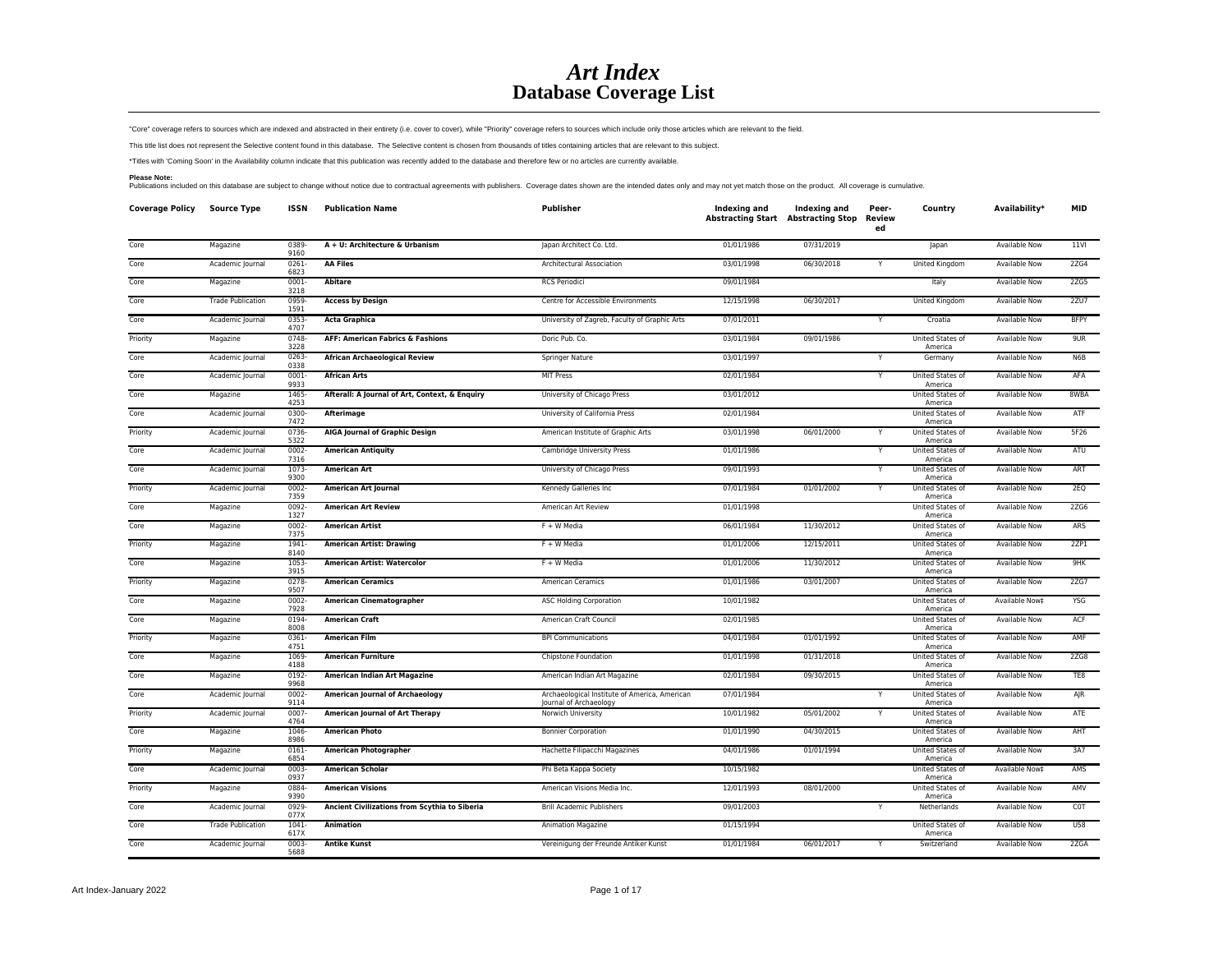| <b>Coverage Policy</b> | <b>Source Type</b>       | <b>ISSN</b>      | <b>Publication Name</b>                               | Publisher                                                      | Indexing and<br><b>Abstracting Start Abstracting Stop</b> | <b>Indexing and</b> | Peer-<br>Review<br>ed | Country                            | Availability*        | <b>MID</b>        |
|------------------------|--------------------------|------------------|-------------------------------------------------------|----------------------------------------------------------------|-----------------------------------------------------------|---------------------|-----------------------|------------------------------------|----------------------|-------------------|
| Core                   | Academic Journal         | 0003<br>570X     | <b>Antike Welt</b>                                    | Verlag Philipp von Zabern GmbH                                 | 01/01/1984                                                | 09/30/2018          |                       | Germany                            | Available Now        | 2ZGB              |
| Core                   | Magazine                 | 0003<br>6420     | Aperture                                              | Aperture Foundation                                            | 06/01/1984                                                |                     |                       | United States of<br>America        | Available Now        | APF               |
| Core                   | Magazine                 | $0003 -$<br>6536 | Apollo: The International Magazine for Collectors     | Apollo Magazine Ltd.                                           | 11/01/1981                                                |                     |                       | United Kingdom                     | Available Now‡       | 6DSJ              |
| Core                   | Magazine                 | 1196<br>1775     | <b>Applied Arts Magazine</b>                          | Applied Arts Magazine                                          | 03/01/1998                                                | 03/31/2020          |                       | Canada                             | Available Now        | 10VQ              |
| Core                   | Academic Journal         | 0066<br>5983     | <b>Archaeological Journal</b>                         | Taylor & Francis Ltd                                           | 07/01/1983                                                |                     |                       | <b>United Kingdom</b>              | <b>Available Now</b> | 2ZGC              |
| Core                   | Academic Journal         | 0003<br>8105     | <b>Archaeologischer Anzeiger</b>                      | Deutsches Archaologisches Institut                             | 01/01/1982                                                |                     |                       | Germany                            | Available Now        | 2ZGD              |
| Core                   | Magazine                 | 0003<br>8113     | <b>Archaeology</b>                                    | Archaeological Institute of America                            | 07/01/1984                                                |                     |                       | United States of<br>America        | Available Now        | ARC               |
| Priority               | Magazine                 | 1096<br>9640     | <b>Archaeology Odyssey</b>                            | <b>Biblical Archaeology Society</b>                            | 01/01/2003                                                | 01/01/2006          |                       | <b>United States of</b><br>America | <b>Available Now</b> | 5F1X              |
| Priority               | Magazine                 |                  | Archaeology, Ethnology & Anthropology of Eurasia      | Journal Collection (H.W. Wilson)                               | 07/01/2006                                                | 09/01/2011          |                       |                                    | Available Now        | D <sub>2</sub> IM |
| Core                   | Magazine                 | 1935<br>7001     | <b>Architect</b>                                      | Hanley Wood Media Inc.                                         | 10/01/2006                                                |                     |                       | United States of<br>America        | <b>Available Now</b> | 31W4              |
| Priority               | Magazine                 |                  | <b>Architect (New York, NY)</b>                       | Journal Collection (H.W. Wilson)                               | 07/01/1986                                                | 09/01/1987          |                       |                                    | <b>Available Now</b> | D2I0              |
| Priority               | Magazine                 |                  | Architect (Washington, D.C.)                          | Journal Collection (H.W. Wilson)                               | 10/01/2006                                                | 12/01/2011          |                       |                                    | <b>Available Now</b> | D <sub>2</sub> IP |
| Core                   | <b>Trade Publication</b> | 0003<br>8466     | <b>Architects' Journal</b>                            | <b>EMAP Publishing Limited</b>                                 | 05/18/1983                                                |                     |                       | United Kingdom                     | Available Now        | PTF               |
| Priority               | <b>Trade Publication</b> |                  | Architectura.                                         | Journal Collection (H.W. Wilson)                               | 01/01/1986                                                | 06/01/2011          |                       |                                    | <b>Available Now</b> | D9HT              |
| Core                   | Academic Journal         | 0044<br>863X     | Architectura: Zeitschrift für Geschichte der Baukunst | De Gruyter                                                     | 06/02/2011                                                |                     |                       | Germany                            | <b>Available Now</b> | 1VPZ              |
| Core                   | Academic Journal         | 0003<br>8504     | <b>Architectural Design</b>                           | John Wiley & Sons, Inc.                                        | 03/01/1984                                                |                     | Y                     | <b>United States of</b><br>America | <b>Available Now</b> | 10 <sub>X</sub> 5 |
| Core                   | Magazine                 | 0003<br>8520     | <b>Architectural Digest</b>                           | <b>Conde Nast Publications</b>                                 | 05/01/1984                                                |                     |                       | United States of<br>America        | <b>Available Now</b> | ARD               |
| Core                   | Academic Journal         | 0066<br>622X     | <b>Architectural History</b>                          | Cambridge University Press                                     | 01/01/1984                                                |                     |                       | United Kingdom                     | Available Now        | 1VRI              |
| Core                   | <b>Trade Publication</b> | 0003<br>858X     | <b>Architectural Record</b>                           | <b>BNP Media</b>                                               | 10/01/1983                                                |                     |                       | United States of<br>America        | Available Now‡       | ARR               |
| Core                   | <b>Trade Publication</b> | 0003<br>861X     | <b>Architectural Review</b>                           | <b>EMAP Publishing Limited</b>                                 | 05/01/1984                                                |                     |                       | <b>United Kingdom</b>              | <b>Available Now</b> | AEV               |
| Priority               | Magazine                 | 0746<br>0554     | <b>Architecture</b>                                   | Nielsen Business Media, Inc.                                   | 06/01/1984                                                | 10/01/2006          |                       | United States of<br>America        | Available Now        | AIT               |
| Priority               | Magazine                 | 0003<br>8695     | Architecture d'Aujourd Hui                            | Archipress & Associes                                          | 02/01/1984                                                | 09/01/2007          |                       | France                             | Available Now        | 1VPB              |
| Core                   | Academic Journal         | 0970-<br>2369    | <b>Architecture plus Design</b>                       | Media Transasia Ltd.                                           | 08/01/2010                                                | 04/30/2017          |                       | Thailand                           | <b>Available Now</b> | 32G8              |
| Core                   | Academic Journal         | 2050<br>9006     | <b>Architecture MPS</b>                               | <b>UCL Press</b>                                               | 11/01/2009                                                |                     |                       | United Kingdom                     | <b>Available Now</b> | FI7               |
| Core                   | Academic Journal         | 1429<br>7507     | <b>Architectus</b>                                    | Oficyna Wydawnicza Politechniki Wroclawskiej                   | 10/01/2011                                                |                     |                       | Poland                             | <b>Available Now</b> | <b>BOJM</b>       |
| Core                   | Academic Journal         | 0570<br>6602     | <b>Architektur Aktuell</b>                            | Architektur Aktuell GmbH                                       | 07/01/2007                                                |                     | Y                     | Austria                            | Available Now        | W39               |
| Core                   | Academic lournal         | 0003<br>9853     | <b>Archives of American Art Journal</b>               | University of Chicago Press                                    | 01/01/1984                                                |                     |                       | United States of<br>America        | <b>Available Now</b> | 26Z               |
| Core                   | Academic Journal         | 0066<br>6637     | <b>Archives of Asian Art</b>                          | Duke University Press                                          | 09/01/1984                                                |                     |                       | United States of<br>America        | <b>Available Now</b> | 26Y               |
| Core                   | Magazine                 | 0004<br>0428     | Archivo Español de Arte                               | Consejo Superior de Investigaciones Cientificas                | 07/01/1981                                                |                     |                       | Spain                              | Available Now        | K79               |
| Core                   | Magazine                 | $0716 -$<br>0852 | ARQ (Santiago)-Arquitectura, Diseno, Urbanism, Chile  | <b>Ediciones ARQ</b>                                           | 12/01/2005                                                |                     | Y                     | Chile                              | <b>Available Now</b> | 1CFW              |
| Core                   | Academic Journal         | 1359<br>1355     | ARQ: Architectural Research Quarterly                 | Cambridge University Press                                     | 09/01/2002                                                |                     |                       | <b>United Kingdom</b>              | <b>Available Now</b> | 7XG               |
| Core                   | Academic Journal         | 0044<br>9008     | Ars                                                   | Slovak Academy of Sciences, Institute of Art<br>History of SAS | 01/01/2009                                                |                     | Ÿ                     | Slovakia                           | Available Now        | 2ZWP              |
| Core                   | Academic Journal         | 0571<br>1371     | <b>Ars Orientalis</b>                                 | Freer Gallery of Art                                           | 06/01/1984                                                |                     |                       | <b>United States of</b><br>America | Available Now        | 2ZGG              |
| Core                   | Magazine                 | 0195<br>8208     | <b>Art &amp; Antiques</b>                             | Art & Antiques Worldwide Media, LLC                            | 02/01/1986                                                |                     |                       | United States of<br>America        | <b>Available Now</b> | <b>TFM</b>        |
| Priority               | Magazine                 | 0004<br>3001     | <b>Art &amp; Artists</b>                              | Artists' Publishing Company Limited                            | 05/01/1984                                                | 12/01/1986          |                       | <b>United Kingdom</b>              | <b>Available Now</b> | 3AGP              |
| Core                   | Magazine                 | 0004<br>301X     | Art & Australia                                       | Art & Australia Pty Ltd                                        | 06/01/1994                                                |                     |                       | Australia                          | <b>Available Now</b> | ATA               |
| Core                   | Magazine                 | 1746<br>6229     | Art & Christianity                                    | Art & Christianity Enquiry                                     | 04/01/2003                                                |                     |                       | United Kingdom                     | Available Now        | 2ZOZ              |
| Priority               | Magazine                 | 1464<br>4363     | Art & Christianity Enquiry Bulletin                   | Art & Christianity Enquiry                                     | 01/01/2002                                                | 01/01/2003          |                       | United Kingdom                     | Available Now        | 5F1R              |
| Priority               | Magazine                 | 0267<br>3991     | Art & Design                                          | Wiley-VCH Verlag                                               | 01/01/1994                                                | 11/01/1997          |                       | Germany                            | Available Now        | 5F28              |
| Priority               | Magazine                 | 0727-<br>1182    | Art & Text                                            | Foundation for International Art Criticism                     | 05/01/1994                                                | 02/01/1997          |                       | United States of<br>America        | Available Now        | 5F1W              |
| Core                   | Academic Journal         | 2042<br>793X     | Art & the Public Sphere                               | Intellect Ltd.                                                 | 01/01/2011                                                |                     |                       | United Kingdom                     | Available Now        | <b>BKNA</b>       |
| Core                   | Magazine                 | 0197<br>1093     | <b>Art + Auction</b>                                  | <b>BCI Management Services Inc.</b>                            | 07/01/2009                                                | 12/31/2013          |                       | United States of<br>America        | <b>Available Now</b> | KMQG              |
| Priority               | Academic Journal         | 1368<br>6267     | <b>Art Book</b>                                       | Wiley-Blackwell                                                | 01/01/2003                                                | 11/01/2010          |                       | <b>United Kingdom</b>              | <b>Available Now</b> | D7Z               |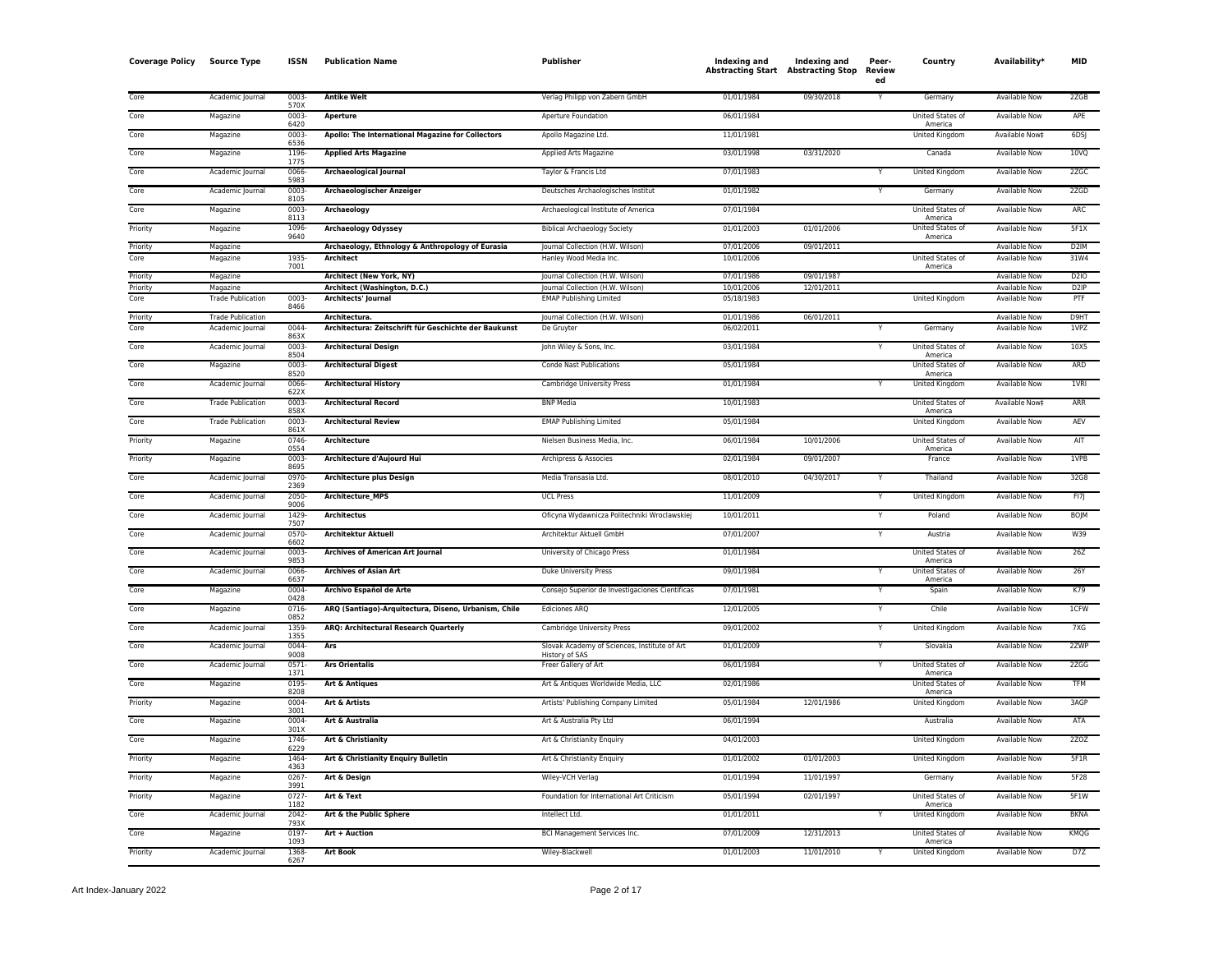| <b>Coverage Policy</b> | <b>Source Type</b>       | <b>ISSN</b>      | <b>Publication Name</b>                                                                                         | Publisher                                            | <b>Indexing and</b> | Indexing and<br><b>Abstracting Start Abstracting Stop</b> | Peer-<br>Review<br>ed | Country                            | Availability <sup>*</sup> | MID             |
|------------------------|--------------------------|------------------|-----------------------------------------------------------------------------------------------------------------|------------------------------------------------------|---------------------|-----------------------------------------------------------|-----------------------|------------------------------------|---------------------------|-----------------|
| Core                   | Academic Journal         | 0004<br>3079     | <b>Art Bulletin</b>                                                                                             | Routledge                                            | 09/01/1981          |                                                           |                       | United Kingdom                     | <b>Available Now</b>      | ARB             |
| Core                   | Magazine                 | 1401<br>2987     | Art Bulletin of Nationalmuseum Stockholm                                                                        | Nationalmuseum                                       | 12/01/1997          |                                                           |                       | Sweden                             | <b>Available Now</b>      | 2ZGI            |
| Core                   | <b>Trade Publication</b> | 0273<br>5652     | <b>Art Business News</b>                                                                                        | Redwood Media Group LLC                              | 03/01/1999          |                                                           |                       | United States of<br>America        | <b>Available Now</b>      | 6C5             |
| Core                   | Academic Journal         | 0195<br>4148     | <b>Art Criticism</b>                                                                                            | Stony Brook University                               | 10/01/1997          | 12/31/2010                                                |                       | <b>United States of</b><br>America | <b>Available Now</b>      | 1VRK            |
| Priority               | Magazine                 | 0004<br>3109     | <b>Art Direction</b>                                                                                            | Advertising Trade Publications, Inc.                 | 04/01/1984          | 06/01/1995                                                |                       |                                    | <b>Available Now</b>      | 6MML            |
| Core                   | Academic Journal         | 0730<br>7187     | Art Documentation: Bulletin of the Art Libraries Society of University of Chicago Press<br><b>North America</b> |                                                      | 04/01/1989          |                                                           |                       | United States of<br>America        | <b>Available Now</b>      | R8J             |
| Core                   | Academic Journal         | 0004<br>3125     | <b>Art Education</b>                                                                                            | Taylor & Francis Ltd                                 | 11/01/1981          |                                                           |                       | <b>United Kingdom</b>              | <b>Available Now</b>      | ARE             |
| Core                   | Academic Journal         | $0141 -$<br>6790 | <b>Art History</b>                                                                                              | Wiley-Blackwell                                      | 03/01/1986          |                                                           | Υ                     | United Kingdom                     | <b>Available Now</b>      | ARH             |
| Core                   | Magazine                 | 0004<br>3214     | <b>Art in America</b>                                                                                           | Penske Business Media, LLC                           | 05/01/1984          |                                                           |                       | United States of<br>America        | Available Now‡            | AIA             |
| Core                   | Academic Journal         | 1043<br>5158     | <b>Art Inquiries</b>                                                                                            | <b>SECAC</b>                                         | 01/01/2016          |                                                           | Y                     | United States of<br>America        | <b>Available Now</b>      | L472            |
| Priority               | Magazine                 | 0069<br>3235     | Art Institute of Chicago Museum Studies                                                                         | Art Institute of Chicago                             | 10/01/1984          | 09/01/2010                                                |                       | United States of<br>America        | Available Now             | <b>IVPC</b>     |
| Priority               | Academic Journal         | 0004<br>3230     | <b>Art International (Archive Press)</b>                                                                        | <b>Archive Press</b>                                 | 04/01/1984          | 04/15/1991                                                |                       | United States of<br>America        | <b>Available Now</b>      | 3K75            |
| Priority               | Magazine                 | 1046<br>8471     | <b>Art Issues</b>                                                                                               | Foundation for Advanced Critical Studies             | 01/01/1998          | 11/01/2001                                                |                       | United States of<br>America        | <b>Available Now</b>      | 5F29            |
| Core                   | Academic Journal         | 0004<br>3249     | <b>Art Journal</b>                                                                                              | Routledge                                            | 03/01/1984          |                                                           | Υ                     | <b>United Kingdom</b>              | <b>Available Now</b>      | ARJ             |
| Core                   | Academic Journal         | 0307<br>4722     | <b>Art Libraries Journal</b>                                                                                    | <b>Cambridge University Press</b>                    | 10/01/2008          |                                                           |                       | <b>United Kingdom</b>              | <b>Available Now</b>      | ROI             |
| Core                   | Magazine                 | 0142<br>6702     | <b>Art Monthly</b>                                                                                              | <b>Art Monthly</b>                                   | 12/01/1993          |                                                           |                       | <b>United Kingdom</b>              | <b>Available Now</b>      | $V$ ]9          |
| Core                   | Academic Journal         | 1033<br>4025     | <b>Art Monthly Australasia</b>                                                                                  | Art Monthly Australia Pty. Ltd.                      | 04/01/2011          |                                                           | Y                     | Australia                          | <b>Available Now</b>      | 95F4            |
| Core                   | Magazine                 | $0274 -$<br>7073 | <b>Art New England</b>                                                                                          | Art New England                                      | 12/01/1993          |                                                           |                       | United States of<br>America        | Available Now‡            | 2ZGS            |
| Core                   | Magazine                 | 0960<br>6556     | <b>Art Newspaper</b>                                                                                            | Art Newspaper                                        | 12/01/1993          |                                                           |                       | <b>United Kingdom</b>              | Available Now‡            | 2ZGT            |
| Core                   | Magazine                 | $0122 -$<br>1744 | <b>Art Nexus</b>                                                                                                | Arte en Colombia Ltda.                               | 03/01/1994          | 09/01/2017                                                |                       | Colombia                           | <b>Available Now</b>      | 2ZHT            |
| Priority               | Magazine                 | 1521<br>7922     | <b>Art on Paper</b>                                                                                             | Darte Publishing LLC                                 | 09/01/1998          | 11/01/2009                                                |                       | United States of<br>America        | <b>Available Now</b>      | 2ZHU            |
| Priority               | Magazine                 | 0278<br>1441     | <b>Art Papers</b>                                                                                               | Art Papers                                           | 01/01/1994          | 01/01/2012                                                |                       | United States of<br>America        | <b>Available Now</b>      | 5F1U            |
| Core                   | Magazine                 | 1524<br>9581     | <b>Art Papers Magazine</b>                                                                                      | Art Papers                                           | 11/02/2011          |                                                           |                       | United States of<br>America        | <b>Available Now</b>      | <b>2ZIO</b>     |
| Core                   | Magazine                 | 1745<br>9303     | <b>Art Review</b>                                                                                               | Art Review, Ltd.                                     | 04/01/1993          |                                                           |                       | <b>United Kingdom</b>              | Available Now             | <b>2Y4S</b>     |
| Core                   | Academic Journal         | 1362<br>2331     | Art, Antiquity & Law                                                                                            | Institute of Art & Law                               | 03/01/2003          |                                                           |                       | United Kingdom                     | Available Now             | N <sub>0</sub>  |
| Core                   | Academic Journal         | 1474<br>273X     | Art, Design & Communication in Higher Education                                                                 | Intellect Ltd.                                       | 01/02/2005          |                                                           |                       | <b>United Kingdom</b>              | <b>Available Now</b>      | L2L             |
| Core                   | Academic Journal         | 1308<br>2698     | Art-E                                                                                                           | Suleyman Demirel University, Faculty of Fine<br>Arts | 12/01/2011          |                                                           |                       | Turkey                             | <b>Available Now</b>      | <b>DD32</b>     |
| Core                   | Magazine                 | 0245<br>5676     | <b>Art-Press</b>                                                                                                | Art-Press (International)                            | 01/01/1994          |                                                           |                       | France                             | <b>Available Now</b>      | 13DB            |
| Priority               | Magazine                 | 0727<br>1182     | Art/Text                                                                                                        | Foundation for International Art Criticism           | 02/01/1997          | 08/01/2001                                                |                       | United States of<br>America        | <b>Available Now</b>      | 5F1V            |
| Core                   | Magazine                 | 1039<br>3625     | <b>ArtAsiaPacific</b>                                                                                           | ArtAsiaPacific Holdings Ltd.                         | 04/01/2003          |                                                           |                       | Hong Kong                          | Available Now‡            | AAP             |
| Priority               | Magazine                 | 0392<br>5234     | <b>Arte Veneta</b>                                                                                              | Arnoldo Mondadori Editore SpA                        | 01/01/1997          | 01/01/2008                                                |                       | Italy                              | Available Now             | 2ZHV            |
| Core                   | Magazine                 | 1136-<br>2006    | Arte y Parte                                                                                                    | Editorial Arte y Parte, S.L.U.                       | 10/01/2005          |                                                           |                       | Spain                              | Available Now             | 2ZHW            |
| Core                   | Academic Journal         | 0300<br>4953     | <b>Artes de Mexico</b>                                                                                          | Artes de Mexico y del Mundo S.A.                     | 01/15/1993          |                                                           | Ÿ                     | Mexico                             | Available Now             | HE <sub>8</sub> |
| Priority               | Academic Journal         | 1544<br>2136     | Artext                                                                                                          | Foundation for International Art Criticism           | 02/01/2000          | 10/15/2002                                                | Ÿ                     | United States of<br>America        | Available Now             | <b>7T6</b>      |
| Core                   | Magazine                 | 1086<br>7058     | <b>Artforum International</b>                                                                                   | Artforum International Corporation                   | 05/01/1984          |                                                           |                       | United States of<br>America        | Available Now‡            | AFM             |
| Core                   | Academic Journal         | 0004<br>3648     | <b>Artibus Asiae</b>                                                                                            | Museum Rietberg Zurich                               | 07/01/1984          | 12/01/2017                                                |                       | Switzerland                        | Available Now             | BG5             |
| Core                   | Academic Journal         | 0391<br>9064     | <b>Artibus et Historiae</b>                                                                                     | <b>IRSA Publishing House</b>                         | 01/01/1993          |                                                           | Ÿ                     | Poland                             | <b>Available Now</b>      | 2ZHX            |
| Priority               | Magazine                 | 0847<br>3277     | <b>Artichoke (08473277)</b>                                                                                     | Artichoke Publishing                                 | 03/01/2002          | 07/15/2005                                                |                       | Canada                             | <b>Available Now</b>      | 2ZHY            |
| Priority               | Magazine                 | 0004-<br>3877    | Artist                                                                                                          | Artists' Publishing Company Limited                  | 02/01/1987          | 06/01/1993                                                |                       | <b>United Kingdom</b>              | Available Now             | 2ZHZ            |
| Core                   | Magazine                 | 0004<br>3273     | <b>ARTnews</b>                                                                                                  | Penske Business Media, LLC                           | 04/01/1984          | 12/31/2021                                                |                       | United States of<br>America        | Available Now‡            | ARN             |
| Core                   | Magazine                 | 1323<br>4552     | <b>Artonview</b>                                                                                                | National Gallery of Australia                        | 12/01/2004          |                                                           |                       | Australia                          | Available Now             | 2ZI1            |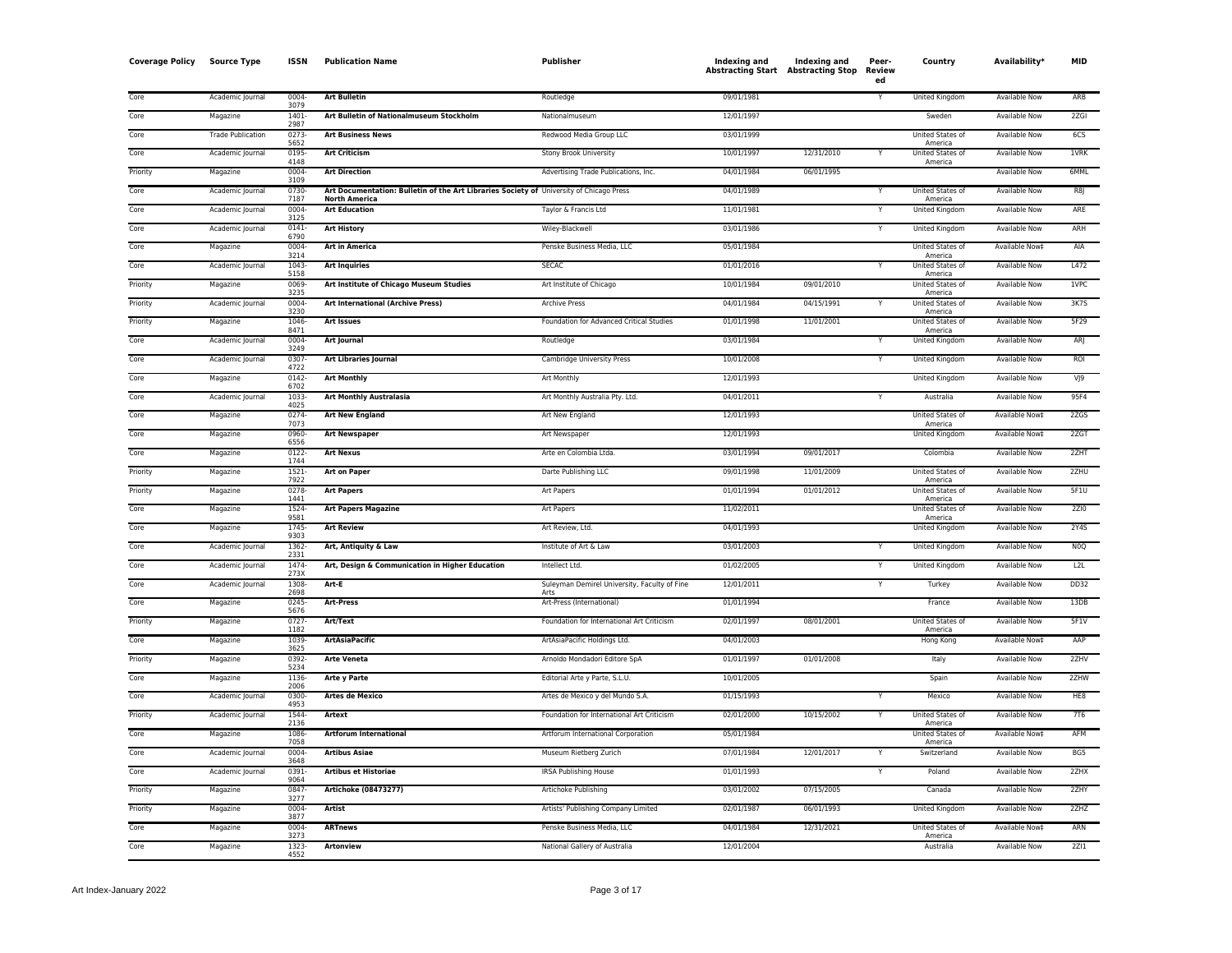| <b>Coverage Policy</b> | <b>Source Type</b>       | <b>ISSN</b>           | <b>Publication Name</b>                                                     | Publisher                                                 | Indexing and | Indexing and<br><b>Abstracting Start Abstracting Stop</b> | Peer-<br>Review<br>ed | Country                                       | Availability <sup>*</sup> | <b>MID</b>      |
|------------------------|--------------------------|-----------------------|-----------------------------------------------------------------------------|-----------------------------------------------------------|--------------|-----------------------------------------------------------|-----------------------|-----------------------------------------------|---------------------------|-----------------|
| Core                   | Magazine                 | 0004<br>3931          | <b>Arts &amp; Activities</b>                                                | Publishers Development Corporation                        | 05/01/1983   | 06/30/2019                                                |                       | <b>United States of</b><br>America            | <b>Available Now</b>      | ANA             |
| Priority               | Magazine                 | 0264<br>1828          | Arts & the Islamic World                                                    | New Century Publishers for the Islamic Arts<br>Foundation | 09/01/1994   | 01/02/2001                                                |                       | <b>United Kingdom</b>                         | <b>Available Now</b>      | 5F2A            |
| Core                   | Magazine                 | 0004<br>3958          | <b>Arts Asiatiques</b>                                                      | Ecole Francaise d'Extreme-Orient                          | 12/01/1984   |                                                           |                       | France                                        | <b>Available Now</b>      | 2Z13            |
| Priority               | Academic Journal         | 0337                  | <b>Arts d'Afrique Noire</b>                                                 | Arts d'Afrique Noire                                      | 01/15/1984   | 12/25/2004                                                |                       | France                                        | <b>Available Now</b>      | 44V9            |
| Core                   | Academic Journal         | 1603<br>1063          | <b>Arts Education Policy Review</b>                                         | Taylor & Francis Ltd                                      | 09/01/1992   |                                                           |                       | <b>United Kingdom</b>                         | <b>Available Now</b>      | AEP             |
| Core                   | Academic Journal         | 2913<br>0197<br>4556  | <b>Arts in Psychotherapy</b>                                                | Pergamon Press - An Imprint of Elsevier Science           | 07/01/2011   |                                                           |                       | United Kingdom                                | <b>Available Now</b>      | 9B              |
| Priority               | Magazine                 | 0004                  | Arts Magazine (00044059)                                                    | Art Digest Inc.                                           | 05/01/1984   | 03/01/1992                                                |                       | United States of                              | <b>Available Now</b>      | KL <sub>0</sub> |
| Core                   | Magazine                 | 4059<br>0004-<br>4083 | <b>Arts of Asia</b>                                                         | Arts Asia Publications Ltd.                               | 03/01/1984   |                                                           |                       | America<br>Hong Kong                          | Available Now             | 1VPD            |
| Priority               | Magazine                 | 0004<br>4091          | Arts Review (London, England).                                              | Journal Collection (H.W. Wilson)                          | 01/17/1986   | 03/02/1993                                                |                       |                                               | <b>Available Now</b>      | D917            |
| Core                   | Magazine                 | 1546-<br>7082         | <b>ArtUS</b>                                                                | Foundation for International Art Criticism                | 11/01/2003   | 03/31/2012                                                |                       | <b>United States of</b><br>America            | <b>Available Now</b>      | <b>7V0</b>      |
| Priority               | Magazine                 | 0004-<br>4121         | <b>Artweek</b>                                                              | Spaulding Publishing, Inc.                                | 07/28/1984   | 06/01/2009                                                |                       | United States of<br>America                   | <b>Available Now</b>      | 5DA             |
| Core                   | Academic Journal         | 0066-<br>8435         | Asian Perspectives: Journal of Archeology for Asia & the<br>Pacific         | University of Hawai'i                                     | 01/01/1983   |                                                           |                       | United States of<br>America                   | <b>Available Now</b>      | 53G             |
| Priority               | Academic Journal         | 0889<br>3012          | Assemblage                                                                  | <b>MIT Press</b>                                          | 04/01/1998   | 04/01/2000                                                |                       | United States of<br>America                   | <b>Available Now</b>      | ABG             |
| Priority               | Academic Journal         | 0044<br>9466          | <b>Association for Preservation Technology Bulletin</b>                     | Association for Preservation Technology                   | 03/01/1986   | 01/02/1992                                                |                       | United States of<br>America                   | <b>Available Now</b>      | 5F1Q            |
| Core                   | Academic Journal         | 1558<br>8610          | <b>Athenian Agora</b>                                                       | American School of Classical Studies at Athens            | 08/01/2009   |                                                           |                       | United States of                              | <b>Available Now</b>      | 46H3            |
| Priority               | Academic Journal         | 1527-<br>652X         | Aurora: The Journal of the History of Art                                   | Aurora: The Journal of the History of Art                 | 11/01/2000   | 11/01/2010                                                |                       | America<br><b>United States of</b><br>America | <b>Available Now</b>      | 2Z15            |
| Core                   | Academic Journal         | $1032 -$<br>1942      | <b>Australian Art Education</b>                                             | Art Education Australia, Inc.                             | 11/01/2011   |                                                           |                       | Australia                                     | <b>Available Now</b>      | <b>RUU</b>      |
| Core                   | <b>Trade Publication</b> | $0005 -$<br>674X      | <b>Baumeister</b>                                                           | Georg GmbH & Co. KG                                       | 01/01/1994   | 12/21/2019                                                |                       | Germany                                       | Available Now‡            | BG4             |
| Core                   | Magazine                 | 0757<br>2271          | <b>Beaux Arts Magazine</b>                                                  | <b>TTM Editions</b>                                       | 11/01/1993   |                                                           |                       | France                                        | Available Now‡            | C5W             |
| Priority               | Academic Journal         | 0006-<br>0895         | <b>Biblical Archaeologist</b>                                               | <b>Scholars Press</b>                                     | 06/01/1984   | 12/01/1997                                                |                       | United States of<br>America                   | <b>Available Now</b>      | BIB             |
| Core                   | Magazine                 | 0098<br>9444          | <b>Biblical Archaeology Review</b>                                          | <b>Biblical Archaeology Society</b>                       | 03/01/1998   |                                                           |                       | United States of<br>America                   | <b>Available Now</b>      | $\overline{1}$  |
| Core                   | Magazine                 | 0826-<br>3922         | <b>BlackFlash Magazine</b>                                                  | <b>BlackFlash Magazine</b>                                | 07/15/2010   |                                                           |                       | Canada                                        | <b>Available Now</b>      | 12CM            |
| Core                   | Magazine                 | $1551 -$<br>0956      | <b>Blind Spot</b>                                                           | <b>Blind Spot</b>                                         | 01/02/2011   | 07/31/2013                                                |                       | United States of<br>America                   | <b>Available Now</b>      | 2Z16            |
| Priority               | Magazine                 | 1068-<br>1647         | <b>Blind Spot Photography</b>                                               | <b>Blind Spot</b>                                         | 04/15/1998   | 01/01/2011                                                |                       | United States of<br>America                   | Available Now             | 6EV4            |
| Core                   | Magazine                 | 2331<br>5342          | <b>Blouin Art + Auction</b>                                                 | <b>BCI Management Services Inc.</b>                       | 03/01/1998   | 11/03/2019                                                |                       | United States of<br>America                   | <b>Available Now</b>      | 2ZGH            |
| Core                   | <b>Trade Publication</b> | 0268<br>4926          | <b>Blueprint (02684926)</b>                                                 | Progressive Media Publishing Ltd.                         | 01/01/1998   | 09/30/2018                                                |                       | <b>United Kingdom</b>                         | <b>Available Now</b>      | 2Z17            |
| Core                   | Academic Journal         | 0716<br>1530          | Boletin Museo Chileno de Arte Precolombino                                  | Museo Chileno de Arte Precolombino                        | 01/01/2006   |                                                           |                       | Chile                                         | <b>Available Now</b>      | 2YBF            |
| Core                   | Academic Journal         | 0394<br>4573          | <b>Bollettino d'Arte</b>                                                    | L'Erma di Bretschneider                                   | 01/01/1983   | 07/31/2018                                                |                       | Italy                                         | <b>Available Now</b>      | 2Z18            |
| Core                   | Magazine                 | 0743<br>3204          | <b>Bomb</b>                                                                 | New Art Publications                                      | 12/15/1999   | 12/18/2019                                                |                       | United States of<br>America                   | <b>Available Now</b>      | QTH             |
| Core                   | Academic Journal         | 1555<br>6565          | Bonefolder: An E-Journal for the Bookbinder & Book Artist Peter D. Verheyen |                                                           | 09/01/2004   | 12/31/2012                                                |                       | United States of<br>America                   | <b>Available Now</b>      | 1DTW            |
| Core                   | Academic Journal         | 2042-<br>8022         | <b>Book 2.0</b>                                                             | Intellect Ltd.                                            | 09/01/2011   |                                                           |                       | United Kingdom                                | Available Now             | BOC6            |
| Core                   | Magazine                 | 0006<br>7385          | <b>Booklist</b>                                                             | American Library Association / Booklist<br>Publications   | 12/01/2010   |                                                           |                       | United States of<br>America                   | Available Now             | <b>BLL</b>      |
| Core                   | Magazine                 | 0831<br>2559          | <b>Border Crossings</b>                                                     | <b>Border Crossings</b>                                   | 01/15/1998   |                                                           |                       | Canada                                        | Available Now             | <b>FWA</b>      |
| Core                   | Academic Journal         | 1467<br>2006          | <b>British Art Journal</b>                                                  | British Art Journal                                       | 09/01/1999   |                                                           |                       | United Kingdom                                | Available Now             | 2719            |
| Core                   | Academic Journal         | 0007<br>0904          | <b>British Journal of Aesthetics</b>                                        | Oxford University Press                                   | 01/15/1984   |                                                           |                       | United Kingdom                                | Available Now             | <b>BJA</b>      |
| Core                   | Magazine                 | 0007<br>1196          | <b>British Journal of Photography</b>                                       | 1854 Media Ltd                                            | 10/14/1983   | 08/31/2020                                                |                       | <b>United Kingdom</b>                         | Available Now             | 2ZIA            |
| Core                   | Academic Journal         | 1936<br>0886          | <b>Buildings &amp; Landscapes</b>                                           | University of Minnesota Press                             | 09/01/2007   |                                                           |                       | United States of<br>America                   | <b>Available Now</b>      | 4W2M            |
| Core                   | Academic Journal         | 0007<br>4730          | <b>Bulletin Monumental</b>                                                  | Societe Francaise d'Archeologie                           | 01/01/1984   | 10/31/2019                                                |                       | France                                        | <b>Available Now</b>      | 2ZID            |
| Priority               | Magazine                 | 0002-<br>5739         | <b>Bulletin of the Allen Memorial Art Museum</b>                            | Allen Memorial Art Museum                                 | 06/01/1983   | 01/01/2003                                                |                       | United States of<br>America                   | <b>Available Now</b>      | 5F2C            |
| Core                   | Academic Journal         | 0003<br>097X          | <b>Bulletin of the American Schools of Oriental Research</b>                | University of Chicago Press                               | 10/15/1981   |                                                           |                       | United States of<br>America                   | Available Now             | 2T9             |
| Priority               | Academic Journal         | 0009<br>8841          | <b>Bulletin of the Cleveland Museum of Art</b>                              | Cleveland Museum of Art                                   | 06/01/1984   | 12/01/1994                                                |                       | United States of<br>America                   | Available Now             | 3100            |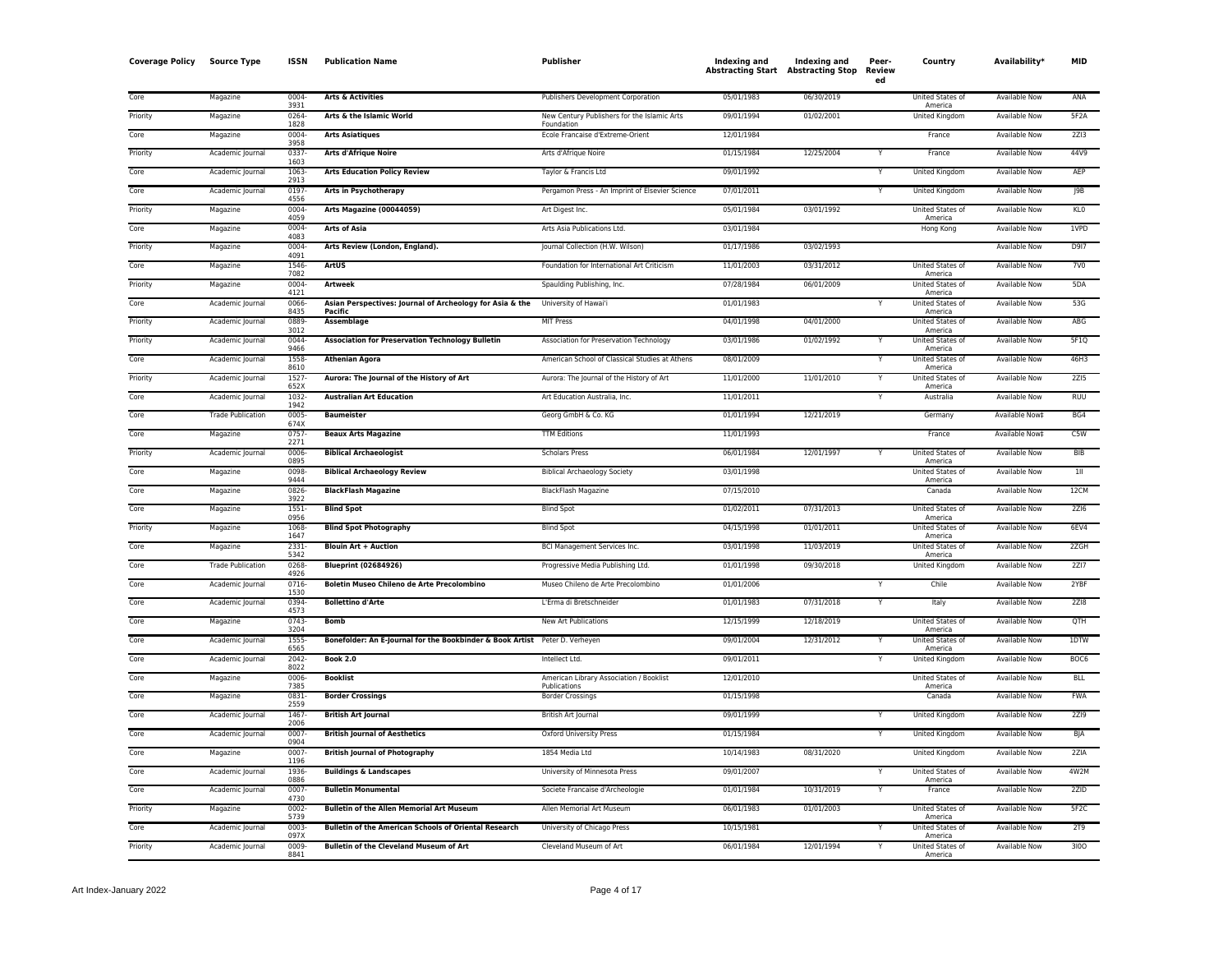| <b>Coverage Policy</b> | <b>Source Type</b>       | ISSN             | <b>Publication Name</b>                                                                                                       | Publisher                                               | Indexing and<br><b>Abstracting Start Abstracting Stop</b> | <b>Indexing and</b> | Peer-<br>Review<br>ed | Country                            | Availability <sup>,</sup> | <b>MID</b>  |
|------------------------|--------------------------|------------------|-------------------------------------------------------------------------------------------------------------------------------|---------------------------------------------------------|-----------------------------------------------------------|---------------------|-----------------------|------------------------------------|---------------------------|-------------|
| Core                   | Academic Journal         | 0011-<br>9636    | <b>Bulletin of the Detroit Institute of Arts</b>                                                                              | University of Chicago Press                             | 01/01/1983                                                |                     |                       | United States of<br>America        | <b>Available Now</b>      | 114T        |
| Priority               | Magazine                 | $0024 -$<br>6557 | <b>Bulletin of the Los Angeles County Museum of Art</b>                                                                       | Los Angeles County Museum of Art                        | 01/01/1983                                                | 01/01/1984          |                       | United States of<br>America        | <b>Available Now</b>      | 5F2D        |
| Priority               | Magazine                 | 0165<br>9510     | Bulletin van het Rijksmuseum                                                                                                  | <b>Waanders Uitgevers</b>                               | 01/01/1984                                                | 10/01/2008          |                       | Netherlands                        | <b>Available Now</b>      | 2ZIE        |
| Core                   | Academic Journal         | 0031-<br>7314    | <b>Bulletin: Philadelphia Museum of Art</b>                                                                                   | Philadelphia Museum of Art                              | 04/15/1984                                                |                     |                       | United States of<br>America        | <b>Available Now</b>      | 2ZIC        |
| Core                   | Academic Journal         | 0007<br>6201     | <b>Burgen und Schlösser</b>                                                                                                   | Deutsche Burgenvereinigung e.V.                         | 01/01/2001                                                |                     |                       | Germany                            | <b>Available Now</b>      | 92M1        |
| Core                   | Academic Journal         | $0007 -$<br>6287 | <b>Burlington Magazine</b>                                                                                                    | <b>Burlington Magazine Publications</b>                 | 01/01/1982                                                |                     |                       | United Kingdom                     | Available Now‡            | 13DV        |
| Core                   | Academic Journal         | 1480-<br>5472    | <b>C</b> Magazine                                                                                                             | C: The Visual Arts Foundation                           | 05/01/1998                                                |                     |                       | Canada                             | Available Now‡            | 2ZIF        |
| Core                   | Magazine                 | 1543-<br>950>    | <b>CAA.Reviews</b>                                                                                                            | Taylor & Francis Ltd                                    | 01/01/2006                                                |                     |                       | United Kingdom                     | Available Now             | AXYX        |
| Core                   | Academic Journal         | 0068<br>4945     | <b>Cahiers Archéologiques</b>                                                                                                 | Editions A. et J. Picard                                | 01/01/1983                                                | 09/30/2018          | Y                     | France                             | Available Now             | 6MMF        |
| Core                   | Magazine                 | 0008-<br>011X    | Cahiers du Cinema                                                                                                             | Cahiers du Cinema                                       | 01/01/1986                                                |                     |                       | France                             | Available Now             | 177         |
| Core                   | Academic Journal         | $0181 -$<br>1525 | Cahiers du Musee National d'Art Moderne                                                                                       | Centre Georges Pompidou                                 | 06/01/1987                                                | 06/30/2019          |                       | France                             | <b>Available Now</b>      | 2ZIG        |
| Core                   | Academic Journal         | 1718<br>9802     | Cahiers Metiers d'Art / Craft Journal                                                                                         | Cahiers Metiers d'Art: Craft Journal                    | 03/01/2011                                                |                     |                       | Canada                             | <b>Available Now</b>      | <b>BE00</b> |
| Core                   | Academic Journal         | 0959-<br>7743    | Cambridge Archaeological Journal                                                                                              | Cambridge University Press                              | 04/01/2003                                                |                     |                       | United Kingdom                     | Available Now             | 7XL         |
| Core                   | Academic Journal         | 0270-<br>5346    | <b>Camera Obscura</b>                                                                                                         | <b>Duke University Press</b>                            | 09/01/1993                                                |                     |                       | United States of<br>America        | <b>Available Now</b>      | <b>8Q8</b>  |
| Core                   | Magazine                 | 1087<br>8122     | Camerawork                                                                                                                    | San Francisco Camerawork                                | 03/01/1998                                                | 12/31/2011          |                       | United States of<br>America        | <b>Available Now</b>      | 2ZIH        |
| Core                   | <b>Trade Publication</b> | 0008<br>2872     | <b>Canadian Architect</b>                                                                                                     | iQ Business Media Inc.                                  | 06/01/1984                                                |                     |                       | Canada                             | <b>Available Now</b>      | <b>DEP</b>  |
| Core                   | Magazine                 | $0825 -$<br>3854 | <b>Canadian Art</b>                                                                                                           | Canadian Art Foundation                                 | 12/01/1993                                                | 04/30/2021          |                       | Canada                             | <b>Available Now</b>      | 46F         |
| Core                   | Academic Journal         | 0847-<br>5911    | <b>Canadian Journal of Film Studies</b>                                                                                       | University of Toronto Press                             | 05/01/2007                                                |                     | Y                     | Canada                             | Available Now             | 12G         |
| Core                   | Magazine                 | 0008-<br>7181    | Casabella                                                                                                                     | Arnoldo Mondadori Editore SpA                           | 01/01/1984                                                |                     |                       | Italy                              | Available Now             | 2ZII        |
| Core                   | Academic Journal         | 0008-<br>8080    | <b>Catholic Historical Review</b>                                                                                             | Catholic University of America Press                    | 10/01/1983                                                |                     | Υ                     | United States of<br>America        | <b>Available Now</b>      | <b>CTH</b>  |
| Core                   | Academic Journal         | 0008-<br>9192    | Central Asiatic Journal: International Periodical for the<br>Languages, Literatures, History & Archaeology of Central<br>Asia | Otto Harrassowitz Verlag                                | 06/01/2003                                                | 07/31/2018          |                       | Germany                            | <b>Available Now</b>      | TC8         |
| Core                   | Academic Journal         | 1532-<br>5563    | Centropa                                                                                                                      | Centropa                                                | 01/01/2003                                                | 09/01/2015          |                       | United States of<br>America        | Available Now             | 2ZI         |
| Core                   | Magazine                 | 0144-<br>1825    | <b>Ceramic Review</b>                                                                                                         | Ceramic Review Publishing, Ltd.                         | 05/01/1984                                                |                     |                       | <b>United Kingdom</b>              | Available Now‡            | 2ZIK        |
| Core                   | <b>Trade Publication</b> | 0366-<br>6913    | <b>Ceramica</b>                                                                                                               | Associacao Brasileira de Ceramica                       | 01/01/2010                                                |                     |                       | Brazil                             | <b>Available Now</b>      | 1C Y        |
| Core                   | Magazine                 | 0009<br>0328     | <b>Ceramics Monthly</b>                                                                                                       | American Ceramic Society                                | 03/01/1984                                                |                     |                       | United States of<br>America        | Available Now‡            | CEM         |
| Core                   | <b>Trade Publication</b> | 1324<br>4175     | <b>Ceramics Technical</b>                                                                                                     | Ceramic Art                                             | 05/01/1998                                                |                     |                       | United States of<br>America        | Available Now             | 90L         |
| Core                   | Magazine                 | 1035<br>1841     | <b>Ceramics: Art &amp; Perception</b>                                                                                         | <b>Mansfield Ceramics</b>                               | 03/01/1998                                                |                     |                       | Australia                          | Available Now‡            | 9OH         |
| Core                   | Academic Journal         | 0009-<br>2002    | <b>Chaucer Review</b>                                                                                                         | Pennsylvania State University Press                     | 01/01/1983                                                |                     |                       | <b>United States of</b><br>America | <b>Available Now</b>      | CHV         |
| Core                   | Academic Journal         | 1523-<br>6072    | <b>Chicago Art Journal</b>                                                                                                    | University of Chicago, Department of Art History        | 01/01/2008                                                |                     |                       | United States of<br>America        | <b>Available Now</b>      | 8Z3E        |
| Core                   | Academic Journal         | 2231-<br>4822    | Chitrolekha International Magazine on Art & Design                                                                            | Chitrolekha International Magazine on Art &<br>Design   | 12/01/2011                                                |                     |                       | India                              | <b>Available Now</b>      | <b>DIAK</b> |
| Priority               | Magazine                 | 0009-<br>6830    | Cimaise                                                                                                                       | Cimaise S.A.R.L                                         | 01/01/1986                                                | 12/01/2007          |                       | France                             | Available Now             | 2ZIL        |
| Priority               | Magazine                 | 0069-<br>4061    | Cincinnati Art Museum Bulletin                                                                                                | Cincinnati Art Museum                                   | 04/01/1984                                                | 12/01/1988          |                       | United States of<br>America        | <b>Available Now</b>      | 5F2Z        |
| Core                   | Magazine                 | 0009-<br>7004    | <b>Cineaste</b>                                                                                                               | Cineaste                                                | 02/01/1986                                                |                     |                       | United States of<br>America        | Available Now             | <b>CIN</b>  |
| Core                   | Academic Journal         | 0009<br>7101     | Cinema Journal                                                                                                                | Society of Cinema & Media Studies                       | 04/15/1984                                                | 07/31/2018          |                       | United States of<br>America        | Available Now             | 2TC         |
| Core                   | Magazine                 | 0263-<br>9475    | <b>Circa: Art Magazine</b>                                                                                                    | Circa                                                   | 12/01/2002                                                | 10/31/2010          |                       | Ireland                            | Available Now             | 172Z        |
| Priority               | Magazine                 | 0197-<br>6850    | Clarion (0197-6850)                                                                                                           | American Folk Art Museum                                | 09/01/1985                                                | 07/15/1992          |                       | United States of<br>America        | Available Now             | 5F34        |
| Core                   | Academic Journal         | 0009<br>8353     | <b>Classical Journal</b>                                                                                                      | Classical Association of the Middle West &<br>South Inc | 04/01/1983                                                |                     |                       | United States of<br>America        | <b>Available Now</b>      | 5W1         |
| Corr                   | Academic Journal         | 0887-<br>302X    | <b>Clothing &amp; Textiles Research Journal</b>                                                                               | Sage Publications                                       | 01/01/2003                                                |                     |                       | United States of<br>America        | Available Now             | <b>RPX</b>  |
| Core                   | Academic Journal         | 2331-<br>1983    | <b>Cogent Arts &amp; Humanities</b>                                                                                           | Taylor & Francis Ltd                                    | 01/01/2014                                                |                     |                       | <b>United Kingdom</b>              | <b>Available Now</b>      | JX4L        |
| Core                   | Magazine                 | 0099-<br>0086    | <b>College &amp; Research Libraries News</b>                                                                                  | American Library Association                            | 10/01/1984                                                |                     |                       | United States of<br>America        | Available Now             | <b>CLN</b>  |
| Core                   | Magazine                 | 1087-<br>9889    | <b>Common Ground (10879889)</b>                                                                                               | US Department of the Interior                           | 04/15/2005                                                | 09/30/2012          |                       | <b>United States of</b><br>America | <b>Available Now</b>      | 8B94        |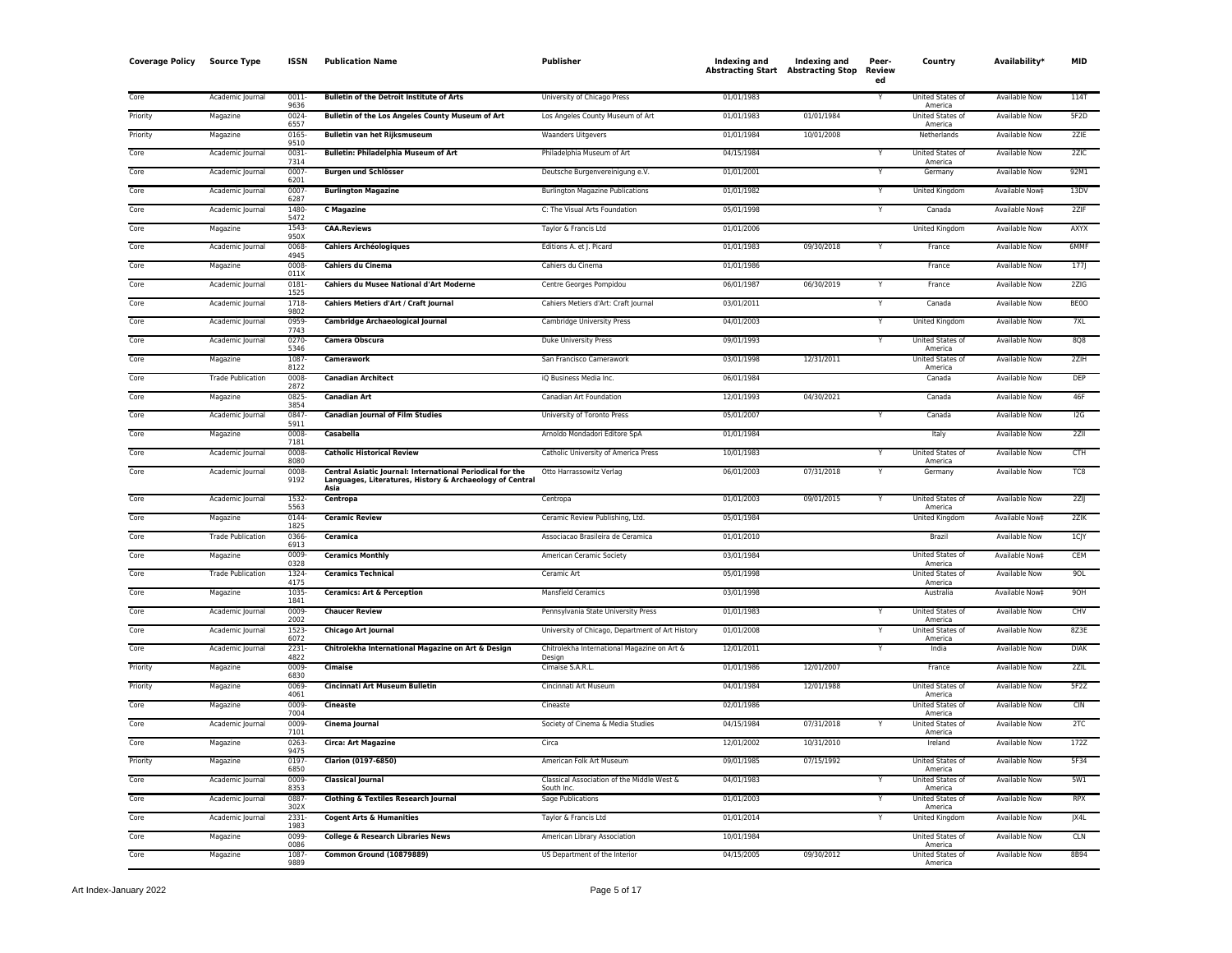| <b>Coverage Policy</b> | <b>Source Type</b>       | ISSN             | <b>Publication Name</b>                                                                | Publisher                                                                                                  | Indexing and | Indexing and<br><b>Abstracting Start Abstracting Stop</b> | Peer-<br>Review<br>ed | Country                            | Availability*        | <b>MID</b>        |
|------------------------|--------------------------|------------------|----------------------------------------------------------------------------------------|------------------------------------------------------------------------------------------------------------|--------------|-----------------------------------------------------------|-----------------------|------------------------------------|----------------------|-------------------|
| Core                   | Magazine                 | 0010-<br>3519    | <b>Communication Arts</b>                                                              | Coyne & Blanchard Inc.                                                                                     | 07/01/1984   |                                                           |                       | United States of<br>America        | Available Now        | CAT               |
| Priority               | Magazine                 | 0069<br>8881     | Congres Archeologique de France                                                        | Societe Francaise d'Archeologie                                                                            | 01/01/1980   | 01/01/1988                                                |                       | France                             | Available Now        | 2ZIN              |
| Core                   | Magazine                 | 0293<br>9274     | <b>Connaissance des Arts</b>                                                           | <b>Investir Publications</b>                                                                               | 04/01/1984   |                                                           |                       | France                             | <b>Available Now</b> | 1VRG              |
| Priority               | Magazine                 | $0010 -$<br>6275 | Connoisseur                                                                            | Hearst Magazines, a division of Hearst<br>Communications, Inc.                                             | 07/01/1984   | 02/01/1992                                                |                       | <b>United States of</b><br>America | <b>Available Now</b> | COI               |
| Core                   | Academic Journal         | 1974-<br>4951    | Conservation Science in Cultural Heritage / Quaderni di<br>Scienza della Conservazione | Salvatore Lorusso                                                                                          | 12/02/2010   |                                                           |                       | Italy                              | <b>Available Now</b> | <b>B04Z</b>       |
| Priority               | Magazine                 | 1973-<br>9494    | <b>Conservation Science in Cultural Heritage.</b>                                      | Journal Collection (H.W. Wilson)                                                                           | 01/01/2009   | 12/01/2010                                                |                       |                                    | Available Now        | D9MB              |
| Core                   | Academic Journal         | 1932<br>8478     | <b>Contemporary Aesthetics</b>                                                         | <b>Contemporary Aesthetics</b>                                                                             | 01/01/2003   |                                                           |                       | United States of<br>America        | Available Now        | 1G6I              |
| Core                   | Magazine                 | 1713<br>157X     | <b>Contemporary Canadian Glass</b>                                                     | Glass Art Association of Canada                                                                            | 09/01/2011   | 06/30/2014                                                |                       | Canada                             | <b>Available Now</b> | BM6M              |
| Core                   | Magazine                 | 1066-<br>9434    | <b>Contemporary Impressions</b>                                                        | American Print Alliance                                                                                    | 03/01/1998   |                                                           |                       | United States of<br>America        | <b>Available Now</b> | <b>2ZIO</b>       |
| Core                   | <b>Trade Publication</b> | 1530-<br>6224    | Contract                                                                               | <b>Emerald Expositions</b>                                                                                 | 03/01/2000   |                                                           |                       | United States of<br>America        | <b>Available Now</b> | JO2               |
| Priority               | <b>Trade Publication</b> | 1053<br>5632     | <b>Contract Design</b>                                                                 | Nielsen Business Media, Inc.                                                                               | 03/01/1998   | 02/01/2000                                                |                       | United States of<br>America        | Available Now        | DFI               |
| Core                   | Academic Journal         | 0590<br>8876     | <b>Costume: Journal of the Costume Society</b>                                         | <b>Edinburgh University Press</b>                                                                          | 05/01/1998   |                                                           |                       | United Kingdom                     | Available Now        | 6WF               |
| Priority               | Academic Journal         | 1837<br>445X     | <b>Craft &amp; Design Enquiry.</b>                                                     | Craft Australia                                                                                            | 01/01/2009   | 01/01/2010                                                |                       | Australia                          | <b>Available Now</b> | D9MM              |
| Core                   | Magazine                 | 1038<br>846X     | <b>Craft Arts International</b>                                                        | Craft Art Pty Limited                                                                                      | 05/01/2003   |                                                           |                       | Australia                          | <b>Available Now</b> | CAI               |
| Priority               | Magazine                 | 1044<br>4009     | <b>Craft International</b>                                                             | Craft International Publications, Inc.                                                                     | 10/01/1985   | 01/01/1988                                                |                       | United States of<br>America        | <b>Available Now</b> | 5F2F              |
| Core                   | Academic Journal         | 1837-<br>445>    | <b>Craft Plus Design Enquiry</b>                                                       | Australian National University                                                                             | 01/01/2011   | 01/31/2015                                                | Y                     | Australia                          | Available Now        | <b>BKNZ</b>       |
| Priority               | Magazine                 | 0306<br>610X     | Crafts (0306610X)                                                                      | Crafts Council                                                                                             | 07/01/1984   | 05/01/2011                                                |                       | United Kingdom                     | Available Now‡       | 2ZIP              |
| Core                   | Magazine                 | 0160-<br>7650    | <b>Crafts Report</b>                                                                   | JP Media LLC                                                                                               | 03/01/1998   | 02/28/2015                                                |                       | United States of<br>America        | Available Now        | 2ZIQ              |
| Priority               | Magazine                 | 0011<br>0876     | <b>Creative Camera</b>                                                                 | Coo Press                                                                                                  | 02/01/1984   | 02/01/2000                                                |                       | United Kingdom                     | Available Now        | 5F2H              |
| Core                   | Magazine                 | 0262-<br>1037    | <b>Creative Review</b>                                                                 | <b>Centaur Communications</b>                                                                              | 01/01/1994   |                                                           |                       | United Kingdom                     | Available Now        | <b>DYQ</b>        |
| Core                   | Academic Journal         | 2041<br>8345     | <b>Critical Photography Series</b>                                                     | Intellect Ltd.                                                                                             | 01/01/2010   |                                                           | Y                     | United Kingdom                     | <b>Available Now</b> | B7VJ              |
| Core                   | Academic Iournal         | $0011 -$<br>1589 | Criticism                                                                              | Wayne State University Press                                                                               | 10/15/1983   |                                                           |                       | <b>United States of</b><br>America | <b>Available Now</b> | <b>CIS</b>        |
| Core                   | Academic Journal         | 1068<br>4999     | <b>CRM: The Journal of Heritage Stewardship</b>                                        | National Park Service                                                                                      | 07/01/2005   | 12/31/2011                                                |                       | United States of<br>America        | <b>Available Now</b> | 2ZIR              |
| Core                   | Academic Journal         | 1649<br>0460     | Crossings: Electronic Journal of Art & Technology                                      | Provost, Fellows & Scholars (College of the Holy<br>& Undivided Trinity of Queen Elizabeth near<br>Dublin) | 06/01/2001   | 02/29/2012                                                | Ÿ                     | Ireland                            | <b>Available Now</b> | ICLC              |
| Core                   | Academic lournal         | 1095<br>4872     | <b>CSA Newsletter</b>                                                                  | Center for the Study of Architecture                                                                       | 08/01/2011   | 04/30/2014                                                |                       | <b>United States of</b><br>America | <b>Available Now</b> | <b>B8B9</b>       |
| Core                   | Academic Journal         | 0210-<br>962X    | Cuadernos de Arte de la Universidad de Granada                                         | Universidad de Granada                                                                                     | 01/01/1996   | 01/31/2009                                                |                       | Spain                              | <b>Available Now</b> | 2ZIS              |
| Core                   | Academic Journal         | $0011 -$<br>3069 | Curator                                                                                | Wiley-Blackwell                                                                                            | 03/01/1986   |                                                           | Y                     | <b>United Kingdom</b>              | <b>Available Now</b> | S3P               |
| Core                   | Academic Journal         | 2373<br>4833     | <b>Dance Education in Practice</b>                                                     | Taylor & Francis Ltd                                                                                       | 04/01/2018   |                                                           |                       | <b>United Kingdom</b>              | <b>Available Now</b> | HDM2              |
| Priority               | Magazine                 | $0023-$<br>561X  | <b>Das Kunstwerk</b>                                                                   | W. Kohlhammer GmbH                                                                                         | 02/01/1984   | 12/01/1989                                                |                       | Germany                            | <b>Available Now</b> | 6MO3              |
| Core                   | Academic Journal         | 0027<br>299X     | <b>Das Muenster</b>                                                                    | Verlag Schnell & Steiner GmbH                                                                              | 03/01/2003   | 04/30/2019                                                | Y                     | Germany                            | Available Now        | BG6               |
| Core                   | Magazine                 | 0004-<br>3389    | <b>De Arte</b>                                                                         | Routledge                                                                                                  | 01/01/2018   |                                                           |                       | United Kingdom                     | Available Now        | G5Z4              |
| Core                   | Academic Journal         | $2011 -$<br>3188 | Dearg                                                                                  | Universidad de los Andes                                                                                   | 05/01/2008   |                                                           | Y                     | Colombia                           | <b>Available Now</b> | <b>BAVK</b>       |
| Priority               | <b>Trade Publication</b> | 0011<br>9245     | Design (London, England).                                                              | Journal Collection (H.W. Wilson)                                                                           | 06/01/1984   | 05/01/1994                                                |                       |                                    | Available Now        | <b>D9N3</b>       |
| Priority               | Magazine                 | 0737-<br>5344    | Design Book Review (0737-5344)                                                         | California College of the Arts                                                                             | 01/01/1994   | 12/15/2001                                                |                       | United States of<br>America        | Available Now        | 5F35              |
| Core                   | Academic Journal         | 2043<br>068X     | <b>Design Ecologies</b>                                                                | Intellect Ltd.                                                                                             | 09/01/2011   |                                                           |                       | United Kingdom                     | Available Now        | <b>BKNE</b>       |
| Priority               | Academic Journal         | 0732-<br>0973    | <b>Design for Arts in Education</b>                                                    | Taylor & Francis Ltd                                                                                       | 05/01/1984   | 11/01/1984                                                | Y                     | United Kingdom                     | Available Now        | <b>DAE</b>        |
| Core                   | Academic Journal         | 0747<br>9360     | <b>Design Issues</b>                                                                   | <b>MIT Press</b>                                                                                           | 03/01/1994   |                                                           |                       | United States of<br>America        | <b>Available Now</b> | DIU               |
| Priority               | Magazine                 | $0011 -$<br>9253 | Design Magazine (00119253)                                                             | Journal Collection (H.W. Wilson)                                                                           | 06/01/1984   | 05/01/1994                                                |                       |                                    | <b>Available Now</b> | D <sub>2</sub> WW |
| Core                   | Academic Journal         |                  | Design Principles & Practice: An International Journal                                 | Common Ground Research Networks                                                                            | 01/01/2010   | 12/31/2012                                                |                       | United States of<br>America        | <b>Available Now</b> | <b>BOHD</b>       |
| Core                   | Academic Journal         | 1833<br>1874     | Design Principles & Practices: An International Journal:<br><b>Annual Review</b>       | Common Ground Research Networks                                                                            | 01/01/2013   |                                                           |                       | <b>United States of</b><br>America | Available Now        | <b>HE72</b>       |
| Priority               | Magazine                 | $0011 -$<br>9415 | <b>Design Quarterly</b>                                                                | <b>Walker Art Center</b>                                                                                   | 03/01/1984   | 10/15/1996                                                |                       | United States of<br>America        | <b>Available Now</b> | <b>DSO</b>        |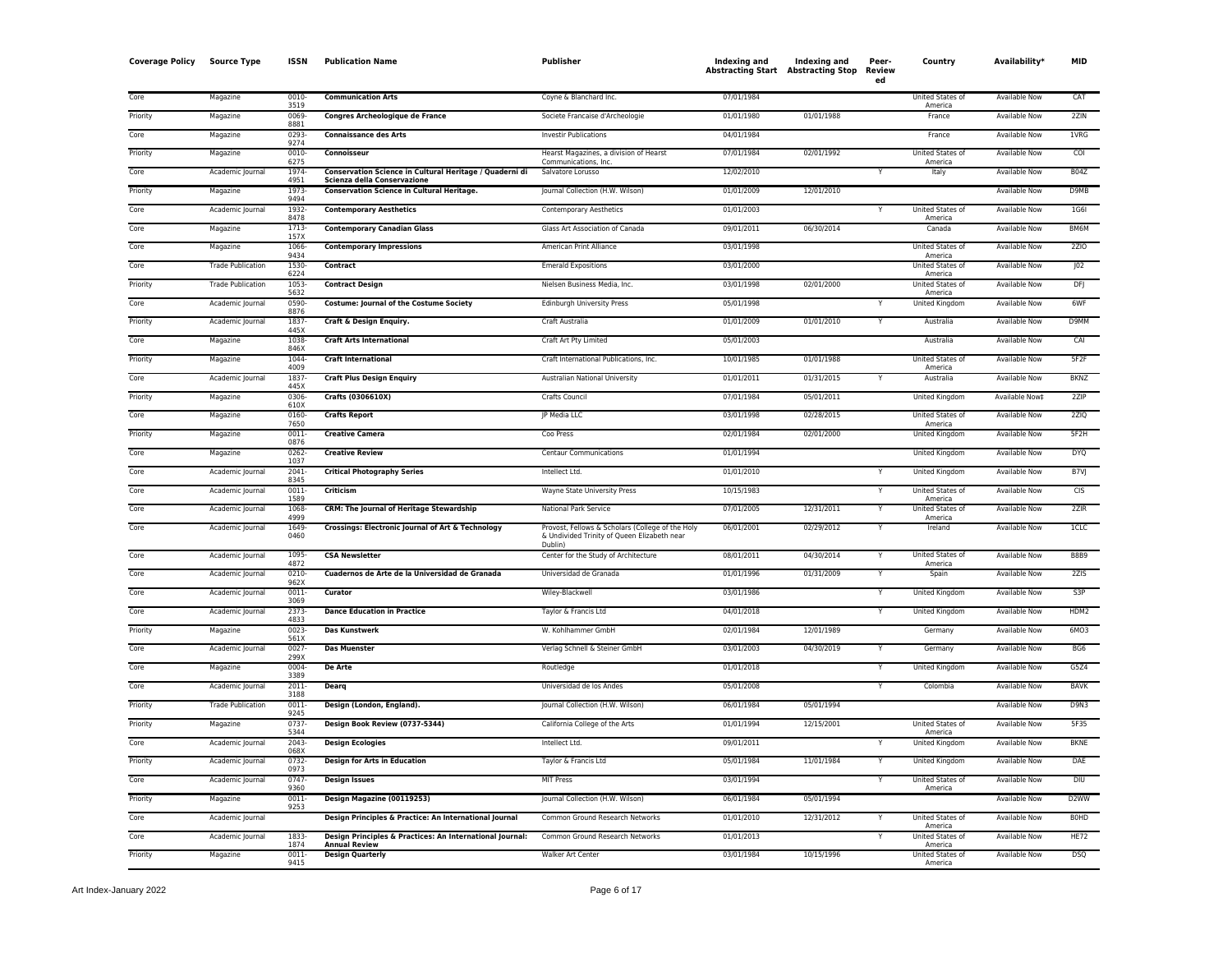| <b>Coverage Policy</b> | <b>Source Type</b>       | <b>ISSN</b>      | <b>Publication Name</b>                                                                         | Publisher                                                                    | Indexing and | Indexing and<br><b>Abstracting Start Abstracting Stop</b> | Peer-<br>Review<br>ed | Country                            | Availability*        | <b>MID</b>       |
|------------------------|--------------------------|------------------|-------------------------------------------------------------------------------------------------|------------------------------------------------------------------------------|--------------|-----------------------------------------------------------|-----------------------|------------------------------------|----------------------|------------------|
| Core                   | Academic Journal         | 0142-<br>694X    | <b>Design Studies</b>                                                                           | Elsevier B.V.                                                                | 01/01/1994   |                                                           |                       | United Kingdom                     | Available Now        | KIU              |
| Priority               | Magazine                 | $0011 -$<br>9253 | Design.                                                                                         | Journal Collection (H.W. Wilson)                                             | 06/01/1984   | 05/01/1994                                                |                       |                                    | Available Now        | <b>D9N2</b>      |
| Priority               | Magazine                 | 0341-<br>1974    | <b>Die Kunst</b>                                                                                | Hubert Burda Media Holding GmbH & Co. KG                                     | 09/01/1986   | 09/01/1988                                                |                       | United Kingdom                     | Available Now        | 6MO4             |
| Core                   | Magazine                 | 1013-<br>7521    | <b>Digging Stick</b>                                                                            | South African Archaeological Society                                         | 04/01/2000   |                                                           |                       | South Africa                       | Available Now        | <b>BDFP</b>      |
| Core                   | Academic Journal         | 1462-<br>6268    | <b>Digital Creativity</b>                                                                       | Routledge                                                                    | 01/01/1998   |                                                           |                       | <b>United Kingdom</b>              | <b>Available Now</b> | EHY              |
| Core                   | Academic Journal         | 1074-<br>6536    | <b>Dimensions (10746536)</b>                                                                    | A. Alfred Taubman College of Architecture +<br>Urban Planning                | 01/01/2007   |                                                           |                       | United States of<br>America        | <b>Available Now</b> | 2ZZB             |
| Core                   | Magazine                 | $0012 -$<br>5377 | Domus (0012-5377)                                                                               | <b>Editoriale Domus</b>                                                      | 05/01/1984   | 04/30/2017                                                |                       | Italy                              | Available Now        | 2ZIT             |
| Priority               | Magazine                 | $1470-$<br>1995  | <b>DPICT</b>                                                                                    | CC Publishing                                                                | 04/01/2000   | 04/01/2001                                                |                       | United Kingdom                     | Available Now        | 5F2G             |
| Core                   | Magazine                 | 2161-<br>5373    | <b>Drawing</b>                                                                                  | $F + W$ Media                                                                | 12/16/2011   | 07/31/2017                                                |                       | United States of<br>America        | Available Now        | BOD <sub>0</sub> |
| Priority               | Academic Journal         | 0191-<br>6963    | Drawing (01916963)                                                                              | $F + W$ Media                                                                | 05/01/1985   | 12/01/1998                                                |                       | United States of<br>America        | <b>Available Now</b> | 5F2I             |
| Core                   | Academic Journal         | 0361<br>2112     | Dress (Taylor & Francis Ltd)                                                                    | Taylor & Francis Ltd                                                         | 07/01/2010   |                                                           |                       | <b>United Kingdom</b>              | <b>Available Now</b> | <b>B82V</b>      |
| Priority               | Magazine                 | $0012 -$<br>6837 | Du                                                                                              | Du Kulturmedien AG                                                           | 01/01/1984   | 12/01/1997                                                |                       | Switzerland                        | Available Now        | 2ZIU             |
| Core                   | Magazine                 | 0070<br>7546     | <b>Dumbarton Oaks Papers</b>                                                                    | Dumbarton Oaks                                                               | 01/01/1997   | 07/31/2014                                                |                       | United States of<br>America        | Available Now        | 2ZIV             |
| Core                   | Magazine                 | 2164<br>1625     | E-flux                                                                                          | e-flux                                                                       | 11/01/2008   | 10/01/2018                                                |                       | United States of<br>America        | <b>Available Now</b> | <b>BAVL</b>      |
| Core                   | Academic Journal         | 1746-<br>0654    | <b>Early Popular Visual Culture</b>                                                             | Routledge                                                                    | 01/01/2005   |                                                           | Y                     | <b>United Kingdom</b>              | <b>Available Now</b> | 15UY             |
| Core                   | Academic Journal         | 0098-<br>2601    | <b>Eighteenth-Century Life</b>                                                                  | <b>Duke University Press</b>                                                 | 05/01/1995   |                                                           |                       | United States of<br>America        | <b>Available Now</b> | 9KC              |
| Core                   | Academic Journal         | $0013-$<br>2586  | <b>Eighteenth-Century Studies</b>                                                               | Johns Hopkins University Press                                               | 04/15/1982   |                                                           | Y                     | United States of<br>America        | <b>Available Now</b> | ECS              |
| Core                   | Magazine                 | $0212 -$<br>5633 | <b>El Croquis</b>                                                                               | Asociacion de Revistas Culturales de Espana                                  | 02/01/2003   | 08/30/2018                                                |                       | Spain                              | <b>Available Now</b> | 109              |
| Priority               | Academic Journal         | 1835<br>6656     | emaj: Electronic Melbourne Art Journal                                                          | Fine Arts Network, University of Melbourne                                   | 07/01/2005   | 01/01/2010                                                | Y                     | Australia                          | <b>Available Now</b> | D906             |
| Priority               | <b>Trade Publication</b> | 1045<br>3717     | <b>Emigre</b>                                                                                   | <b>Emigre Graphics</b>                                                       | 01/01/1998   | 01/02/2005                                                |                       | United States of<br>America        | Available Now        | 2ZIW             |
| Priority               | <b>Trade Publication</b> | 1520<br>5150     | <b>Entertainment Design</b>                                                                     | <b>Endeavor Business Media</b>                                               | 01/01/1999   | 11/01/2005                                                |                       | United States of<br>America        | Available Now        | 5G2              |
| Core                   | Academic Journal         | 0014<br>1291     | Estetika: The Central European Journal of Aesthetics                                            | Institute of Art History of the Academy of<br>Sciences of the Czech Republic | 01/01/2003   | 12/31/2018                                                |                       | Czech Republic                     | <b>Available Now</b> | 8ZOB             |
| Core                   | Magazine                 | 1406-<br>3549    | <b>Estonian Art</b>                                                                             | Estonian Institute                                                           | 06/01/2010   |                                                           |                       | Estonia                            | <b>Available Now</b> | 8TQA             |
| Core                   | Academic Journal         | 1406<br>2933     | <b>Estonian Journal of Archaeology</b>                                                          | Teaduste Akadeemia Kirjastus                                                 | 01/01/2007   |                                                           |                       | Estonia                            | <b>Available Now</b> | 964R             |
| Core                   | Academic Journal         | 0716-<br>0925    | <b>Estudios Atacameños</b>                                                                      | <b>Estudios Atacamenos</b>                                                   | 12/01/2008   |                                                           | v                     | Chile                              | <b>Available Now</b> | 1CNZ             |
| Core                   | Magazine                 | 2368-<br>030X    | <b>ETC Media</b>                                                                                | Revue d'Art Contemporain Etc Inc.                                            | 01/01/2014   | 04/30/2018                                                |                       | Canada                             | <b>Available Now</b> | L9BS             |
| Core                   | Magazine                 | 0835<br>7641     | Etc.                                                                                            | Revue d'Art Contemporain Etc Inc.                                            | 12/01/2006   | 10/31/2013                                                |                       | Canada                             | <b>Available Now</b> | 52QD             |
| Core                   | Academic Journal         | 1754<br>3797     | <b>European Comic Art</b>                                                                       | <b>Berghahn Books</b>                                                        | 03/01/2008   |                                                           |                       | United States of<br>America        | <b>Available Now</b> | 53U7             |
| Core                   | Academic Journal         | 1461<br>9571     | <b>European Journal of Archaeology</b>                                                          | Cambridge University Press                                                   | 04/01/2003   |                                                           | v                     | United Kingdom                     | Available Now        | 3EP              |
| Core                   | Magazine                 | 0172-<br>7028    | <b>European Photography</b>                                                                     | European Photography                                                         | 04/15/1994   | 12/31/2016                                                |                       | Germany                            | Available Now        | 2ZIX             |
| Priority               | Academic Journal         | 0014-<br>4738    | <b>Expedition</b>                                                                               | University of Pennsylvania                                                   | 07/01/1984   | 03/01/1992                                                |                       | United States of<br>America        | Available Now        | <b>XPD</b>       |
| Core                   | Academic Journal         | 0098<br>8863     | <b>Exposure (00988863)</b>                                                                      | Society for Photographic Education                                           | 03/01/1995   |                                                           |                       | United States of<br>America        | Available Now        | 2XGM             |
| Core                   | <b>Trade Publication</b> | 0960-<br>779>    | Eye (0960779X)                                                                                  | Eye Magazine Limited                                                         | 01/01/2003   |                                                           |                       | United Kingdom                     | Available Now        | 2ZIY             |
| Core                   | Academic Journal         | 1033<br>1867     | Fabrications: The Journal of the Society of Architectural<br>Historians Australia & New Zealand | Routledge                                                                    | 06/01/2007   |                                                           |                       | United Kingdom                     | Available Now        | 2QUY             |
| Core                   | Academic Journal         | 1362-<br>704X    | Fashion Theory: The Journal of Dress, Body & Culture                                            | Routledge                                                                    | 09/01/1997   |                                                           | Y                     | <b>United Kingdom</b>              | <b>Available Now</b> | 68B              |
| Core                   | Academic Journal         | 0046-<br>3663    | <b>Feminist Studies</b>                                                                         | Feminist Studies, Inc.                                                       | 04/15/1980   |                                                           |                       | United States of<br>America        | <b>Available Now</b> | <b>FES</b>       |
| Priority               | Magazine                 | 0164-<br>324X    | <b>Fiberarts</b>                                                                                | F + W Media                                                                  | 03/01/1984   | 07/15/2011                                                |                       | United States of<br>America        | Available Now        | <b>YNA</b>       |
| Core                   | Magazine                 | 1715<br>3212     | Fillip                                                                                          | Projectile Publishing Society                                                | 09/01/2010   |                                                           |                       | Canada                             | Available Now        | <b>BKMC</b>      |
| Core                   | Academic Journal         | 0360<br>3695     | Film & History (03603695)                                                                       | Film & History: An Interdisciplinary Journal                                 | 05/01/2003   |                                                           |                       | <b>United States of</b><br>America | <b>Available Now</b> | Q0Q              |
| Core                   | Magazine                 | 0015<br>119X     | <b>Film Comment</b>                                                                             | Film Society of Lincoln Center                                               | 07/01/1984   | 05/31/2020                                                |                       | United States of<br>America        | <b>Available Now</b> | FIC              |
| Core                   | Academic Journal         | 0163<br>5069     | <b>Film Criticism</b>                                                                           | Film Criticism                                                               | 09/01/1993   |                                                           | Υ                     | <b>United States of</b><br>America | <b>Available Now</b> | 53B              |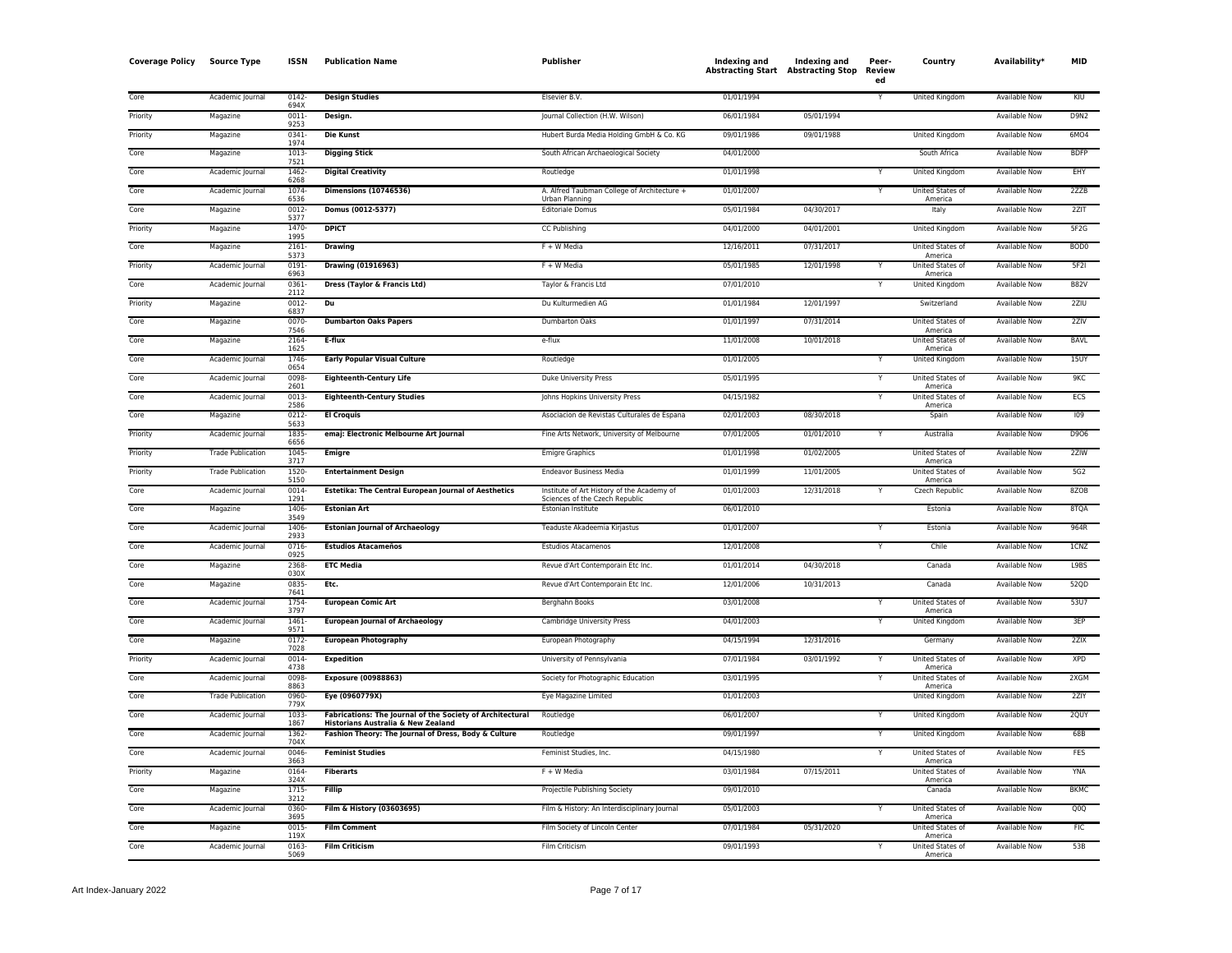| <b>Coverage Policy</b> | <b>Source Type</b>       | <b>ISSN</b>          | <b>Publication Name</b>                                                         | Publisher                                        | Indexing and<br><b>Abstracting Start Abstracting Stop</b> | Indexing and | Peer-<br>Review<br>ed | Country                            | Availability <sup>,</sup> | <b>MID</b>                    |
|------------------------|--------------------------|----------------------|---------------------------------------------------------------------------------|--------------------------------------------------|-----------------------------------------------------------|--------------|-----------------------|------------------------------------|---------------------------|-------------------------------|
| Core                   | Academic Journal         | 0892-<br>2160        | <b>Film History</b>                                                             | Indiana University Press                         | 03/01/2004                                                |              |                       | United States of<br>America        | <b>Available Now</b>      | 6LP                           |
| Core                   | Academic Journal         | 1651-<br>6826        | Film International (16516826)                                                   | Intellect Ltd.                                   | 03/01/2006                                                |              | Y                     | United Kingdom                     | Available Now             | 1HO3                          |
| Core                   | Magazine                 | 1526<br>9884         | Film Journal International                                                      | Box Office Media LLC                             | 10/01/2008                                                | 12/31/2018   |                       | United States of<br>America        | <b>Available Now</b>      | <b>IYZ</b>                    |
| Core                   | Academic Journal         | 0015                 | <b>Film Quarterly</b>                                                           | University of California Press                   | 01/15/1984                                                |              |                       | United States of<br>America        | <b>Available Now</b>      | <b>FIQ</b>                    |
| Priority               | Academic Journal         | 1386<br>1469-        | <b>Film Studies</b>                                                             | Manchester University Press                      | 06/01/2006                                                | 12/01/2007   | Υ                     | <b>United Kingdom</b>              | <b>Available Now</b>      | 1GF5                          |
| Core                   | Magazine                 | 0314<br>1063<br>8954 | Filmmaker: The Magazine of Independent Film                                     | Filmmaker Magazine                               | 04/01/2007                                                |              |                       | United States of                   | <b>Available Now</b>      | Z31                           |
| Priority               | Magazine                 | 0015-<br>167X        | Films & Filming                                                                 | London: Hansom Books                             | 05/01/1984                                                | 01/01/1985   |                       | America                            | <b>Available Now</b>      | 2401                          |
| Priority               | Magazine                 | 0015<br>1688         | <b>Films in Review</b>                                                          | National Board of Review of Motion Pictures Inc. | 06/01/1984                                                | 01/01/1997   |                       | United States of<br>America        | Available Now             | FIR                           |
| Priority               | Magazine                 | 0361-<br>3801        | <b>Fine Print</b>                                                               | Pro Arte Libri                                   | 01/01/1986                                                | 10/15/1990   |                       | United States of<br>America        | <b>Available Now</b>      | 5F2                           |
| Core                   | Magazine                 | 0361-<br>3453        | <b>Fine Woodworking</b>                                                         | Taunton Trade Co.                                | 07/01/1984                                                |              |                       | United States of<br>America        | <b>Available Now</b>      | 100S                          |
| Core                   | Magazine                 | 0394<br>1493         | <b>Flash Art International</b>                                                  | Flash Art                                        | 07/15/1984                                                |              |                       | Italy                              | Available Now‡            | 2ZIZ                          |
| Priority               | Magazine                 | 0394-<br>0462        | <b>FMR</b>                                                                      | Franco Maria Ricci SpA                           | 02/01/1994                                                | 12/01/2009   |                       | Italy                              | <b>Available Now</b>      | 2ZP2                          |
| Priority               | Magazine                 | 1067-<br>3067        | <b>Folk Art</b>                                                                 | American Folk Art Museum                         | 09/01/1992                                                | 10/15/2008   |                       | United States of<br>America        | Available Now             | 2ZJ0                          |
| Core                   | Academic Journal         | $1043-$<br>5026      | <b>Folk Art Messenger</b>                                                       | Folk Art Society of America                      | 12/01/2002                                                | 03/01/2018   |                       | United States of<br>America        | <b>Available Now</b>      | $2Z$ ] $1$                    |
| Priority               | Magazine                 |                      | Footprint                                                                       | Florida Trail Association                        | 10/15/2007                                                | 04/15/2011   |                       |                                    | <b>Available Now</b>      | 9NI                           |
| Core                   | Academic Journal         | 1875-<br>1490        | Footprint (1875-1490)                                                           | <b>Techne Press</b>                              | 10/15/2007                                                |              |                       | Netherlands                        | <b>Available Now</b>      | 8ZPQ                          |
| Priority               | Magazine                 | 0358-<br>8904        | <b>Form Function Finland</b>                                                    | Finnish Society of Crafts & Design               | 01/01/1998                                                | 06/01/2005   |                       | Finland                            | Available Now             | 5F2K                          |
| Core                   | Academic Journal         | 1890-<br>9515        | <b>FORMakademisk</b>                                                            | FORMakademisk                                    | 12/01/2011                                                |              | Y                     | Norway                             | <b>Available Now</b>      | B <sub>0</sub> B <sub>3</sub> |
| Core                   | Academic Journal         |                      | Forward (2768-4113)                                                             | Forecast Public Artworks                         | 01/01/2021                                                |              |                       | United States of<br>America        | <b>Available Now</b>      | MRW7                          |
| Core                   | Academic Journal         | 0306-<br>7661        | Framework: The Journal of Cinema & Media                                        | Wayne State University Press                     | 01/01/1997                                                |              |                       | United States of<br>America        | <b>Available Now</b>      | 1GVT                          |
| Core                   | Magazine                 | 0016-<br>3058        | <b>Furniture History</b>                                                        | <b>Furniture History Society</b>                 | 12/01/1986                                                | 01/01/2019   |                       | <b>United Kingdom</b>              | <b>Available Now</b>      | AYH                           |
| Core                   | Academic Journal         | 1549<br>9715         | Future Anterior: Journal of Historic Preservation History<br>Theory & Criticism | University of Minnesota Press                    | 06/01/2007                                                |              |                       | United States of<br>America        | <b>Available Now</b>      | 597T                          |
| Core                   | Magazine                 | 0389<br>0066         | <b>GA Document</b>                                                              | A.D.A. Edita Tokyo Co. Ltd.                      | 12/01/1985                                                | 07/31/2019   |                       | Japan                              | <b>Available Now</b>      | 2Z/3                          |
| Core                   | Magazine                 | 0733-<br>4923        | <b>Garden Design</b>                                                            | Garden Design                                    | 02/01/1994                                                | 04/30/2013   |                       | United States of<br>America        | <b>Available Now</b>      | 62A                           |
| Core                   | Academic Journal         | 1529-<br>3262        | Gastronomica                                                                    | University of California Press                   | 12/16/2009                                                |              |                       | United States of<br>America        | Available Now             | UMS                           |
| Priority               | Academic Journal         | 0016-<br>5530        | <b>Gazette des Beaux Arts</b>                                                   | Societe Les Beaux Arts                           | 05/01/1984                                                | 12/02/2002   | Y                     | France                             | Available Now             | 3AGM                          |
| Core                   | Academic Journal         | 0016-<br>8831        | <b>German Quarterly</b>                                                         | Wiley-Blackwell                                  | 05/01/1983                                                |              |                       | United Kingdom                     | Available Now             | 2T <sub>0</sub>               |
| Core                   | Academic Journal         | 0016-<br>920>        | Gesta                                                                           | University of Chicago Press                      | 01/01/1980                                                |              | Y                     | United States of<br>America        | Available Now             | 1VQP                          |
| Core                   | Academic Journal         | 0278<br>9426         | <b>Glass Art Society Journal</b>                                                | <b>Glass Art Society</b>                         | 01/02/2010                                                | 03/31/2018   | Y                     | United States of<br>America        | <b>Available Now</b>      | 2Z/N                          |
| Priority               | <b>Trade Publication</b> | $0747 -$<br>4261     | <b>Glass Magazine</b>                                                           | National Glass Association                       | 01/01/1994                                                | 02/01/2000   |                       | <b>United States of</b><br>America | <b>Available Now</b>      | 2ZJ5                          |
| Core                   | Academic Journal         | 1083<br>6888         | <b>Glass on Metal</b>                                                           | W.W. Carpenter Enamel Foundation, Inc.           | 02/01/2003                                                |              |                       | United States of<br>America        | <b>Available Now</b>      | 2Z/6                          |
| Core                   | Magazine                 | 1064<br>900X         | <b>Glass Quarterly</b>                                                          | UrbanGlass, Inc.                                 | 12/01/1997                                                |              |                       | United States of<br>America        | <b>Available Now</b>      | $2Z$ ]4                       |
| Core                   | Academic Journal         | $0017 -$<br>2715     | Goya                                                                            | Fundacion Lazaro Galdiano                        | 01/01/1984                                                |              |                       | Spain                              | <b>Available Now</b>      | 2ZJ                           |
| Priority               | Magazine                 | 0533<br>6775         | <b>Graphic Design</b>                                                           | Kodansha International                           | 03/01/1984                                                | 03/01/1986   |                       | Japan                              | Available Now             | 5F2L                          |
| Priority               | Magazine                 | 0017-<br>3452        | <b>Graphis</b>                                                                  | Graphis Press Corporation                        | 05/01/1984                                                | 11/10/2004   |                       | United States of<br>America        | <b>Available Now</b>      | GPS                           |
| Core                   | Magazine                 | 0017-<br>3916        | Greek, Roman & Byzantine Studies                                                | Duke University                                  | 01/15/1983                                                | 09/01/2018   |                       | United States of<br>America        | Available Now             | GRY                           |
| Core                   | Magazine                 | 1742-<br>3716        | <b>Green Places</b>                                                             | Landscape Design Trust                           | 12/01/2003                                                | 03/31/2013   |                       | United Kingdom                     | Available Now             | W1G                           |
| Core                   | Academic Journal         | 1526-<br>3819        | <b>Grey Room</b>                                                                | MIT Press                                        | 10/01/2002                                                |              |                       | United States of<br>America        | Available Now             | <b>EHE</b>                    |
| Core                   | Magazine                 | 0142-<br>0798        | Hali                                                                            | Hali Publications Ltd.                           | 02/01/1994                                                | 12/31/2020   |                       | United Kingdom                     | Available Now‡            | 2Z/8                          |
| Core                   | <b>Trade Publication</b> | 0887<br>1418         | <b>Hand Papermaking</b>                                                         | Hand Papermaking                                 | 06/01/1998                                                | 01/31/2020   |                       | United States of<br>America        | <b>Available Now</b>      | 2A3                           |
| Core                   | Magazine                 | 2376-<br>726         | <b>Handmade Business</b>                                                        | JP Media LLC                                     | 03/01/2015                                                | 01/31/2020   |                       | <b>United States of</b><br>America | <b>Available Now</b>      | <b>IDIA</b>                   |
| Core                   | Magazine                 | 1093<br>4421         | <b>Harvard Design Magazine</b>                                                  | Harvard Graduate School of Design                | 03/01/2003                                                | 03/31/2019   |                       | United States of<br>America        | <b>Available Now</b>      | <b>GKR</b>                    |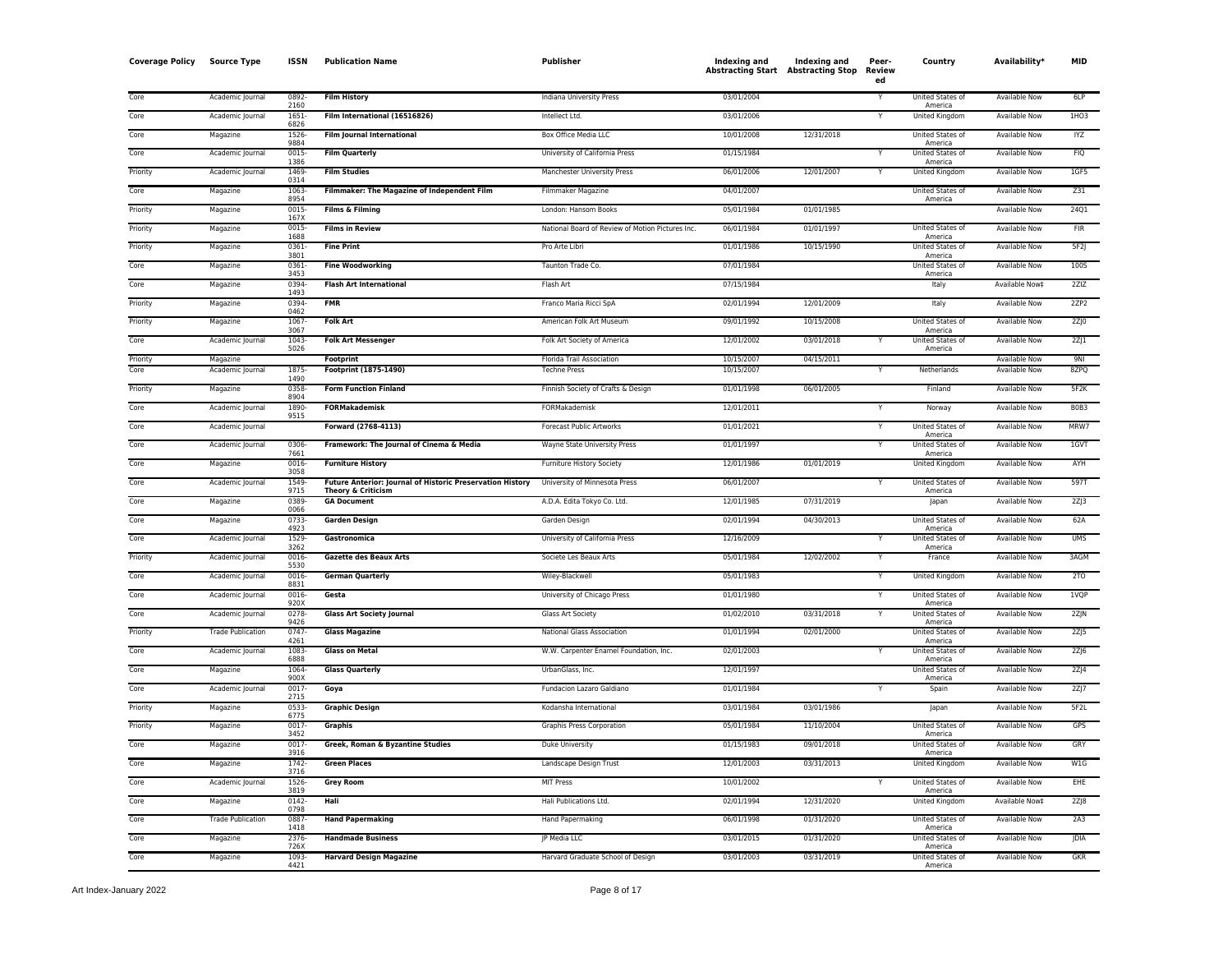| <b>Coverage Policy</b> | <b>Source Type</b>       | <b>ISSN</b>          | <b>Publication Name</b>                                                                     | Publisher                                                               | <b>Indexing and</b> | Indexing and<br><b>Abstracting Start Abstracting Stop</b> | Peer-<br>Review<br>ed | Country                                | Availability <sup>*</sup> | <b>MID</b>  |
|------------------------|--------------------------|----------------------|---------------------------------------------------------------------------------------------|-------------------------------------------------------------------------|---------------------|-----------------------------------------------------------|-----------------------|----------------------------------------|---------------------------|-------------|
| Priority               | Academic Journal         | $0174-$<br>2086      | <b>Hephaistos</b>                                                                           | Universitaet Hamburg, Archaeologisches Institut                         | 01/01/1980          | 01/01/2008                                                |                       | Germany                                | <b>Available Now</b>      | 3001        |
| Priority               | Magazine                 | 0146<br>3411         | <b>Heresies</b>                                                                             | Heresies Collective Inc.                                                | 01/01/1987          | 07/01/1993                                                |                       | United States of<br>America            | Available Now             | <b>HRS</b>  |
| Core                   | Academic Journal         | 0018-<br>098X        | <b>Hesperia</b>                                                                             | American School of Classical Studies at Athens                          | 01/01/1983          |                                                           |                       | United States of<br>America            | <b>Available Now</b>      | VHQ         |
| Priority               | Magazine                 | 0160-<br>9769        | <b>High Performance</b>                                                                     | Art in the Public Interest                                              | 06/01/1985          | 07/15/1997                                                |                       | United States of<br>America            | <b>Available Now</b>      | 5F2N        |
| Core                   | Academic Journal         | 0018-<br>2176        | <b>Hispanic Review</b>                                                                      | University of Pennsylvania Press                                        | 07/15/1983          |                                                           | Y                     | United States of<br>America            | Available Now             | <b>HIR</b>  |
| Core                   | Academic Journal         | 1756<br>7505         | Historic Environment: Policy & Practice                                                     | Taylor & Francis Ltd                                                    | 03/01/2012          |                                                           |                       | <b>United Kingdom</b>                  | <b>Available Now</b>      | B6K8        |
| Priority               | Academic Journal         | 0018-<br>2419        | <b>Historic Preservation</b>                                                                | National Trust for Historic Preservation in the<br><b>United States</b> | 08/01/1984          | 05/01/1996                                                |                       | United States of<br>America            | <b>Available Now</b>      | 3HXW        |
| Core                   | Academic Journal         | $0440 -$<br>9213     | <b>Historical Archaeology</b>                                                               | Springer Nature                                                         | 01/01/1995          |                                                           | Y                     | Germany                                | Available Now             | HIA         |
| Core                   | Academic Journal         | 0308<br>7298         | <b>History of Photography</b>                                                               | Taylor & Francis Ltd                                                    | 07/01/1984          |                                                           | Y                     | United Kingdom                         | Available Now             | B7I         |
| Priority               | Magazine                 |                      | <b>History of Photography.</b>                                                              | Journal Collection (H.W. Wilson)                                        | 10/15/2000          | 05/01/2011                                                |                       |                                        | Available Now             | D890        |
| Core                   | Academic Journal         | 1740-<br>6315        | <b>Home Cultures</b>                                                                        | Taylor & Francis Ltd                                                    | 03/01/2004          |                                                           |                       | <b>United Kingdom</b>                  | <b>Available Now</b>      | 68J         |
| Core                   | <b>Trade Publication</b> | 1062-<br>9524        | <b>Hospitality Design</b>                                                                   | <b>Emerald Expositions</b>                                              | 10/01/2008          |                                                           |                       | <b>United States of</b><br>America     | Available Now             | RHI         |
| Core                   | Magazine                 | 0018<br>7526         | <b>Humanities</b>                                                                           | Superintendent of Documents                                             | 05/01/2001          |                                                           |                       | United States of<br>America            | <b>Available Now</b>      | <b>HTS</b>  |
| Core                   | Academic Journal         | 0018-<br>7895        | <b>Huntington Library Quarterly</b>                                                         | University of Pennsylvania Press                                        | 03/01/1982          |                                                           |                       | United States of<br>America            | Available Now             | <b>HLQ</b>  |
| Core                   | Academic Journal         | 0887-<br>5367        | <b>Hypatia</b>                                                                              | Cambridge University Press                                              | 06/01/1992          |                                                           |                       | <b>United Kingdom</b>                  | <b>Available Now</b>      | <b>HYP</b>  |
| Priority               | <b>Trade Publication</b> | 0894-<br>5373        | <b>ID: International Design</b>                                                             | F + W Media                                                             | 03/01/1988          | 01/01/2010                                                |                       | United States of<br>America            | Available Now             | IID         |
| Core                   | Academic Journal         | 1098-<br>1195        | <b>IFAR Journal</b>                                                                         | International Foundation for Art Research                               | 09/01/2002          |                                                           | Y                     | United States of<br>America            | Available Now             | 2ZJA        |
| Core                   | Academic Journal         | 2039-<br>2362        | Il Capitale Culturale Studies on the Value of Cultural                                      | Il Capitale Culturale Studies on the Value of                           | 09/01/2013          |                                                           |                       | Italy                                  | Available Now             | FDZ2        |
| Core                   | Magazine                 | 1555-                | Heritage<br><b>ILLO</b>                                                                     | Cultural Heritage<br><b>Illustrated Press</b>                           | 04/15/2007          |                                                           |                       | United States of                       | Available Now             | B6WX        |
| Corr                   | Magazine                 | 9866<br>1543-        | <b>Illustration</b>                                                                         | <b>Illustrated Press</b>                                                | 04/15/2006          |                                                           |                       | America<br><b>United States of</b>     | <b>Available Now</b>      | B6WR        |
| Core                   | Academic Journal         | 4737<br>0536         | Image                                                                                       | George Eastman Museum                                                   | 06/01/1984          | 12/31/2012                                                |                       | America<br><b>United States of</b>     | <b>Available Now</b>      | 23KF        |
| Core                   | Academic Journal         | 5465<br>1095-        | <b>Impressions (10952136)</b>                                                               | Japanese Art Society of America                                         | 03/01/2002          | 01/31/2020                                                |                       | America<br>United States of            | <b>Available Now</b>      | 2ZJB        |
| Priority               | <b>Trade Publication</b> | 2136<br>0883<br>8267 | <b>Industrial Design</b>                                                                    | F + W Media                                                             | 05/01/1984          | 01/01/1988                                                |                       | America<br>United States of<br>America | <b>Available Now</b>      | 5F1Z        |
| Priority               | <b>Trade Publication</b> | 0020-<br>1472        | <b>Inland Architect</b>                                                                     | Real Estate News Corp                                                   | 03/01/1994          | 03/01/2001                                                |                       | United States of<br>America            | <b>Available Now</b>      | $2Z$ $C$    |
| Core                   | Magazine                 | 0020-<br>5508        | <b>Interior Design</b>                                                                      | Interior Design Media Group LLC                                         | 03/01/1984          |                                                           |                       | United States of<br>America            | Available Now             | IDS         |
| Priority               | Magazine                 | 0164-<br>8470        | <b>Interiors</b>                                                                            | Nielsen Business Media, Inc.                                            | 06/01/1984          | 06/01/2001                                                |                       | United States of<br>America            | <b>Available Now</b>      | ITS         |
| Core                   | <b>Trade Publication</b> | 1542-<br>4219        | <b>Interiors &amp; Sources</b>                                                              | Stamats Communications Inc.                                             | 01/01/2004          |                                                           |                       | United States of<br>America            | <b>Available Now</b>      | 2ZJD        |
| Priority               | <b>Trade Publication</b> | 1059-<br>5287        | Interiors & Sources (10595287)                                                              | Stamats Communications Inc.                                             | 03/01/1998          | 09/01/2002                                                |                       | United States of<br>America            | Available Now             | 5G0G        |
| Core                   | Academic Journal         | 1480-<br>8986        | <b>International Journal of Arts Management</b>                                             | International Journal of Arts Management                                | 04/15/2010          |                                                           |                       | Canada                                 | Available Now             | 4W6K        |
| Core                   | Academic Journal         | $1531 -$<br>6793     | <b>International Journal of Comic Art</b>                                                   | John A. Lent, Ed & Pub                                                  | 10/15/2005          |                                                           |                       | United States of<br>America            | Available Now             | 6DOZ        |
| Corr                   | Academic Journal         | 1991-<br>3761        | <b>International Journal of Design</b>                                                      | International Journal of Design                                         | 04/02/2007          |                                                           |                       | Taiwan                                 | <b>Available Now</b>      | <b>782J</b> |
| Core                   | Academic Journal         | 1529<br>8094         | International Journal of Education & the Arts                                               | International Journal of Education & the Arts                           | 01/01/2005          |                                                           | Y                     | United States of<br>America            | Available Now             | 1CRF        |
| Core                   | Academic Journal         | 1743-<br>5234        | International Journal of Education through Art                                              | Intellect Ltd.                                                          | 01/01/2005          |                                                           |                       | United Kingdom                         | Available Now             | <b>16WE</b> |
| Core                   | Academic Journal         | 1092-<br>7697        | <b>International Journal of Historical Archaeology</b>                                      | <b>Springer Nature</b>                                                  | 03/01/2005          |                                                           |                       | Germany                                | <b>Available Now</b>      | N6G         |
| Priority               | Academic Journal         | 0260-<br>4779        | International Journal of Museum Management &<br>Curatorship                                 | Routledge                                                               | 03/01/1986          | 12/01/1989                                                |                       | <b>United Kingdom</b>                  | <b>Available Now</b>      | 5F23        |
| Core                   | Academic Journal         | 2011-<br>0626        | <b>International Journal of South American Archeology</b>                                   | Universidad del Valle                                                   | 01/01/2010          | 09/30/2011                                                |                       | Colombia                               | Available Now             | BE6Z        |
| Core                   | Academic Journal         |                      | International Journal of the Arts in Society                                                | Common Ground Research Networks                                         | 02/01/2011          | 12/31/2013                                                | Y                     | United States of<br>America            | <b>Available Now</b>      | B4ZC        |
| Core                   | Academic Journal         | 1833<br>1866         | International Journal of the Arts in Society: Annual Review Common Ground Research Networks |                                                                         | 01/01/2014          |                                                           |                       | United States of<br>America            | Available Now             | HE7A        |
| Core                   | Academic Journal         | 2154-<br>8560        | International Journal of the Image                                                          | Common Ground Research Networks                                         | 02/01/2011          |                                                           | Y                     | United States of<br>America            | <b>Available Now</b>      | BE6P        |
| Core                   | Academic Journal         | 1835-<br>2014        | <b>International Journal of the Inclusive Museum</b>                                        | Common Ground Research Networks                                         | 02/01/2011          |                                                           |                       | United States of<br>America            | Available Now             | B4ZB        |
| Corr                   | Academic Journal         | 1045-<br>0920        | <b>International Review of African American Art</b>                                         | Hampton University Museum                                               | 02/01/1993          |                                                           | Y                     | <b>United States of</b><br>America     | Available Now             | <b>IVA</b>  |
| Priority               | <b>Trade Publication</b> | $0020 -$<br>8914     | <b>International Textiles</b>                                                               | <b>Benjamin Dent Publications</b>                                       | 12/01/1997          | 06/01/2007                                                |                       | United Kingdom                         | Available Now             | 2Z E        |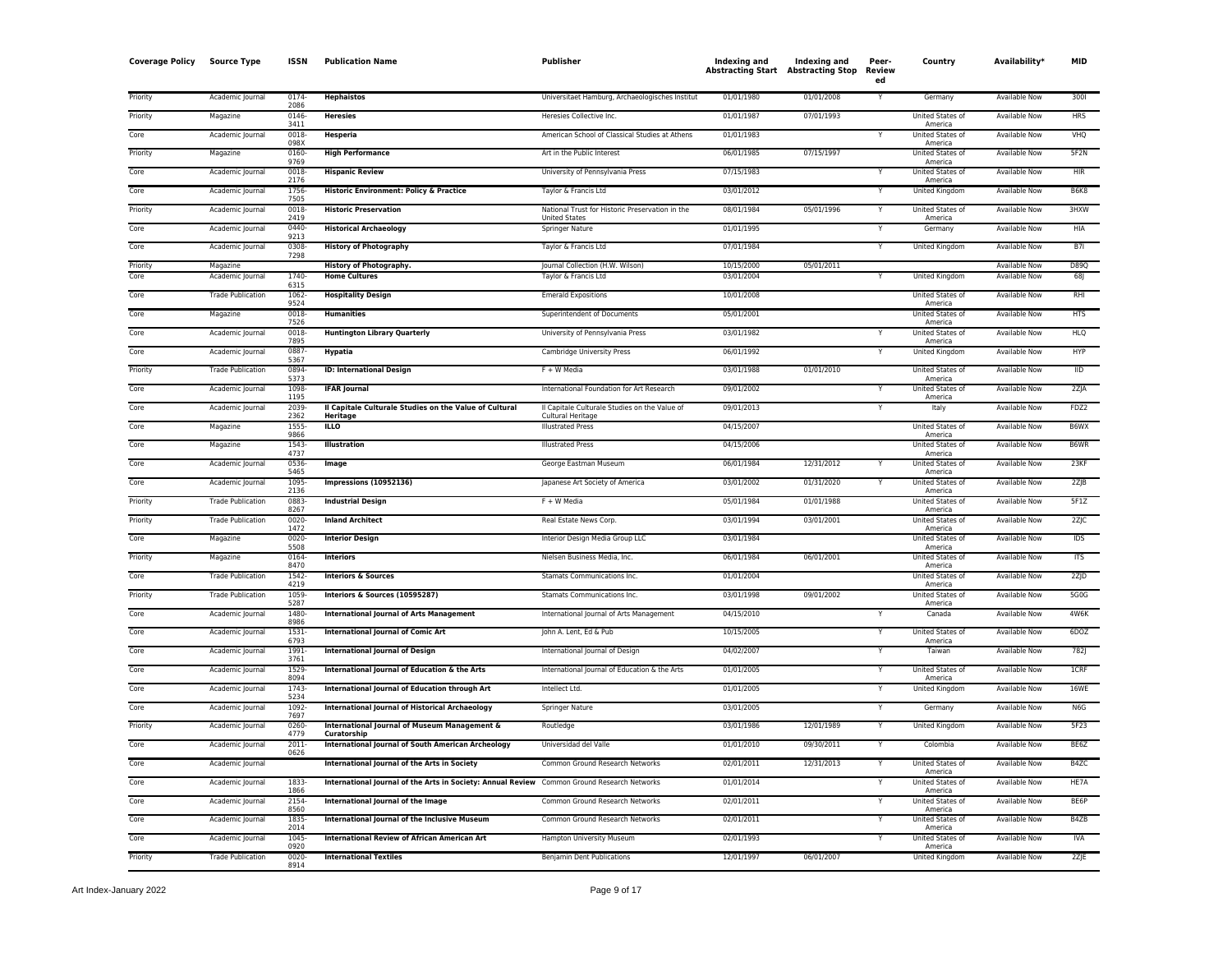| <b>Coverage Policy</b> | <b>Source Type</b>       | <b>ISSN</b>      | <b>Publication Name</b>                           | Publisher                                                | Indexing and | Indexing and<br><b>Abstracting Start</b> Abstracting Stop | Peer-<br>Review<br>ed | Country                            | Availability*        | MID        |
|------------------------|--------------------------|------------------|---------------------------------------------------|----------------------------------------------------------|--------------|-----------------------------------------------------------|-----------------------|------------------------------------|----------------------|------------|
| Core                   | Academic Journal         | 2154<br>8498     | <b>Interventions/Adaptive Reuse: Int/AR</b>       | Rhode Island School of Design                            | 10/15/2009   |                                                           |                       | <b>United States of</b><br>America | <b>Available Now</b> | BM6W       |
| Core                   | Magazine                 | 0831-<br>6708    | <b>Inuit Art Quarterly</b>                        | Inuit Art Foundation                                     | 03/01/1994   |                                                           |                       | Canada                             | <b>Available Now</b> | 2Z F       |
| Core                   | Magazine                 | 1649<br>217X     | <b>Irish Arts Review</b>                          | Irish Arts Review                                        | 06/01/2002   | 03/31/2020                                                |                       | Ireland                            | <b>Available Now</b> | $2Z$ $G$   |
| Priority               | Magazine                 | $0791 -$<br>3540 | <b>Irish Arts Review Yearbook</b>                 | Irish Arts Review                                        | 01/01/1998   | 01/01/2002                                                |                       | Ireland                            | <b>Available Now</b> | 5F20       |
| Priority               | <b>Trade Publication</b> | 1943<br>8648     | <b>IS Magazine</b>                                | Stamats Communications Inc.                              | 07/01/2002   | 01/01/2004                                                |                       | United States of<br>America        | <b>Available Now</b> | 5G0F       |
| Core                   | Academic Journal         | $0021 -$<br>2059 | <b>Israel Exploration Journal</b>                 | <b>Israel Exploration Society</b>                        | 01/01/1998   | 07/31/2019                                                |                       | Israel                             | <b>Available Now</b> | GBP        |
| Priority               | Academic Journal         | 0960<br>8648     | Issues in Architecture, Art & Design              | University of East London                                | 07/01/1996   | 01/01/1999                                                |                       | <b>United Kingdom</b>              | <b>Available Now</b> | 5F20       |
| Core                   | Academic Journal         | 1342<br>6478     | JA: The Japan Architect                           | Japan Architect Co. Ltd.                                 | 12/16/2011   |                                                           |                       | Japan                              | <b>Available Now</b> | 30GD       |
| Core                   | Academic Journal         | 0075<br>2207     | Jahrbuch der Berliner Museen                      | Gebr. Mann Verlag                                        | 01/01/1983   | 01/01/2014                                                |                       | Germany                            | <b>Available Now</b> | 2ZJH       |
| Priority               | Academic Journal         | 0075<br>2312     | Jahrbuch der Kunsthistorischen Sammlungen in Wien | Verlag Philipp von Zabern GmbH                           | 01/01/1983   | 01/01/1996                                                |                       | Germany                            | Available Now        | 5D7L       |
| Core                   | Academic Journal         | 0070<br>4415     | Jahrbuch des Deutschen Archäologischen Instituts  | Reichert Verlag                                          | 01/01/1985   | 01/31/2010                                                |                       | Germany                            | Available Now        | 2ZJK       |
| Core                   | Academic Journal         | 1605<br>2773     | Jahrbuch des Kunsthistorischen Museums Wien       | Verlag Philipp von Zabern GmbH                           | 01/01/2001   | 01/31/2011                                                |                       | Germany                            | Available Now        | 2ZJL       |
| Priority               | Magazine                 | 0448<br>8512     | Japan Architect                                   | Japan Architect Co. Ltd.                                 | 02/01/1984   | 12/15/2011                                                |                       | Japan                              | Available Now        | 11VH       |
| Core                   | Academic Journal         | 2578<br>4900     | JCMS: Journal of Cinema & Media Studies           | Society of Cinema & Media Studies                        | 10/01/2018   |                                                           |                       | United States of<br>America        | <b>Available Now</b> | M8XY       |
| Priority               | Academic Journal         | 0792-<br>0660    | <b>Jewish Art</b>                                 | Center for Jewish Art                                    | 01/01/1986   | 01/01/1997                                                |                       | Israel                             | <b>Available Now</b> | G6Z        |
| Core                   | Academic Journal         | 0021<br>6682     | <b>Jewish Quarterly Review</b>                    | University of Pennsylvania Press                         | 01/01/2005   |                                                           |                       | United States of<br>America        | <b>Available Now</b> | 2HA        |
| Priority               | Academic Journal         | 0168<br>9193     | <b>Jong Holland</b>                               | Stichting Jong Holland                                   | 01/01/1984   | 01/01/2007                                                |                       | Netherlands                        | Available Now        | 2ZJM       |
| Priority               | Academic Journal         | 0278<br>9426     | Journal (glass Art Society).                      | Journal Collection (H.W. Wilson)                         | 01/01/2001   | 01/01/2010                                                |                       |                                    | <b>Available Now</b> | D9TP       |
| Core                   | <b>Trade Publication</b> | 0267<br>7806     | Journal for Weavers, Spinners & Dyers             | Association of Guilds of Weavers, Spinners &<br>Dyers    | 03/01/2003   | 03/31/2020                                                |                       | <b>United Kingdom</b>              | <b>Available Now</b> | $2Z$ JO    |
| Core                   | Academic Journal         | 0021<br>8510     | <b>Journal of Aesthetic Education</b>             | University of Illinois Press                             | 01/01/1979   |                                                           |                       | United States of<br>America        | <b>Available Now</b> | 5F6        |
| Core                   | Academic Journal         | 0021<br>8529     | Journal of Aesthetics & Art Criticism             | <b>Oxford University Press</b>                           | 01/15/1982   |                                                           |                       | United Kingdom                     | Available Now        | <b>JAC</b> |
| Core                   | Academic Journal         | 0021<br>8715     | <b>Journal of American Folklore</b>               | University of Illinois Press                             | 07/01/1983   |                                                           |                       | United States of<br>America        | Available Now        | <b>JAF</b> |
| Core                   | Academic Journal         | 0305<br>4403     | Journal of Archaeological Science                 | Academic Press                                           | 03/01/2011   |                                                           |                       | United States of<br>America        | Available Now        | 895        |
| Core                   | Academic Journal         | 0738<br>0895     | Journal of Architectural & Planning Research      | Locke Science Publishing Company Inc.                    | 01/15/1998   |                                                           |                       | United States of<br>America        | Available Now        | GN3        |
| Core                   | Academic Journal         | 1355<br>6207     | Journal of Architectural Conservation             | Taylor & Francis Ltd                                     | 03/01/2003   |                                                           | Y                     | United Kingdom                     | Available Now        | AYR        |
| Core                   | Academic Journal         | 1046<br>4883     | Journal of Architectural Education                | Routledge                                                | 07/15/1983   |                                                           |                       | United Kingdom                     | Available Now        | 18P        |
| Core                   | Academic Journal         | 2042<br>4752     | Journal of Art Historiography                     | Journal of Art Historiography                            | 06/01/2011   |                                                           |                       | United Kingdom                     | Available Now        | BNA5       |
| Core                   | Academic Journal         | 1085<br>1461     | <b>Journal of Artists Books</b>                   | Columbia College Chicago Center for Book &<br>Paper Arts | 10/01/1997   |                                                           |                       | United States of<br>America        | Available Now        | <b>SZE</b> |
| Core                   | Academic Journal         | 0315<br>4297     | Journal of Canadian Art History                   | Journal of Canadian Art History                          | 06/01/1984   | 06/30/2015                                                |                       | Canada                             | Available Now        | 2ZJP       |
| Core                   | Academic Journal         | 1750<br>8061     | <b>Journal of Chinese Cinemas</b>                 | Taylor & Francis Ltd                                     | 01/01/2007   |                                                           |                       | United Kingdom                     | Available Now        | 5CR2       |
| Core                   | Magazine                 | 0888<br>7314     | Journal of Decorative & Propaganda Arts           | Wolfson Foundation of Decorative &<br>Propaganda Arts    | 06/01/1996   | 06/30/2010                                                |                       | United Kingdom                     | Available Now        | $2Z$ JR    |
| Core                   | Academic Journal         | 0952<br>4649     | Journal of Design History                         | Oxford University Press                                  | 01/01/1994   |                                                           |                       | United Kingdom                     | Available Now        | BII        |
| Core                   | Academic Journal         | 0307<br>5133     | Journal of Egyptian Archaeology                   | Sage Publications                                        | 01/02/2010   |                                                           |                       | United States of<br>America        | Available Now        | 1VQ7       |
| Priority               | Magazine                 | 0307<br>5133     | Journal of Egyptian Archaeology.                  | Journal Collection (H.W. Wilson)                         | 01/01/1982   | 01/01/2010                                                |                       |                                    | <b>Available Now</b> | D9U3       |
| Core                   | Academic Journal         | 0093<br>4690     | Journal of Field Archaeology                      | Taylor & Francis Ltd                                     | 03/01/1986   |                                                           |                       | <b>United Kingdom</b>              | <b>Available Now</b> | 3VS        |
| Core                   | Academic Journal         | 0742<br>4671     | Journal of Film & Video                           | University Film & Video Association                      | 03/01/2003   |                                                           |                       | United States of<br>America        | <b>Available Now</b> | <b>JFV</b> |
| Core                   | Academic Journal         | 1609<br>2694     | Journal of Film Preservation                      | Federation Internationale des Archives du Film           | 03/01/1972   |                                                           |                       | Belgium                            | Available Now        | 125        |
| Priority               | Academic Journal         | 0144<br>5170     | <b>Journal of Garden History</b>                  | Taylor & Francis Ltd                                     | 01/01/1986   | 10/01/1997                                                | Y                     | <b>United Kingdom</b>              | <b>Available Now</b> | M27        |
| Core                   | Academic Iournal         | 0075<br>4250     | <b>Journal of Glass Studies</b>                   | Corning Museum of Glass                                  | 10/01/1984   |                                                           |                       | <b>United States of</b><br>America | <b>Available Now</b> | 28L        |
| Core                   | Academic Journal         | 2150<br>4857     | Journal of Graphic Novels & Comics                | Routledge                                                | 01/01/2010   |                                                           |                       | United Kingdom                     | <b>Available Now</b> | B7KF       |
| Core                   | Academic Journal         | 1949<br>9833     | Journal of Historians of Netherlandish Art        | Historians of Netherlandish Art                          | 01/02/2009   |                                                           | Y                     | <b>United States of</b><br>America | <b>Available Now</b> | AYOL       |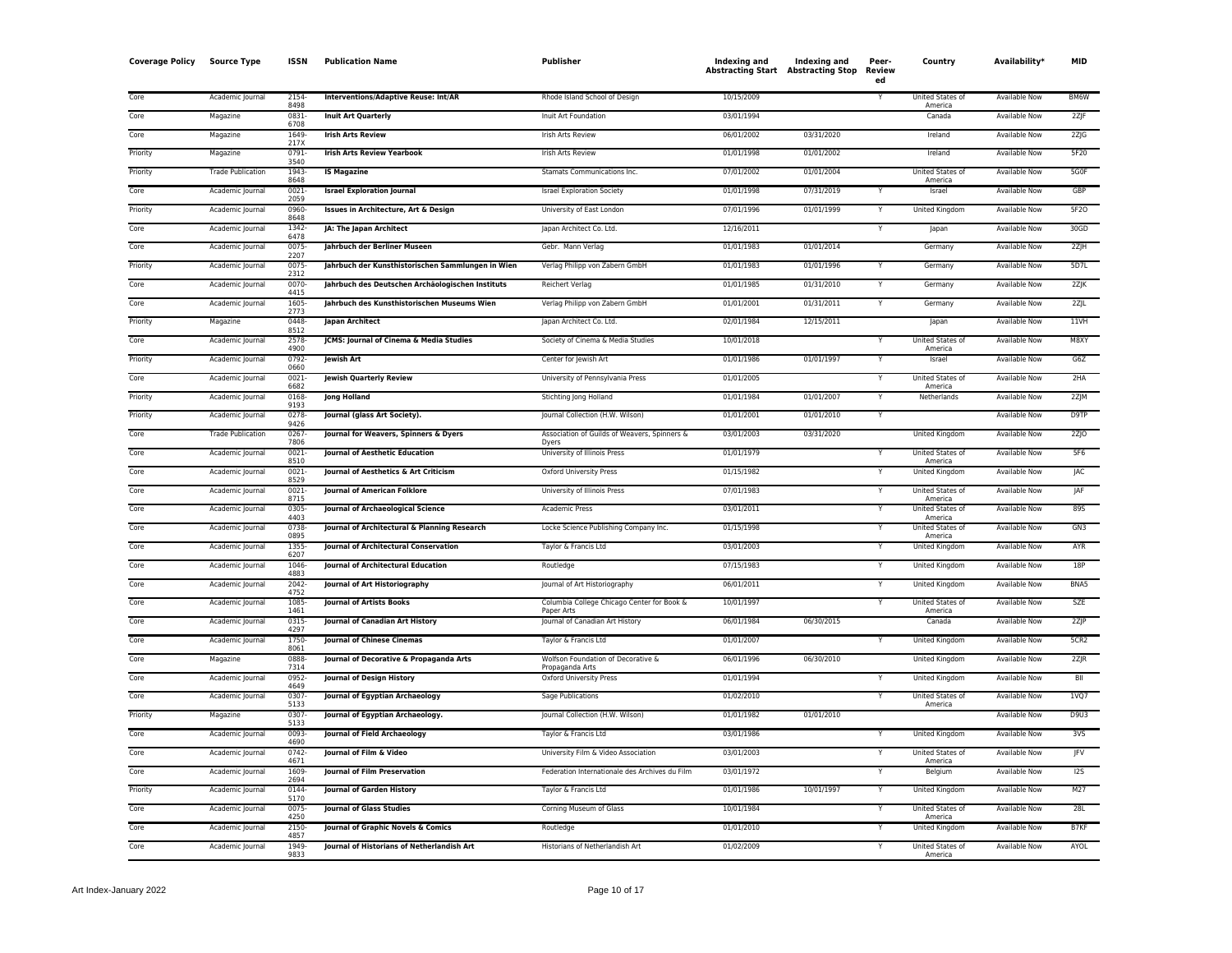| <b>Coverage Policy Source Type</b> |                          | <b>ISSN</b>      | <b>Publication Name</b>                                                                 | Publisher                                                                            | <b>Indexing and</b><br><b>Abstracting Start Abstracting Stop</b> | <b>Indexing and</b> | Peer-<br>Review<br>ed | Country                            | Availability*        | <b>MID</b>        |
|------------------------------------|--------------------------|------------------|-----------------------------------------------------------------------------------------|--------------------------------------------------------------------------------------|------------------------------------------------------------------|---------------------|-----------------------|------------------------------------|----------------------|-------------------|
| Core                               | Academic Journal         | 1071-<br>7641    | <b>Journal of Interior Design</b>                                                       | Wiley-Blackwell                                                                      | 03/01/2002                                                       |                     |                       | United Kingdom                     | Available Now        | 2Z S              |
| Core                               | Academic Journal         | 1557<br>2285     | <b>Journal of Maritime Archaeology</b>                                                  | Springer Nature                                                                      | 01/01/2006                                                       |                     |                       | Germany                            | Available Now        | 46EM              |
| Core                               | Academic Journal         | 1468<br>2753     | <b>Journal of Media Practice</b>                                                        | Taylor & Francis Ltd                                                                 | 01/01/2005                                                       | 12/31/2017          |                       | United Kingdom                     | <b>Available Now</b> | L2F               |
| Core                               | Academic Journal         | 1082<br>9636     | Journal of Medieval & Early Modern Studies                                              | Duke University Press                                                                | 01/01/1996                                                       |                     |                       | United States of<br>America        | <b>Available Now</b> | <b>JMT</b>        |
| Core                               | Academic Journal         | 1749<br>6772     | <b>Journal of Modern Craft</b>                                                          | Taylor & Francis Ltd                                                                 | 03/01/2008                                                       |                     |                       | <b>United Kingdom</b>              | <b>Available Now</b> | 4510              |
| Core                               | Academic Journal         | 1309<br>047x     | <b>Journal of Mosaic Research</b>                                                       | Uludag University, Mosaic Research Center                                            | 01/01/2008                                                       |                     | Y                     | Turkey                             | <b>Available Now</b> | <b>BGAL</b>       |
| Core                               | Academic Journal         | 0022-<br>2968    | Journal of Near Eastern Studies                                                         | University of Chicago Press                                                          | 07/01/1983                                                       |                     |                       | United States of<br>America        | <b>Available Now</b> | <b>NES</b>        |
| Core                               | Academic Journal         | 0195<br>6051     | Journal of Popular Film & Television                                                    | Taylor & Francis Ltd                                                                 | 03/01/1984                                                       |                     |                       | <b>United Kingdom</b>              | <b>Available Now</b> | <b>JFT</b>        |
| Core                               | Academic Journal         | 1060<br>149X     | Journal of Pre-Raphaelite Studies                                                       | York University                                                                      | 04/15/1999                                                       | 03/01/2018          |                       | Canada                             | <b>Available Now</b> | QTD               |
| Core                               | Academic Journal         | 1047-<br>7594    | Journal of Roman Archaeology                                                            | Cambridge University Press                                                           | 11/01/1994                                                       |                     |                       | United States of<br>America        | Available Now        | 2ZJT              |
| Core                               | Academic Journal         | 0075<br>4358     | <b>Journal of Roman Studies</b>                                                         | Cambridge University Press                                                           | 01/01/1983                                                       |                     |                       | United Kingdom                     | Available Now        | <b>ROS</b>        |
| Priority                           | Academic Journal         | 1089<br>747X     | Journal of Seventeenth-Century Music                                                    | Society for Seventeenth-Century Music                                                | 01/01/2003                                                       | 01/01/2008          |                       | United States of<br>America        | Available Now        | <b>1CUY</b>       |
| Core                               | Academic Journal         | 1057<br>0292     | Journal of Social Theory in Art Education                                               | Journal of Social Theory in Art Education                                            | 04/01/2005                                                       |                     |                       | United States of<br>America        | Available Now        | S5R               |
| Core                               | Academic Journal         | 0952<br>2018     | <b>Journal of Stained Glass</b>                                                         | British Society of Master Glass Painters                                             | 01/01/2002                                                       |                     |                       | United Kingdom                     | <b>Available Now</b> | 2ZJU              |
| Priority                           | Academic Journal         | 0194<br>4363     | Journal of the American Planning Association                                            | Routledge                                                                            | 03/01/1984                                                       | 07/15/1993          | Υ                     | United Kingdom                     | <b>Available Now</b> | APN               |
| Corr                               | Academic Journal         | 0897<br>0521     | Journal of the Fantastic in the Arts                                                    | International Association for the Fantastic in the<br>Arts                           | 01/01/2007                                                       |                     |                       | United States of<br>America        | <b>Available Now</b> | AWJV              |
| Core                               | Academic Journal         | 0954<br>6650     | Journal of the History of Collections                                                   | <b>Oxford University Press</b>                                                       | 03/01/1992                                                       |                     | Y                     | United Kingdom                     | Available Now        | <b>BIY</b>        |
| Core                               | Academic Journal         | 0022<br>5037     | Journal of the History of Ideas                                                         | University of Pennsylvania Press                                                     | 10/01/1983                                                       |                     |                       | <b>United States of</b><br>America | <b>Available Now</b> | JHI               |
| Core                               | Academic Journal         | 0350<br>3437     | Journal of the Institute of Art History                                                 | Radovi Instituta za Povijest Umjetnosti                                              | 01/01/2013                                                       |                     |                       | Croatia                            | <b>Available Now</b> | H <sub>02</sub> H |
| Core                               | Academic lournal         | 1945<br>5224     | Journal of the Institute of Conservation                                                | Routledge                                                                            | 01/01/2009                                                       |                     | Y                     | <b>United Kingdom</b>              | Available Now        | 8VWH              |
| Core                               | Academic Journal         | 1362<br>248X     | Journal of the Scottish Society for Art History                                         | Scottish Society for Art History                                                     | 01/01/2012                                                       |                     | Y                     | United Kingdom                     | <b>Available Now</b> | BM6R              |
| Core                               | Academic Journal         | 0037<br>9808     | Journal of the Society of Architectural Historians                                      | University of California Press                                                       | 05/01/1984                                                       |                     |                       | United States of<br>America        | <b>Available Now</b> | 14DB              |
| Priority                           | Academic Journal         | 0083<br>7156     | Journal of the Walters Art Gallery                                                      | Walters Art Museum                                                                   | 01/01/1983                                                       | 01/01/1999          | Y                     | United States of<br>America        | <b>Available Now</b> | 5F21              |
| Core                               | Academic Journal         | 1946-<br>0988    | Journal of the Walters Art Museum                                                       | Walters Art Museum                                                                   | 12/01/2000                                                       | 12/31/2010          |                       | United States of<br>America        | <b>Available Now</b> | 2Z/V              |
| Core                               | Academic Journal         | 0075<br>4390     | Journal of the Warburg & Courtauld Institutes                                           | University of Chicago Press                                                          | 08/01/1984                                                       |                     |                       | United States of<br>America        | Available Now        | AYU               |
| Core                               | Academic Journal         | 2146<br>0310     | Journal of Turkish Art Research (JTAR) / Türk Sanatlari<br>Arastirmalari Dergisi (TSAD) | Suleyman Demirel University, Textile & Craft<br>Design Application & Research Center | 06/01/2011                                                       | 06/30/2011          |                       | Turkey                             | <b>Available Now</b> | <b>BGFU</b>       |
| Core                               | Academic Journal         | 1470<br>2029     | <b>Journal of Visual Art Practice</b>                                                   | Taylor & Francis Ltd                                                                 | 01/01/2005                                                       |                     |                       | United Kingdom                     | Available Now        | L2G               |
| Core                               | Academic Journal         | 1470<br>4129     | <b>Journal of Visual Culture</b>                                                        | Sage Publications                                                                    | 04/01/2002                                                       |                     |                       | United Kingdom                     | Available Now        | NLO               |
| Priority                           | Academic Journal         | 0146<br>5546     | <b>Jump Cut</b>                                                                         | Jump Cut                                                                             | 12/01/1998                                                       | 07/01/2000          |                       | United States of<br>America        | <b>Available Now</b> | 1G6C              |
| Core                               | Academic Journal         | $0023 -$<br>3609 | Konsthistorisk Tidskrift                                                                | Routledge                                                                            | 01/01/1982                                                       |                     |                       | <b>United Kingdom</b>              | <b>Available Now</b> | BA <sub>0</sub>   |
| Core                               | Magazine                 | 1016-<br>0744    | Koreana                                                                                 | Korea Foundation                                                                     | 03/01/1998                                                       |                     |                       | Korea, Republic of<br>(South)      | Available Now        | 02E               |
| Priority                           | Magazine                 | 0924<br>5251     | Kunst & Museumjournaal                                                                  | Foundation International Kunst en<br>Museumtiidschrift                               | 01/01/1990                                                       | 01/01/1996          |                       |                                    | Available Now        | 6MO1              |
| Core                               | <b>Trade Publication</b> | 0177-<br>3674    | Kunstforum International                                                                | Kunstforum                                                                           | 01/01/1994                                                       |                     |                       | Germany                            | Available Now‡       | 2ZJW              |
| Core                               | Magazine                 | 0941<br>9179     | Kunsthandwerk & Design                                                                  | Ritterbach Verlag GmbH                                                               | 01/01/2003                                                       | 11/30/2013          |                       | Germany                            | Available Now        | 2ZJX              |
| Core                               | Academic Journal         | 1406<br>2860     | Kunstiteaduslikke Uurimusi                                                              | Estonian Society of Art Historians                                                   | 01/01/2003                                                       |                     |                       | Estonia                            | Available Now        | 2ZJY              |
| Priority                           | <b>Trade Publication</b> | 0003<br>8830     | L'Architettura                                                                          | Bruno Zevi Foundation                                                                | 05/01/1984                                                       | 02/01/2003          |                       | Italy                              | <b>Available Now</b> | 2Z/Z              |
| Core                               | Magazine                 | 0029<br>862X     | L'Oeil                                                                                  | <b>Artclair Editions</b>                                                             | 03/01/1984                                                       |                     |                       | France                             | Available Now‡       | 2ZK0              |
| Corr <sub>e</sub>                  | <b>Trade Publication</b> | 0023<br>8031     | <b>Landscape Architecture</b>                                                           | American Society of Landscape Architects                                             | 07/01/1984                                                       |                     |                       | United States of<br>America        | Available Now        | M3I               |
| Priority                           | Magazine                 | 1070<br>3853     | <b>Landscape Design</b>                                                                 | Landscape Design Trust                                                               | 02/01/1998                                                       | 12/02/2003          |                       | <b>United Kingdom</b>              | <b>Available Now</b> | T <sub>8U</sub>   |
| Core                               | Academic Journal         | 0277<br>2426     | <b>Landscape Journal</b>                                                                | University of Wisconsin Press                                                        | 03/01/1998                                                       |                     |                       | United States of<br>America        | Available Now        | 01Y               |
| Priority                           | Magazine                 | $0023 -$<br>8023 | Landscape: A Magazine of Human Geography                                                | Landscape                                                                            | 01/01/1984                                                       | 01/01/1994          |                       | United States of<br>America        | <b>Available Now</b> | 2DP               |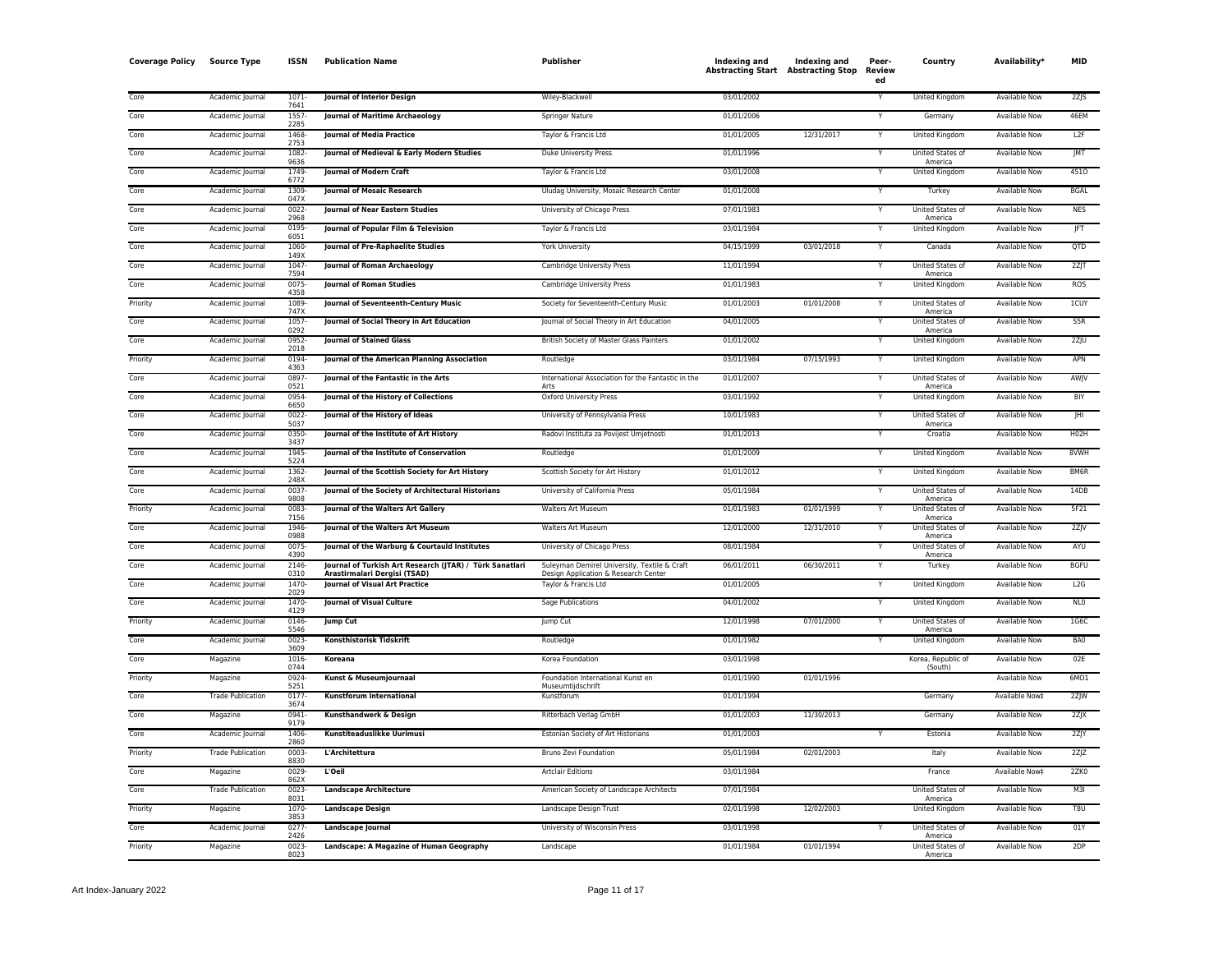| <b>Coverage Policy</b> | <b>Source Type</b>       | ISSN             | <b>Publication Name</b>                                                               | Publisher                                                                | Indexing and<br><b>Abstracting Start Abstracting Stop</b> | Indexing and | Peer-<br>Review<br>ed | Country                            | Availability*        | MID               |
|------------------------|--------------------------|------------------|---------------------------------------------------------------------------------------|--------------------------------------------------------------------------|-----------------------------------------------------------|--------------|-----------------------|------------------------------------|----------------------|-------------------|
| Core                   | Academic Journal         | 2035<br>4797     | <b>LANX</b>                                                                           | LANX                                                                     | 10/01/2011                                                |              | Y                     | Italy                              | Available Now        | B <sub>2</sub> NE |
| Priority               | Magazine                 | 1042<br>9808     | <b>Latin American Art</b>                                                             | Latin American Art Magazine, Inc.                                        | 09/01/1993                                                | 06/01/1994   |                       | United States of<br>America        | Available Now        | 5F <sub>2Q</sub>  |
| Core                   | Academic Journal         | 0024<br>094X     | Leonardo                                                                              | <b>MIT Press</b>                                                         | 01/15/1980                                                |              |                       | United States of<br>America        | <b>Available Now</b> | LEO               |
| Core                   | Magazine                 | 1076<br>7339     | <b>Letter Arts Review</b>                                                             | John Neal Bookseller                                                     | 06/01/1994                                                |              |                       | United States of<br>America        | <b>Available Now</b> | 2PK               |
| Core                   | Magazine                 | 1544-<br>4716    | Linea: The Journal of the Art Students League                                         | Art Students League of New York                                          | 04/01/2007                                                | 04/30/2012   |                       | United States of<br>America        | <b>Available Now</b> | <b>8B9B</b>       |
| Core                   | <b>Trade Publication</b> | 1559<br>2359     | <b>Live Design</b>                                                                    | Questex Media Group                                                      | 12/01/2005                                                | 11/30/2013   |                       | <b>United States of</b><br>America | <b>Available Now</b> | 1UWV              |
| Core                   | <b>Trade Publication</b> | 1124-<br>9064    | <b>Lotus International</b>                                                            | Editoriale Lotus                                                         | 01/01/1984                                                | 12/31/2018   |                       | Italy                              | Available Now        | 2ZK1              |
| Priority               | Magazine                 | 0739<br>5736     | <b>M</b> Bulletin                                                                     | Museum of Fine Arts                                                      | 01/01/1982                                                | 01/01/1983   |                       | United States of<br>America        | Available Now        | AWD1              |
| Core                   | Magazine                 | 0161-<br>9284    | <b>Magazine Antiques</b>                                                              | Magazine Antiques Media, LLC                                             | 01/01/1983                                                |              |                       | United States of<br>America        | Available Now        | <b>MAA</b>        |
| Priority               | Academic Journal         | 1365<br>8190     | <b>MAKE Magazine</b>                                                                  | Women's Art Library                                                      | 08/01/1996                                                | 03/01/2002   |                       | United Kingdom                     | Available Now        | TGV               |
| Core                   | Magazine                 | 0972-<br>1444    | Marg: A Magazine of the Arts                                                          | Marg Foundation                                                          | 01/01/1983                                                |              |                       | India                              | Available Now        | 10ND              |
| Core                   | Magazine                 | $0025 -$<br>4878 | <b>Massachusetts Review</b>                                                           | Massachusetts Review, Inc.                                               | 06/01/1983                                                |              |                       | United States of<br>America        | Available Now        | MAS               |
| Core                   | Academic Journal         | 0025<br>5025     | <b>Master Drawings</b>                                                                | Master Drawings Association Inc.                                         | 12/01/1983                                                | 09/30/2019   |                       | United States of<br>America        | Available Now        | 2DG               |
| Core                   | Academic Journal         | 0883<br>3680     | <b>Material Culture</b>                                                               | International Society for Landscape, Place, &<br><b>Material Culture</b> | 04/01/2005                                                |              |                       | <b>United States of</b><br>America | <b>Available Now</b> | 2ZK2              |
| Core                   | Academic Journal         | 1743<br>2200     | <b>Material Religion</b>                                                              | Routledge                                                                | 03/01/2005                                                |              |                       | <b>United Kingdom</b>              | Available Now        | 68Q               |
| Core                   | Academic Journal         | 1934<br>2489     | Mechademia                                                                            | University of Minnesota Press                                            | 11/01/2010                                                | 01/31/2015   |                       | United States of<br>America        | <b>Available Now</b> | <b>AWIB</b>       |
| Core                   | Academic Journal         | 2152<br>6648     | <b>Mechademia: Second Arc</b>                                                         | University of Minnesota Press                                            | 01/01/2018                                                |              |                       | United States of<br>America        | Available Now        | MD <sub>2G</sub>  |
| Core                   | Academic Journal         | $0263 -$<br>7707 | Medal                                                                                 | <b>British Art Medal Society</b>                                         | 03/01/2011                                                |              |                       | United Kingdom                     | <b>Available Now</b> | <b>B938</b>       |
| Core                   | Academic Journal         | 2574-<br>1136    | <b>Media Practice &amp; Education</b>                                                 | Taylor & Francis Ltd                                                     | 01/01/2018                                                |              |                       | <b>United Kingdom</b>              | Available Now        | L6F7              |
| Core                   | Academic Journal         | 0076<br>6097     | <b>Medieval Archaeology</b>                                                           | Taylor & Francis Ltd                                                     | 01/01/1995                                                |              |                       | United Kingdom                     | Available Now        | PJW               |
| Core                   | Magazine                 | 0270-<br>1146    | Metalsmith                                                                            | Society of North American Goldsmiths                                     | 01/01/1986                                                |              |                       | United States of<br>America        | Available Now‡       | <b>72V</b>        |
| Core                   | <b>Trade Publication</b> | 0279<br>4977     | <b>Metropolis: Architecture Design</b>                                                | Metropolis Magazine                                                      | 11/01/2008                                                | 11/30/2019   |                       | United States of<br>America        | <b>Available Now</b> | 3088              |
| Priority               | Magazine                 | 0273-<br>2858    | <b>Metropolitan Home</b>                                                              | Hachette Filipacchi Magazines                                            | 03/01/1998                                                | 12/01/2009   |                       | <b>United States of</b><br>America | Available Now        | MHM               |
| Priority               | Academic Journal         | 0077<br>8958     | <b>Metropolitan Museum Journal</b>                                                    | University of Chicago Press                                              | 01/01/1982                                                | 01/01/2009   |                       | United States of<br>America        | <b>Available Now</b> | 8HR               |
| Core                   | Magazine                 | 0026<br>1521     | <b>Metropolitan Museum of Art Bulletin</b>                                            | Metropolitan Museum of Art                                               | 10/15/1984                                                |              |                       | United States of<br>America        | <b>Available Now</b> | <b>MMT</b>        |
| Core                   | Academic Journal         | 0026<br>2420     | <b>Michigan Quarterly Review</b>                                                      | University of Michigan, Rackham Graduate<br>School                       | 10/15/1983                                                |              |                       | <b>United States of</b><br>America | <b>Available Now</b> | <b>MQR</b>        |
| Core                   | Academic Iourna          | 0146<br>1109     | Midcontinental Journal of Archaeology (Rowman &<br>Littlefield Publishers, Inc.)      | Rowman & Littlefield Publishers, Inc.                                    | 04/01/1998                                                | 12/31/2013   |                       | <b>United States of</b><br>America | <b>Available Now</b> | 127S              |
| Core                   | Academic Journal         | 0146<br>1109     | Midcontinental Journal of Archaeology (University of<br><b>Illinois Press)</b>        | University of Illinois Press                                             | 01/01/2014                                                |              |                       | United States of<br>America        | <b>Available Now</b> | <b>HCVW</b>       |
| Core                   | Magazine                 | 1064<br>5586     | Millennium Film Journal                                                               | Millennium Film Journal                                                  | 01/01/2003                                                |              |                       | United States of<br>America        | <b>Available Now</b> | Z39               |
| Priority               | Magazine                 | 0129<br>8372     | Mimar                                                                                 | Aga Khan Trust for Culture                                               | 04/01/1982                                                | 06/01/1992   |                       | Switzerland                        | <b>Available Now</b> | 5F <sub>2</sub> S |
| Priority               | Magazine                 | 0076<br>910X     | Minneapolis Institute of Arts Bulletin                                                | Minneapolis Society of Fine Arts                                         | 01/01/1981                                                | 01/01/1995   |                       | United States of<br>America        | <b>Available Now</b> | 5F30              |
| Core                   | Magazine                 | 0342-<br>1295    | Mitteilungen des Deutschen Archaeologischen Instituts:<br><b>Athenische Abteilung</b> | Verlag Philipp von Zabern GmbH                                           | 07/01/1984                                                | 01/31/2018   |                       | Germany                            | <b>Available Now</b> | 2ZK3              |
| Core                   | Academic Journal         | 0342<br>1287     | Mitteilungen des Deutschen Archaeologischen Instituts:<br><b>Roemische Abteilung</b>  | Verlag Schnell & Steiner GmbH                                            | 01/01/1984                                                | 01/31/2018   |                       | Germany                            | <b>Available Now</b> | 2ZK4              |
| Priority               | Academic Journal         | 0342<br>1201     | Mitteilungen des Kunsthistorischen Institutes in Florenz                              | Verlag Philipp von Zabern GmbH                                           | 01/01/1986                                                | 06/01/2008   | Y                     | Germany                            | <b>Available Now</b> | 2ZK5              |
| Core                   | Magazine                 | 0953<br>6698     | <b>Modern Painters</b>                                                                | <b>BCI Management Services Inc.</b>                                      | 03/01/1994                                                |              |                       | United States of<br>America        | <b>Available Now</b> | MOP               |
| Core                   | Academic Journal         | 1071<br>6068     | <b>Modernism/Modernity</b>                                                            | Johns Hopkins University Press                                           | 01/01/1998                                                |              |                       | United States of<br>America        | <b>Available Now</b> | OA4               |
| Core                   | Academic Journal         | 1532<br>3978     | <b>Moving Image (15323978)</b>                                                        | University of Minnesota Press                                            | 03/01/2005                                                |              |                       | United States of<br>America        | Available Now        | <b>12Q5</b>       |
| Core                   | Academic Journal         | 1942<br>3527     | Multi: The RIT Journal of Plurality & Diversity in Design                             | Rochester Institute of Technology                                        | 10/15/2007                                                | 06/30/2010   |                       | <b>United States of</b><br>America | <b>Available Now</b> | 8ZPR              |
| Core                   | Academic Journal         | 0077<br>1899     | Munchner Jahrbuch der Bildenden Kunst                                                 | Bayerisches Nationalmuseum                                               | 01/01/1984                                                | 01/31/2017   |                       | Germany                            | <b>Available Now</b> | 2ZK6              |
| Core                   | Magazine                 | 1938<br>3940     | Museum                                                                                | American Alliance of Museums                                             | 01/01/2008                                                |              |                       | United States of<br>America        | <b>Available Now</b> | 5G2F              |
| Core                   | Academic Journal         | 1479<br>8360     | <b>Museum &amp; Society</b>                                                           | University of Leicester, Department of Museum<br>Studies                 | 03/01/2006                                                |              |                       | <b>United Kingdom</b>              | <b>Available Now</b> | 1CY3              |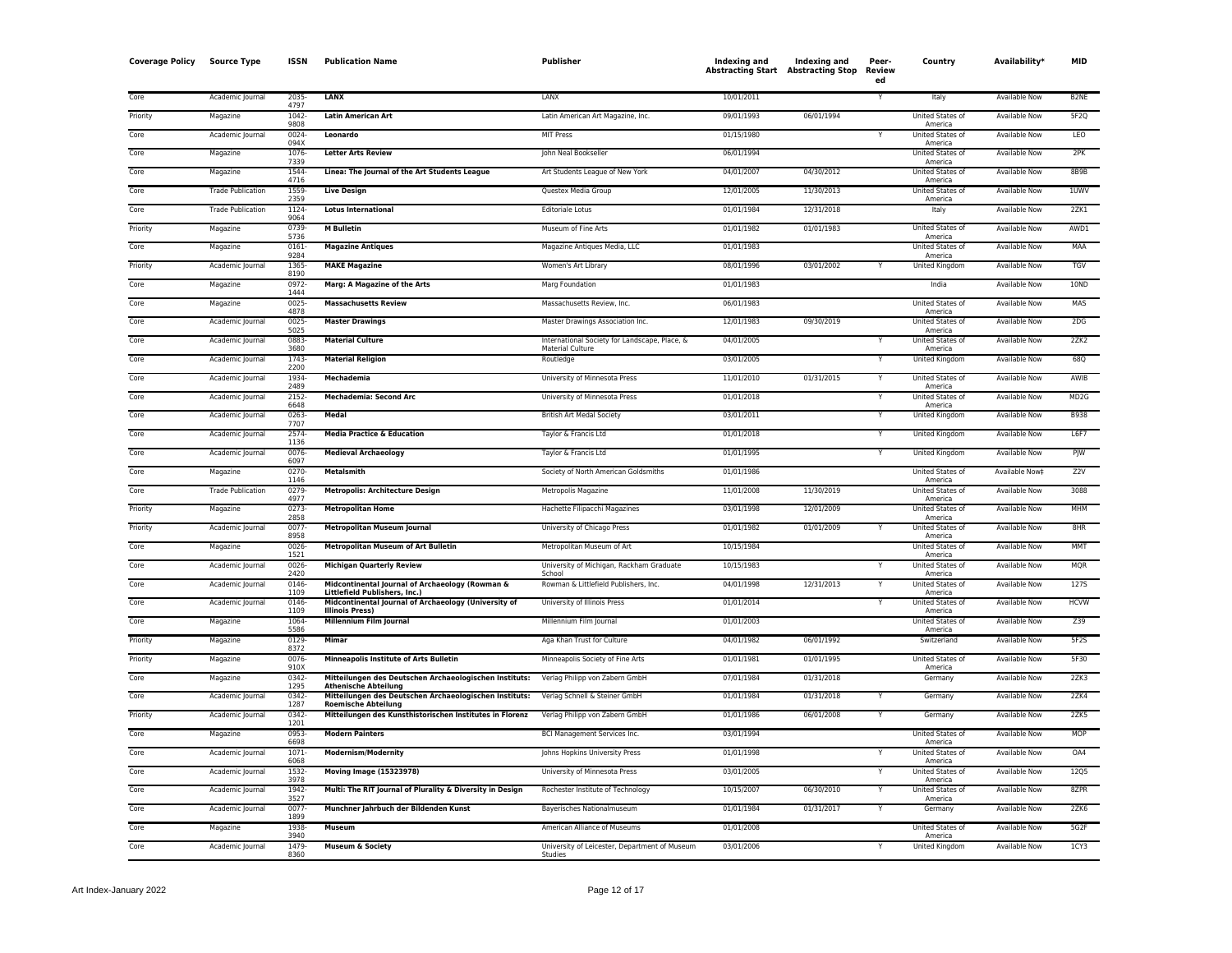| <b>Coverage Policy</b> | <b>Source Type</b>                   | <b>ISSN</b>      | <b>Publication Name</b>                                   | Publisher                                            | Indexing and<br><b>Abstracting Start Abstracting Stop</b> | <b>Indexing and</b> | Peer-<br>Review<br>ed | Country                            | Availability*        | <b>MID</b>        |
|------------------------|--------------------------------------|------------------|-----------------------------------------------------------|------------------------------------------------------|-----------------------------------------------------------|---------------------|-----------------------|------------------------------------|----------------------|-------------------|
| Priority               | Academic Journal                     | $0027 -$         | Museum (0027-3996)                                        | Wiley-Blackwell                                      | 01/01/1984                                                | 09/01/1992          | Y                     | <b>United Kingdom</b>              | <b>Available Now</b> | MGC               |
| Core                   | Academic Journal                     | 3996<br>1350     | <b>Museum International</b>                               | Taylor & Francis Ltd                                 | 12/01/1992                                                |                     | Ÿ                     | United Kingdom                     | Available Now        | D8I               |
| Core                   | Academic Journal                     | 0775<br>0964     | <b>Museum Management &amp; Curatorship</b>                | Routledge                                            | 03/01/1990                                                |                     | Y                     | <b>United Kingdom</b>              | <b>Available Now</b> | JP <sub>0</sub>   |
| Core                   | Magazine                             | 7775<br>1320     | <b>Museum Matters</b>                                     | Museums Australia                                    | 11/01/2011                                                | 06/30/2012          |                       | Australia                          | <b>Available Now</b> | 86VE              |
| Priority               | <b>Trade Publication</b>             | 2677<br>0027     | <b>Museum News</b>                                        | American Alliance of Museums                         | 08/01/1984                                                | 11/01/2007          |                       | United States of                   | <b>Available Now</b> | 2ZK7              |
| Priority               | Magazine                             | 4089<br>0921     | Museumjournaal                                            | Foundation International Kunst en                    | 01/01/1986                                                | 01/02/1989          |                       | America                            | <b>Available Now</b> | 6M05              |
| Core                   | Magazine                             | 4429<br>1449     | <b>Museums Australia Magazine</b>                         | Museumtiidschrift<br>Museums Australia               | 11/01/2011                                                |                     |                       | Australia                          | <b>Available Now</b> | 86VG              |
| Core                   | Magazine                             | 4043<br>$0027 -$ | <b>Museums Journal</b>                                    | Museums Association                                  | 06/01/1984                                                |                     |                       | United Kingdom                     | Available Now        | AZ3               |
| Core                   | Academic Journal                     | 416X<br>1940     | Music & the Moving Image                                  | University of Illinois Press                         | 04/15/2008                                                |                     |                       | United States of                   | Available Now        | 80MZ              |
| Core                   | Academic Journal                     | 7610<br>1522     | Music in Art: International Journal for Music Iconography | Music in Art: International Journal for Music        | 03/01/1998                                                |                     | $\checkmark$          | America<br>United States of        | <b>Available Now</b> | 4ZEZ              |
| Core                   | Academic Journal                     | 7464<br>1753     | Music, Sound & the Moving Image                           | Iconography<br>Liverpool University Press / Journals | 03/01/2007                                                |                     |                       | America<br><b>United Kingdom</b>   | <b>Available Now</b> | 3DEN              |
| Core                   | Academic Journal                     | 0768<br>1461     | n.paradoxa: the only international feminist art journal   | <b>KT Press</b>                                      | 01/01/2003                                                | 07/30/2017          | Y                     | United Kingdom                     | Available Now        | 1G7Z              |
| Priority               | Magazine                             | 0434<br>1492     | <b>National Gallery of Canada Review</b>                  | University of Toronto Press                          | 09/01/2000                                                | 09/01/2008          |                       | Canada                             | Available Now        | 2ZKV              |
| Core                   | Magazine                             | 8035<br>1177-    | <b>National Grid</b>                                      | National Grid Limited                                | 03/01/2006                                                | 12/31/2011          |                       | New Zealand                        | <b>Available Now</b> | BA4G              |
| Core                   | Magazine                             | 2468<br>0895     | <b>Native Peoples Magazine</b>                            | Native Peoples Magazine                              | 01/01/1994                                                | 12/31/2016          |                       | United States of                   | <b>Available Now</b> | GUT               |
| Core                   | Academic Journal                     | 7606<br>1094-    | <b>Near Eastern Archaeology</b>                           | University of Chicago Press                          | 03/01/1998                                                |                     |                       | America<br>United States of        | Available Now        | 3G <sub>S</sub>   |
| Core                   | Academic Journal                     | 2076<br>0169     | Netherlands Yearbook for History of Art / Nederlands      | <b>Brill Academic Publishers</b>                     | 01/01/1980                                                |                     |                       | America<br>Netherlands             | <b>Available Now</b> | 2ZKW              |
| Core                   | Magazine                             | 6726<br>0723-    | Kunsthistorisch Jaarboek (NKJ)<br><b>Neues Glas</b>       | Ritterbach Verlag GmbH                               | 01/01/1986                                                | 11/30/2013          |                       | Germany                            | Available Now        | 2ZKX              |
| Priority               | Magazine                             | 2454<br>0886     | <b>New Art Examiner</b>                                   | Chicago New Art Association                          | 01/01/1986                                                | 05/01/2002          |                       | United States of                   | Available Now        | 10UM              |
| Core                   | Academic Journal                     | 8115<br>0261-    | <b>New Bookbinder</b>                                     | Designer Bookbinders Publications Ltd.               | 07/01/2010                                                |                     |                       | America<br>United Kingdom          | Available Now        | 95FC              |
| Core                   | Academic Journal                     | 5363<br>1860     | <b>New Ceramics</b>                                       | Verlag Neue Keramik                                  | 11/01/2010                                                | 11/01/2018          | Υ                     | Germany                            | Available Now        | <b>BDWH</b>       |
| Core                   | Magazine                             | 1049<br>0734     | <b>New Criterion</b>                                      | New Criterion                                        | 02/01/1986                                                |                     |                       | United States of                   | Available Now        | NCI.              |
| Core                   | Academic Journal                     | 0222<br>$0097 -$ | <b>Nineteenth Century</b>                                 | Victorian Society in America                         | 03/01/1984                                                |                     | Υ                     | America<br>United States of        | <b>Available Now</b> | 31RB              |
| Core                   | Academic Journal                     | 5184<br>0146     | <b>Nineteenth Century French Studies</b>                  | University of Nebraska Press                         | 03/01/1995                                                | 09/01/2018          | Y                     | America<br><b>United States of</b> | Available Now        | 2UQ               |
| Core                   | Academic Journal                     | 7891<br>0893     | <b>Nineteenth Century Studies</b>                         | Pennsylvania State University Press                  | 05/01/1998                                                |                     | Ÿ                     | America<br>United States of        | <b>Available Now</b> | 2ZKY              |
| Core                   | Academic Journal                     | 7931<br>1748     | Nineteenth Century Theatre & Film                         | Sage Publications                                    | 06/01/2002                                                |                     | Υ                     | America<br>United States of        | <b>Available Now</b> | UX2               |
| Core                   | Academic Journal                     | 3727<br>1543     | Nineteenth-Century Art Worldwide                          | Nineteenth-Century Art Worldwide                     | 03/01/2002                                                |                     | Y                     | America<br><b>United States of</b> | <b>Available Now</b> | 1CYL              |
| Core                   | Academic Journal                     | 1002<br>1445     | NJ: Drama Australia Journal                               | Taylor & Francis Ltd                                 | 01/01/2005                                                |                     | Y                     | America<br>United Kingdom          | Available Now        | 6ZE               |
| Core                   | Academic Journal                     | 2294<br>2000     | <b>Nordic Journal of Aesthetics</b>                       | Nordic Journal of Aesthetics                         | 11/01/2011                                                |                     | Y                     | Denmark                            | <b>Available Now</b> | BO <sub>2</sub> A |
| Priority               |                                      | 1452             | Novum Gebrauchsgraphik                                    | F. Bruckmann KG                                      | 01/01/1983                                                | 04/01/1996          |                       | Germany                            | <b>Available Now</b> | 6MMG              |
| Priority               | Magazine<br><b>Trade Publication</b> | 0302<br>1438     | Novum.                                                    | Journal Collection (H.W. Wilson)                     | 05/01/1996                                                | 12/01/2011          |                       |                                    | Available Now        | DA0A              |
| Core                   | <b>Trade Publication</b>             | 1753<br>1438     | Novum: World of Graphic Design                            | Stiebner Medien GmbH (SMG)                           | 12/02/2011                                                | 03/31/2020          |                       | Germany                            | <b>Available Now</b> | 2KH               |
| Core                   | Academic Journal                     | 1753<br>$0162 -$ | <b>October</b>                                            | <b>MIT Press</b>                                     | 03/01/1986                                                |                     |                       | United States of                   | <b>Available Now</b> | OCT               |
| Core                   |                                      | 2870<br>1559     |                                                           |                                                      | 01/01/2010                                                | 12/31/2011          | Y                     | America<br>United States of        | <b>Available Now</b> | <b>BOTB</b>       |
|                        | Academic Journal                     | 016X             | <b>Octopus: A Visual Studies Journal</b>                  | Octopus Journal                                      |                                                           |                     |                       | America                            |                      | <b>5F1S</b>       |
| Priority               | Magazine                             | 1089<br>7909     | <b>On Paper</b>                                           | Darte Publishing LLC                                 | 09/01/1996                                                | 07/01/1998          |                       | United States of<br>America        | <b>Available Now</b> |                   |
| Priority               | Magazine                             | 0030<br>5278     | <b>Oriental Art</b>                                       | Oriental Art Magazine Ltd.                           | 06/01/1984                                                | 09/01/2006          |                       | United States of<br>America        | <b>Available Now</b> | 1VR2              |
| Core                   | Magazine                             | 0030<br>5448     | <b>Orientations</b>                                       | Orientations Magazine Ltd.                           | 01/01/1998                                                | 03/31/2017          |                       | China                              | <b>Available Now</b> | 10VA              |
| Core                   | Magazine                             | 0148<br>3897     | <b>Ornament</b>                                           | Ornament Inc.                                        | 11/01/1985                                                |                     |                       | United States of<br>America        | <b>Available Now</b> | 5PU               |
| Core                   | Academic Journal                     | 0030<br>672X     | <b>Oud-Holland</b>                                        | <b>Brill Academic Publishers</b>                     | 07/01/1983                                                |                     |                       | Netherlands                        | <b>Available Now</b> | 2ZNU              |
| Core                   | Academic Journal                     | 0142<br>6540     | <b>Oxford Art Journal</b>                                 | Oxford University Press                              | 06/01/1985                                                |                     |                       | United Kingdom                     | Available Now        | BJ3               |
| Priority               | Magazine                             | 1302<br>244X     | P: Art & Culture                                          | P Art & Culture Magazine                             | 03/01/2000                                                | 12/15/2007          |                       | Turkey                             | Available Now        | V7M               |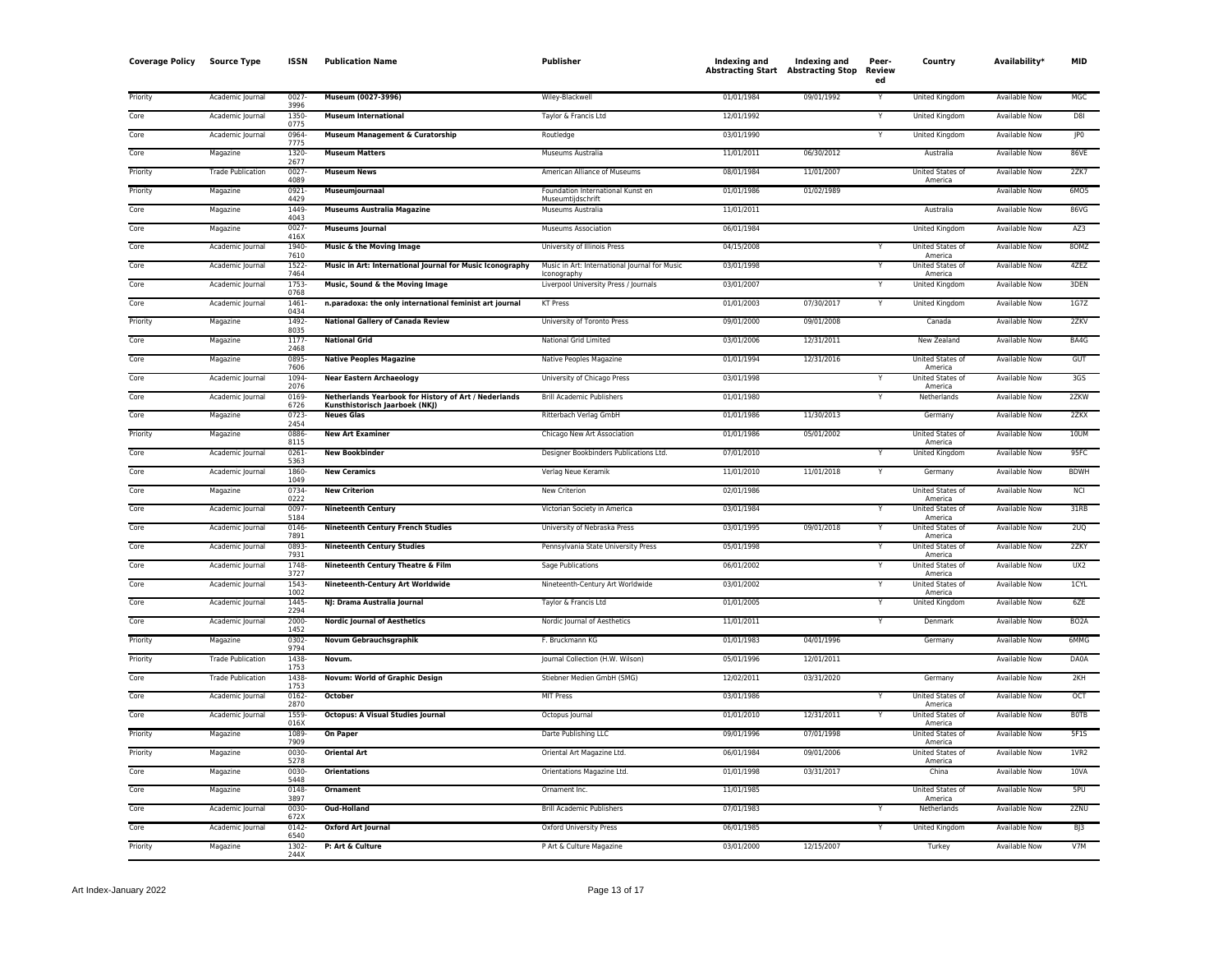| <b>Coverage Policy</b> | <b>Source Type</b>       | ISSN                 | <b>Publication Name</b>                            | Publisher                                                                               | Indexing and<br><b>Abstracting Start</b> Abstracting Stop | Indexing and | Peer-<br>Review<br>ed | Country                            | Availability*        | MID         |
|------------------------|--------------------------|----------------------|----------------------------------------------------|-----------------------------------------------------------------------------------------|-----------------------------------------------------------|--------------|-----------------------|------------------------------------|----------------------|-------------|
| Core                   | Magazine                 | 1887<br>1216         | Paisajismo Landscape Magazine                      | <b>Asflor Ediciones</b>                                                                 | 12/01/2012                                                |              |                       | United States of<br>America        | Available Now        | <b>BNOB</b> |
| Priority               | Academic Journal         | 1520<br>281X         | PAJ: A Journal of Performance & Art                | MIT Press                                                                               | 01/01/2002                                                | 09/01/2002   | Y                     | United States of<br>America        | Available Now        | 4T3         |
| Core                   | Academic Journa          | $0031 -$<br>0328     | <b>Palestine Exploration Quarterly</b>             | Taylor & Francis Ltd                                                                    | 01/01/1980                                                |              |                       | <b>United Kingdom</b>              | <b>Available Now</b> | VSD         |
| Core                   | <b>Trade Publication</b> | 0031                 | <b>Palladio</b>                                    | Istituto Poligrafico e Zecca dello Stato                                                | 01/01/2003                                                | 07/31/2010   |                       | Italy                              | <b>Available Now</b> | 2ZNV        |
| Priority               | Magazine                 | 0379<br>0720-        | Pan (Offenburg, Germany).                          | Journal Collection (H.W. Wilson)                                                        | 01/01/1988                                                | 01/02/1989   |                       |                                    | <b>Available Now</b> | <b>DA0R</b> |
| Priority               | Magazine                 | 423X<br>0031<br>0999 | Pantheon                                           | Stiebner Medien GmbH (SMG)                                                              | 04/01/1984                                                | 01/02/2000   |                       | Germany                            | <b>Available Now</b> | 3AGO        |
| Core                   | Academic Journal         | 0031-<br>1294        | Papers on Language & Literature                    | Papers on Language & Literature                                                         | 09/01/1983                                                |              |                       | United States of<br>America        | <b>Available Now</b> | PLL         |
| Priority               | Magazine                 | 0318<br>7020         | Parachute                                          | <b>Editions Parachute</b>                                                               | 01/01/1998                                                | 10/01/2006   |                       | Canada                             | Available Now        | 2ZNW        |
| Priority               | Magazine                 | 0031-<br>1650        | Paragone                                           | Casa Editrice Sansoni                                                                   | 01/01/1986                                                | 11/01/1991   |                       | Italy                              | Available Now        | 6MMM        |
| Core                   | Magazine                 | 0256<br>0917         | Parkett                                            | Parkett Verlag AG                                                                       | 01/01/1993                                                | 12/31/2017   |                       | Switzerland                        | Available Now        | 2ZNX        |
| Priority               | Academic Journal         | 0079<br>0958         | Perspecta                                          | Yale University, School of Architecture                                                 | 06/01/1984                                                | 06/01/1992   |                       | United States of<br>America        | <b>Available Now</b> | 2ZNY        |
| Priority               | Academic Journal         | 0887-<br>9885        | <b>Perspectives in Vernacular Architecture</b>     | University of Minnesota Press                                                           | 01/01/1982                                                | 01/02/2006   |                       | <b>United States of</b><br>America | <b>Available Now</b> | 4W2L        |
| Priority               | Magazine                 |                      | <b>Photo-Eye Booklist</b>                          | Photo-Eye                                                                               | 06/01/2006                                                | 04/15/2007   |                       | United States of<br>America        | <b>Available Now</b> | 3B70        |
| Priority               | Magazine                 | 0031-<br>8736        | <b>Photographic Journal</b>                        | Royal Photographic Society                                                              | 07/01/1984                                                | 07/02/1999   |                       | <b>United Kingdom</b>              | <b>Available Now</b> | 6MME        |
| Core                   | Academic Journal         | 1754<br>0763         | Photographies                                      | Routledge                                                                               | 01/01/2008                                                |              | Y                     | United Kingdom                     | <b>Available Now</b> | 46NY        |
| Core                   | Academic Journal         | 1751<br>4517         | Photography & Culture                              | Routledge                                                                               | 07/01/2008                                                |              |                       | <b>United Kingdom</b>              | <b>Available Now</b> | 451Q        |
| Core                   | Academic Journal         | 0890-<br>4634        | <b>Photography Quarterly</b>                       | Center for Photography at Woodstock                                                     | 12/01/2010                                                | 03/30/2012   | Y                     | United States of<br>America        | Available Now        | 95FB        |
| Core                   | Magazine                 |                      | <b>Photoworks</b>                                  | Photoworks                                                                              | 10/15/2003                                                | 12/31/2012   |                       | United Kingdom                     | <b>Available Now</b> | 8B9D        |
| Core                   | Magazine                 | 1742-<br>1659        | <b>Photoworks Annual</b>                           | Photoworks                                                                              | 01/01/2013                                                |              |                       | <b>United Kingdom</b>              | <b>Available Now</b> | HRB1        |
| Core                   | Magazine                 | 1067<br>2249         | <b>Piecework</b>                                   | Long Thread Media LLC                                                                   | 03/01/1998                                                |              |                       | United States of<br>America        | <b>Available Now</b> | 325         |
| Core                   | Magazine                 | 0884<br>3309         | <b>Pioneer America Society Transactions</b>        | International Society for Landscape, Place, &<br>Material Culture                       | 10/01/2003                                                |              |                       | United States of<br>America        | <b>Available Now</b> | 2ZNZ        |
| Priority               | Academic Journal         | 0731-<br>0455        | Places: Forum of Design for the Public Realm       | Design History Foundation (Places: Forum of<br>Design for the Public Realm)             | 01/01/1994                                                | 04/15/2009   |                       | United States of<br>America        | <b>Available Now</b> | <b>TFB</b>  |
| Core                   | Magazine                 | 1944-<br>0510        | <b>Popular Photography</b>                         | <b>Bonnier Corporation</b>                                                              | 05/01/2008                                                | 04/30/2017   |                       | United States of<br>America        | <b>Available Now</b> | 6MMD        |
| Core                   | Academic Journal         | 1876<br>6390         | Positions (1876-6390)                              | University of Minnesota Press                                                           | 10/15/2008                                                |              |                       | United States of<br>America        | Available Now        | <b>B87F</b> |
| Core                   | Magazine                 | 1096-<br>830X        | <b>Pottery Making Illustrated</b>                  | American Ceramic Society                                                                | 01/01/2002                                                |              |                       | United States of<br>America        | Available Now        | 6VR         |
| Core                   | Academic Journal         | 0079-<br>4848        | <b>Praehistorische Zeitschrift</b>                 | De Gruyter                                                                              | 01/01/2000                                                |              |                       | Germany                            | Available Now        | <b>B1UQ</b> |
| Core                   | Magazine                 | 1090<br>9931         | Preservation                                       | National Trust for Historic Preservation in the<br><b>United States</b>                 | 07/01/1996                                                |              |                       | United States of<br>America        | Available Now        | 14D6        |
| Core                   | Magazine                 | 0032-<br>8510        | Print                                              | $F + W$ Media                                                                           | 05/01/1984                                                | 12/31/2017   |                       | United States of<br>America        | <b>Available Now</b> | Z3M         |
| Priority               | Magazine                 | $0032 -$<br>8537     | <b>Print Collector's Newsletter</b>                | Darte Publishing LLC                                                                    | 07/01/1984                                                | 05/01/1996   |                       | <b>United States of</b><br>America | <b>Available Now</b> | 5F1T        |
| Core                   | Academic Journal         | 0265<br>8305         | <b>Print Quarterly</b>                             | <b>Print Quarterly Publications</b>                                                     | 03/01/1994                                                |              |                       | <b>United Kingdom</b>              | Available Now‡       | 2Z00        |
| Priority               | Magazine                 | 0091<br>3731         | <b>Print Review (0091-3731)</b>                    | Pratt Institute, School of Architecture                                                 | 01/01/1983                                                | 01/02/1984   |                       | United States of<br>America        | <b>Available Now</b> | 5F36        |
| Core                   | Magazine                 | 0960-<br>9253        | <b>Printmaking Today</b>                           | Cello Press                                                                             | 03/01/2003                                                | 03/31/2020   |                       | United Kingdom                     | Available Now        | <b>2Z03</b> |
| Core                   | Academic Journal         | $0003 -$<br>049X     | Proceedings of the American Philosophical Society  | American Philosophical Society                                                          | 06/01/1984                                                |              |                       | United States of<br>America        | <b>Available Now</b> | GIY         |
| Priority               | Magazine                 | 0386<br>037X         | <b>Process: Architecture</b>                       | Process Architecture Publishing Co.                                                     | 01/01/1994                                                | 05/01/1996   |                       | lapar                              | Available Now        | 5F2W        |
| Priority               | <b>Trade Publication</b> | 0033-<br>0752        | <b>Progressive Architecture</b>                    | Penton Publishing                                                                       | 06/01/1984                                                | 12/01/1995   |                       | United States of<br>America        | Available Now        | PAK         |
| Core                   | Academic Journa          | 1934<br>9688         | Projections: The Journal for Movies & Mind         | Berghahn Books                                                                          | 06/01/2007                                                |              |                       | United States of<br>America        | Available Now        | <b>BOHE</b> |
| Core                   | Magazine                 | 0033<br>1031         | Prologue                                           | National Archives Trust Fund Board                                                      | 09/01/1983                                                | 12/31/2017   |                       | <b>United States of</b><br>America | Available Now        | 4KY         |
| Core                   | Academic Journal         | 0893<br>2905         | <b>Psychiatric Times</b>                           | MJH Life Sciences                                                                       | 07/01/2009                                                |              |                       | United States of<br>America        | <b>Available Now</b> | 8MJ         |
| Core                   | Academic Journal         | 1931<br>3896         | Psychology of Aesthetics, Creativity & the Arts    | American Psychological Association                                                      | 11/01/2011                                                |              |                       | United States of<br>America        | Available Now        | 306K        |
| Core                   | Academic Journal         | 1040<br>211X         | <b>Public Art Review</b>                           | Forecast Public Artworks                                                                | 04/01/1994                                                | 01/31/2020   |                       | United States of<br>America        | <b>Available Now</b> | 2Z04        |
| Core                   | Academic Journal         | 1050-<br>9208        | Quarterly Review of Film & Video                   | Routledge                                                                               | 05/01/1989                                                |              | Y                     | <b>United Kingdom</b>              | <b>Available Now</b> | QFV         |
| Core                   | Academic Journal         | 0315<br>9906         | RACAR (Revue d'Art Canadienne/Canadian Art Review) | Universities Art Association of Canada /<br>Association d'Art des Universites du Canada | 03/01/1986                                                |              |                       | Canada                             | Available Now        | 2AU         |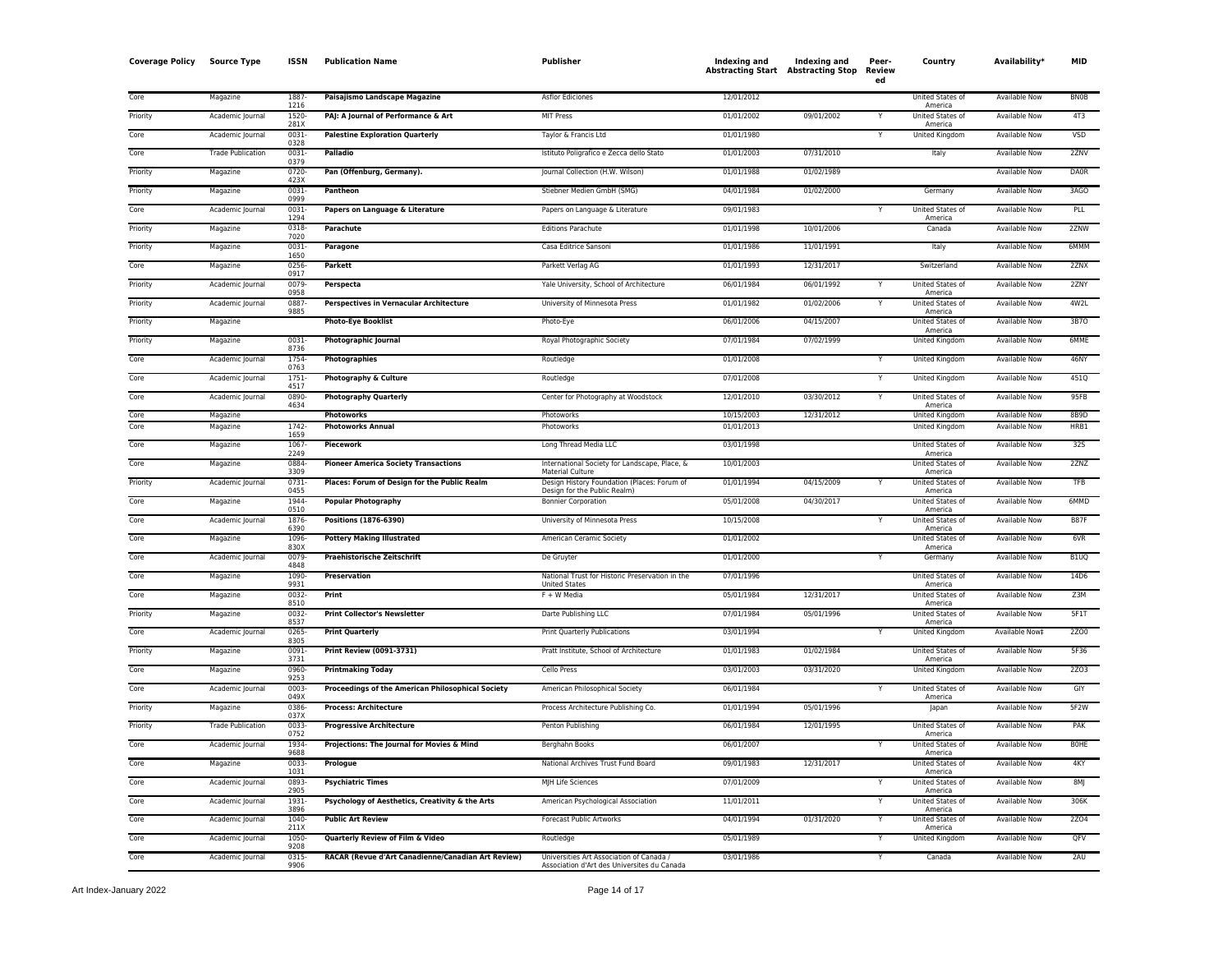| <b>Coverage Policy</b> | <b>Source Type</b>       | <b>ISSN</b>          | <b>Publication Name</b>                           | Publisher                                                               | Indexing and | Indexing and<br><b>Abstracting Start</b> Abstracting Stop | Peer-<br>Review<br>ed | Country                            | Availability <sup>*</sup> | MID              |
|------------------------|--------------------------|----------------------|---------------------------------------------------|-------------------------------------------------------------------------|--------------|-----------------------------------------------------------|-----------------------|------------------------------------|---------------------------|------------------|
| Core                   | Academic Journal         | 0275<br>1607         | Raritan                                           | Rutgers University, Raritan                                             | 01/01/1988   |                                                           |                       | United States of<br>America        | <b>Available Now</b>      | <b>RRT</b>       |
| Core                   | Academic Journal         | 0955<br>1182         | <b>Raw Vision</b>                                 | Raw Vision Ltd.                                                         | 12/01/1997   |                                                           |                       | <b>United Kingdom</b>              | Available Now             | <b>2ZO6</b>      |
| Core                   | Academic Journal         | 0032<br>843X         | Record of the Princeton University Art Museum     | Princeton University Art Museum                                         | 12/01/1983   | 06/30/2011                                                | Y                     | United States of<br>America        | <b>Available Now</b>      | 1479             |
| Core                   | Academic Journal         | 0034                 | <b>Renaissance Quarterly</b>                      | Cambridge University Press                                              | 09/01/1983   |                                                           |                       | United Kingdom                     | <b>Available Now</b>      | <b>RNQ</b>       |
| Core                   | Academic Journal         | 4338<br>0734-        | <b>Representations</b>                            | University of California Press                                          | 01/01/2003   |                                                           |                       | United States of                   | <b>Available Now</b>      | 04T              |
| Core                   | Academic Journal         | 6018<br>0277         | <b>Res: Anthropology &amp; Aesthetics</b>         | University of Chicago Press                                             | 05/01/1994   |                                                           |                       | America<br>United States of        | <b>Available Now</b>      | 2Z07             |
| Core                   | Academic Journal         | 1322<br>0034         | <b>Review of Metaphysics</b>                      | Philosophy Education Society, Inc.                                      | 09/01/1983   |                                                           |                       | America<br><b>United States of</b> | <b>Available Now</b>      | <b>RMP</b>       |
| Core                   | Magazine                 | 6632<br>0035         | <b>Revue Archéologique</b>                        | Presses Universitaires de France                                        | 01/01/1984   | 07/31/2019                                                |                       | America<br>France                  | Available Now             | C97              |
| Core                   | Academic Journal         | 0737<br>0035<br>077X | Revue Belge d'Archeologie et d'Histoire de l'Art  | Academie Royale d'Archeologie de Belgique                               | 01/01/1984   | 01/31/2019                                                |                       | Belgium                            | <b>Available Now</b>      | 2Z09             |
| Core                   | Magazine                 | 0035<br>1326         | <b>Revue de L'Art</b>                             | <b>Editions Ophrys</b>                                                  | 01/01/1984   | 01/31/2020                                                |                       | France                             | <b>Available Now</b>      | 1VQ1             |
| Core                   | Magazine                 | 1962-<br>4271        | Revue des Musées de France                        | Editions de la Reunion des Musees Nationaux                             | 12/02/2011   | 04/30/2021                                                |                       | France                             | <b>Available Now</b>      | 8ZG3             |
| Priority               | Academic Journal         |                      | <b>Revue Du Louvre</b>                            | Editions de la Reunion des Musees Nationaux                             | 03/01/1991   | 12/01/2003                                                |                       | France                             | Available Now             | D3LH             |
| Priority               | Magazine                 | 1157<br>4127         | <b>Revue Noire</b>                                | <b>Revue Noire</b>                                                      | 12/01/1997   | 03/01/1999                                                |                       |                                    | <b>Available Now</b>      | 6MO0             |
| Core                   | <b>Trade Publication</b> | 1463<br>9505         | <b>RIBA Journal</b>                               | <b>RIBA Enterprises Ltd</b>                                             | 05/01/1984   |                                                           |                       | United Kingdom                     | Available Now             | <b>BOY</b>       |
| Core                   | Magazine                 | 1877<br>8127         | <b>Rijksmuseum Bulletin</b>                       | <b>Waanders Uitgevers</b>                                               | 01/01/2009   | 07/31/2018                                                |                       | Netherlands                        | <b>Available Now</b>      | AWVY             |
| Core                   | Magazine                 | 1069<br>0492         | <b>Road Notes</b>                                 | Society for Commercial Archeology                                       | 12/15/2004   |                                                           |                       | United States of<br>America        | Available Now             | BKO1             |
| Core                   | Academic Journal         | 0813<br>0426         | <b>Rock Art Research</b>                          | Australian Rock Art Research Association                                | 05/01/2005   |                                                           |                       | Australia                          | Available Now             | 2ZOC             |
| Priority               | Academic Journal         | 0940<br>7855         | Römisches Jahrbuch der Bibliotheca Hertziana      | Hirmer Verlag                                                           | 01/01/1989   | 11/01/2007                                                |                       | Germany                            | Available Now             | 2ZOD             |
| Core                   | <b>Trade Publication</b> | 1468<br>8670         | <b>RPS Journal</b>                                | Royal Photographic Society                                              | 09/01/1999   | 07/31/2020                                                |                       | <b>United Kingdom</b>              | <b>Available Now</b>      | 2ZOE             |
| Core                   | Magazine                 | $1062 -$<br>6301     | <b>SAH/SCC News</b>                               | Society of Architectural Historians / Southern<br>California Chapter    | 02/01/2012   |                                                           |                       | United States of<br>America        | <b>Available Now</b>      | BP <sub>50</sub> |
| Priority               | Magazine                 | 0009<br>7691         | <b>Saint Louis Art Museum Bulletin</b>            | St. Louis Art Museum                                                    | 07/01/1986   | 10/15/1998                                                |                       | United States of<br>America        | <b>Available Now</b>      | 5F2Y             |
| Priority               | Academic Journal         | 0906<br>3447         | <b>Scandinavian Journal of Design History</b>     | Mirjam Gelfer-Jorgensen                                                 | 01/01/1998   | 01/01/2005                                                |                       | Denmark                            | <b>Available Now</b>      | 2Z0G             |
| Core                   | Magazine                 | 0036<br>6463         | <b>School Arts</b>                                | Davis Publications, Inc.                                                | 09/01/1983   |                                                           |                       | United States of<br>America        | <b>Available Now</b>      | <b>SCA</b>       |
| Core                   | Academic Journal         | 0036<br>9543         | Screen                                            | <b>Oxford University Press</b>                                          | 01/01/1986   |                                                           |                       | United Kingdom                     | Available Now             | QE3              |
| Core                   | Magazine                 | 0889<br>728X         | <b>Sculpture</b>                                  | International Sculpture Center                                          | 01/01/1994   |                                                           |                       | United States of<br>America        | Available Now‡            | 2ZOH             |
| Core                   | Academic Journal         | 1366<br>2724         | <b>Sculpture Journal</b>                          | Liverpool University Press / Journals                                   | 03/01/2008   |                                                           |                       | United Kingdom                     | Available Now             | 3DEO             |
| Core                   | Magazine                 | 0747<br>5284         | <b>Sculpture Review</b>                           | Sage Publications                                                       | 06/01/1984   |                                                           |                       | <b>United States of</b><br>America | Available Now             | 2D0              |
| Core                   | Magazine                 | 1742-<br>254         | Selvedge                                          | Selvedge Magazine                                                       | 02/01/2010   |                                                           |                       | United Kingdom                     | Available Now             | 6DTN             |
| Core                   | Academic Journal         | 0268<br>117          | <b>Seventeenth Century</b>                        | Routledge                                                               | 04/01/2006   |                                                           | Y                     | United Kingdom                     | Available Now             | 7JW              |
| Core                   | Magazine                 | 0049<br>0423         | Shuttle, Spindle & Dyepot                         | Handweavers Guild of America, Inc.                                      | 01/15/1984   | 03/31/2020                                                |                       | <b>United States of</b><br>America | <b>Available Now</b>      | A3S              |
| Core                   | Magazine                 | 0037<br>4806         | Sight & Sound                                     | British Film Institute                                                  | 01/15/1984   |                                                           |                       | <b>United Kingdom</b>              | <b>Available Now</b>      | <b>SIS</b>       |
| Core                   | Academic Journal         | 0037<br>5411         | <b>Simiolus</b>                                   | Stichting voor Nederlandse Kunsthistorische<br>Publicaties              | 03/01/1986   |                                                           | Y                     | Netherlands                        | <b>Available Now</b>      | <b>2ZOI</b>      |
| Core                   | Magazine                 |                      | <b>Site Lines</b>                                 | Foundation for Landscape Studies                                        | 10/15/2005   |                                                           |                       | United States of<br>America        | <b>Available Now</b>      | 1G5K             |
| Core                   | Academic Journal         | 0037<br>6752         | Slavic & East European Journal                    | American Association of Teachers of Slavic &<br>East European Languages | 01/15/1983   |                                                           |                       | United States of<br>America        | Available Now             | <b>SLE</b>       |
| Core                   | Academic Journal         | 0735<br>1399         | <b>Society for Commercial Archeology Journal</b>  | Society for Commercial Archeology                                       | 04/15/2002   |                                                           | $\checkmark$          | United States of<br>America        | <b>Available Now</b>      | B8ED             |
| Core                   | Academic Journal         | 0737<br>4453         | Source: Notes in the History of Art               | University of Chicago Press                                             | 04/15/2003   |                                                           |                       | United States of<br>America        | Available Now             | <b>2E1</b>       |
| Core                   | Academic Journal         | 0038-<br>1969        | South African Archaeological Bulletin             | South African Archaeological Society                                    | 06/01/2000   |                                                           | $\mathsf{v}$          | South Africa                       | Available Now             | 1VRJ             |
| Core                   | Academic Journal         | 0266<br>6030         | <b>South Asian Studies</b>                        | Routledge                                                               | 12/01/2005   |                                                           |                       | United Kingdom                     | Available Now             | 24P1             |
| Core                   | Academic Journal         | 0734-<br>578>        | Southeastern Archaeology                          | Taylor & Francis Ltd                                                    | 07/01/2004   |                                                           |                       | United Kingdom                     | <b>Available Now</b>      | 34E              |
| Core                   | Academic Journal         | 1043<br>5158         | <b>Southeastern College Art Conference Review</b> | <b>SECAC</b>                                                            | 04/15/1977   | 12/31/2015                                                |                       | United States of<br>America        | <b>Available Now</b>      | 2ZO              |
| Core                   | Magazine                 | 0192<br>4214         | <b>Southwest Art</b>                              | Peak Media Properties, LLC                                              | 01/01/1986   |                                                           |                       | <b>United States of</b><br>America | <b>Available Now</b>      | 0VI              |
| Core                   | Academic Journal         | 0038-<br>7134        | Speculum                                          | University of Chicago Press                                             | 07/01/1983   |                                                           |                       | United States of<br>America        | <b>Available Now</b>      | SPE              |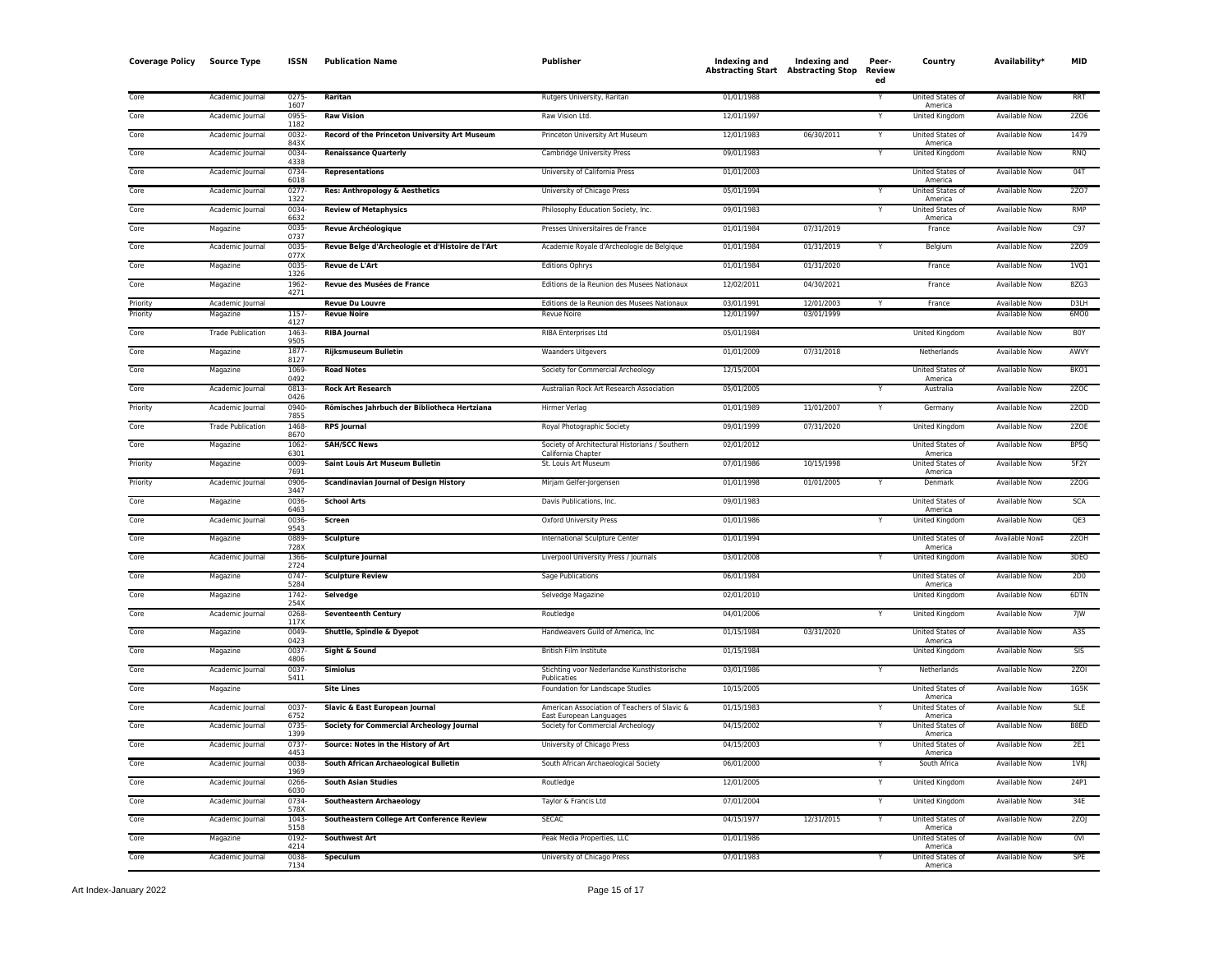| <b>Coverage Policy</b> | <b>Source Type</b>       | ISSN          | <b>Publication Name</b>                                                                                      | Publisher                                                                    | Indexing and | <b>Indexing and</b><br><b>Abstracting Start Abstracting Stop</b> | Peer-<br>Review<br>ed | Country                            | Availability*        | MID                           |
|------------------------|--------------------------|---------------|--------------------------------------------------------------------------------------------------------------|------------------------------------------------------------------------------|--------------|------------------------------------------------------------------|-----------------------|------------------------------------|----------------------|-------------------------------|
| Priority               | Magazine                 | 0038<br>9161  | <b>Stained Glass</b>                                                                                         | Stained Glass Association of America                                         | 01/15/1984   | 04/15/1995                                                       |                       | <b>United States of</b><br>America | <b>Available Now</b> | 8B4I                          |
| Priority               | Magazine                 | 0895<br>7002  | <b>Stained Glass Quarterly</b>                                                                               | Stained Glass Association of America                                         | 04/15/1986   | 10/15/1996                                                       |                       | United States of<br>America        | <b>Available Now</b> | 5F25                          |
| Core                   | Magazine                 | 1067<br>8867  | Stained Glass: Quarterly of the Stained Glass Association Stained Glass Association of America<br>of America |                                                                              | 12/01/1990   |                                                                  |                       | United States of<br>America        | <b>Available Now</b> | 2ZOK                          |
| Core                   | Academic Journal         | 0392<br>4513  | Storia dell'Arte                                                                                             | CAM Editrice srl                                                             | 01/01/1994   |                                                                  |                       | Italy                              | <b>Available Now</b> | 1VPG                          |
| Priority               | Academic Journal         | 0081<br>6027  | <b>Structurist</b>                                                                                           | Structurist                                                                  | 01/01/1983   | 01/01/2009                                                       |                       | Canada                             | <b>Available Now</b> | 16PA                          |
| Core                   | Academic Journal         | 0039<br>3541  | <b>Studies in Art Education</b>                                                                              | Routledge                                                                    | 01/01/1978   |                                                                  |                       | <b>United Kingdom</b>              | <b>Available Now</b> | SAE                           |
| Core                   | Academic Journal         | 1750<br>3175  | <b>Studies in Australasian Cinema</b>                                                                        | Taylor & Francis Ltd                                                         | 01/01/2007   |                                                                  |                       | <b>United Kingdom</b>              | <b>Available Now</b> | 5CR1                          |
| Core                   | Academic Journal         | 0039<br>3630  | <b>Studies in Conservation</b>                                                                               | Taylor & Francis Ltd                                                         | 11/01/1983   |                                                                  | Y                     | <b>United Kingdom</b>              | <b>Available Now</b> | 10NW                          |
| Core                   | Academic Journal         | 1750<br>3280  | <b>Studies in Documentary Film</b>                                                                           | Taylor & Francis Ltd                                                         | 01/01/2007   |                                                                  | Y                     | United Kingdom                     | <b>Available Now</b> | 5CR <sub>0</sub>              |
| Core                   | Academic Journal         | 0148<br>1029  | <b>Studies in Iconography</b>                                                                                | Medieval Institute Publishing                                                | 09/01/1997   |                                                                  | Y                     | <b>United States of</b><br>America | <b>Available Now</b> | 2FM                           |
| Core                   | Academic Journal         | 0039<br>3762  | <b>Studies in Romanticism</b>                                                                                | Johns Hopkins University Press                                               | 09/01/1983   |                                                                  |                       | <b>United States of</b><br>America | <b>Available Now</b> | SRM                           |
| Core                   | Academic Journal         | 1750<br>3132  | Studies in Russian & Soviet Cinema                                                                           | Taylor & Francis Ltd                                                         | 01/01/2007   |                                                                  |                       | United Kingdom                     | Available Now        | 5CQZ                          |
| Priority               | Academic Journal         | 1069<br>8825  | <b>Studies in the Decorative Arts</b>                                                                        | <b>Bard Graduate Center</b>                                                  | 04/01/1993   | 10/15/2009                                                       | Y                     | United States of<br>America        | Available Now        | 2ZOM                          |
| Core                   | Academic Journal         | 0091<br>7338  | <b>Studies in the History of Art</b>                                                                         | National Gallery of Art                                                      | 01/01/1983   | 06/30/2018                                                       |                       | <b>United States of</b><br>America | <b>Available Now</b> | 2FH                           |
| Core                   | Academic Journal         | 1460<br>1176  | Studies in the History of Gardens & Designed Landscapes Routledge                                            |                                                                              | 03/01/1998   |                                                                  |                       | United Kingdom                     | <b>Available Now</b> | <b>BDS</b>                    |
| Core                   | Academic Journal         | 0039<br>3819  | <b>Studies in the Literary Imagination</b>                                                                   | Georgia State University, Dept. of English                                   | 09/01/1983   |                                                                  |                       | United States of<br>America        | <b>Available Now</b> | <b>SLN</b>                    |
| Priority               | Magazine                 | 0039<br>4114  | <b>Studio International</b>                                                                                  | Editorial Committee of Annals of Thoracic &<br>Cardiovascular Surgery        | 03/01/1984   | 07/01/1988                                                       |                       | Japan                              | Available Now        | 3AGR                          |
| Core                   | <b>Trade Publication</b> | 0091<br>6641  | <b>Studio Potter</b>                                                                                         | <b>Studio Potter</b>                                                         | 06/01/1984   | 01/31/2019                                                       |                       | United States of<br>America        | Available Now        | 10M1                          |
| Core                   | <b>Trade Publication</b> | 0197<br>4483  | <b>Surface Design Journal</b>                                                                                | Surface Design Association                                                   | 01/01/1994   |                                                                  |                       | United States of<br>America        | Available Now        | <b>VSF</b>                    |
| Core                   | Magazine                 | 1743<br>8853  | <b>Tate Etc.</b>                                                                                             | <b>Tate Enterprises Limited</b>                                              | 07/15/2005   |                                                                  |                       | United Kingdom                     | Available Now        | 4U66                          |
| Core                   | Academic Journal         | 1753<br>9854  | <b>Tate Papers</b>                                                                                           | <b>Tate Enterprises Limited</b>                                              | 04/15/2006   | 03/01/2017                                                       | $\checkmark$          | <b>United Kingdom</b>              | <b>Available Now</b> | 5CQY                          |
| Priority               | Magazine                 | 1063<br>9497  | <b>TCI: Theatre Crafts International</b>                                                                     | Penton Media, Inc.                                                           | 02/01/1994   | 11/01/1998                                                       |                       | United States of<br>America        | <b>Available Now</b> | TCI                           |
| Core                   | Academic Journal         | 1052<br>6765  | <b>TD&amp;T: Theatre Design &amp; Technology</b>                                                             | United States Institute for Theatre Technology,<br>Inc. (USITT)              | 04/01/1998   |                                                                  |                       | United States of<br>America        | <b>Available Now</b> | VXI                           |
| Core                   | Academic Journal         | 1541<br>1796  | <b>Teaching Artist Journal</b>                                                                               | Taylor & Francis Ltd                                                         | 03/01/2003   |                                                                  |                       | United Kingdom                     | <b>Available Now</b> | P6L                           |
| Core                   | Academic Journal         | 1477<br>965X  | <b>Technoetic Arts: A Journal of Speculative Research</b>                                                    | Intellect Ltd.                                                               | 01/01/2005   |                                                                  | Y                     | United Kingdom                     | <b>Available Now</b> | L20                           |
| Priority               | Magazine                 | 0040<br>2796  | <b>Television Quarterly</b>                                                                                  | National Academy of TV Arts & Sciences                                       | 01/01/1991   | 12/15/2008                                                       |                       | United States of<br>America        | <b>Available Now</b> | <b>TQA</b>                    |
| Core                   | <b>Trade Publication</b> | 0818<br>6308  | <b>Textile Fibre Forum</b>                                                                                   | <b>Artwear Publications</b>                                                  | 02/01/2003   | 03/31/2020                                                       |                       | Australia                          | <b>Available Now</b> | <b>2Z00</b>                   |
| Core                   | Academic Journal         | 0040<br>4969  | <b>Textile History</b>                                                                                       | Taylor & Francis Ltd                                                         | 05/01/1986   |                                                                  |                       | <b>United Kingdom</b>              | <b>Available Now</b> | PKI                           |
| Core                   | Academic Journal         | 1475<br>9756  | Textile: The Journal of Cloth & Culture                                                                      | Taylor & Francis Ltd                                                         | 03/01/2003   |                                                                  |                       | United Kingdom                     | Available Now        | 68H                           |
| Core                   | Academic Journal         | 0040<br>5736  | <b>Theology Today</b>                                                                                        | Sage Publications                                                            | 10/01/1983   |                                                                  |                       | United Kingdom                     | Available Now        | <b>TTD</b>                    |
| Core                   | Academic Journal         | 0952-<br>8822 | <b>Third Text</b>                                                                                            | Routledge                                                                    | 03/01/1994   |                                                                  | Y                     | United Kingdom                     | Available Now        | 56T                           |
| Core                   | Academic Journal         | 1751<br>696X  | Time & Mind: The Journal of Archaeology, Consciousness<br>& Culture                                          | Routledge                                                                    | 03/01/2008   | 09/01/2018                                                       |                       | United Kingdom                     | Available Now        | 451P                          |
| Priority               | Magazine                 | 0040-<br>9960 | Town & Country Planning                                                                                      | Town & Country Planning Association                                          | 02/01/1983   | 04/01/1993                                                       |                       | United Kingdom                     | Available Now        | E04                           |
| Core                   | Academic Journal         | 1392<br>1630  | Town Planning & Architecture                                                                                 | Journal of Town Planning & Architecture                                      | 03/01/2008   | 12/31/2011                                                       |                       | Lithuania                          | Available Now        | 1659                          |
| Priority               | Academic Journal         | 0041-<br>0020 | <b>TPR: Town Planning Review</b>                                                                             | Liverpool University Press / Journals                                        | 07/01/1984   | 01/01/1993                                                       | Y                     | United Kingdom                     | Available Now        | 3GB                           |
| Core                   | Academic Journal         | 0076<br>0501  | Transactions of the London & Middlesex Archaeological<br>Society                                             | London & Middlesex Archaeological Society                                    | 01/01/2008   |                                                                  |                       | United Kingdom                     | Available Now        | B <sub>2</sub> H <sub>8</sub> |
| Priority               | Magazine                 |               | Tribal (san Francisco, Calif.)                                                                               | Primedia Special Interest Publications                                       | 12/15/2002   | 12/16/2011                                                       |                       | United States of<br>America        | <b>Available Now</b> | <b>BYGE</b>                   |
| Core                   | Magazine                 | 1379<br>194X  | <b>Tribal Art</b>                                                                                            | Primedia sprl                                                                | 12/16/2011   |                                                                  |                       | Belgium                            | <b>Available Now</b> | 3HW <sub>2</sub>              |
| Priority               | Magazine                 | 0160<br>0699  | <b>Umbrella Online</b>                                                                                       | Umbrella Associates                                                          | 05/01/2005   | 12/01/2008                                                       |                       | United States of<br>America        | <b>Available Now</b> | 270R                          |
| Core                   | Academic Journal         | 0049<br>5123  | Umeni / Art                                                                                                  | Institute of Art History of the Academy of<br>Sciences of the Czech Republic | 01/01/2006   |                                                                  |                       | Czech Republic                     | <b>Available Now</b> | 2ZXB                          |
| Core                   | Academic Journal         | 0277-<br>0628 | <b>Uncoverings</b>                                                                                           | American Quilt Study Group                                                   | 01/01/1980   |                                                                  |                       | United States of<br>America        | <b>Available Now</b> | <b>2ZOS</b>                   |